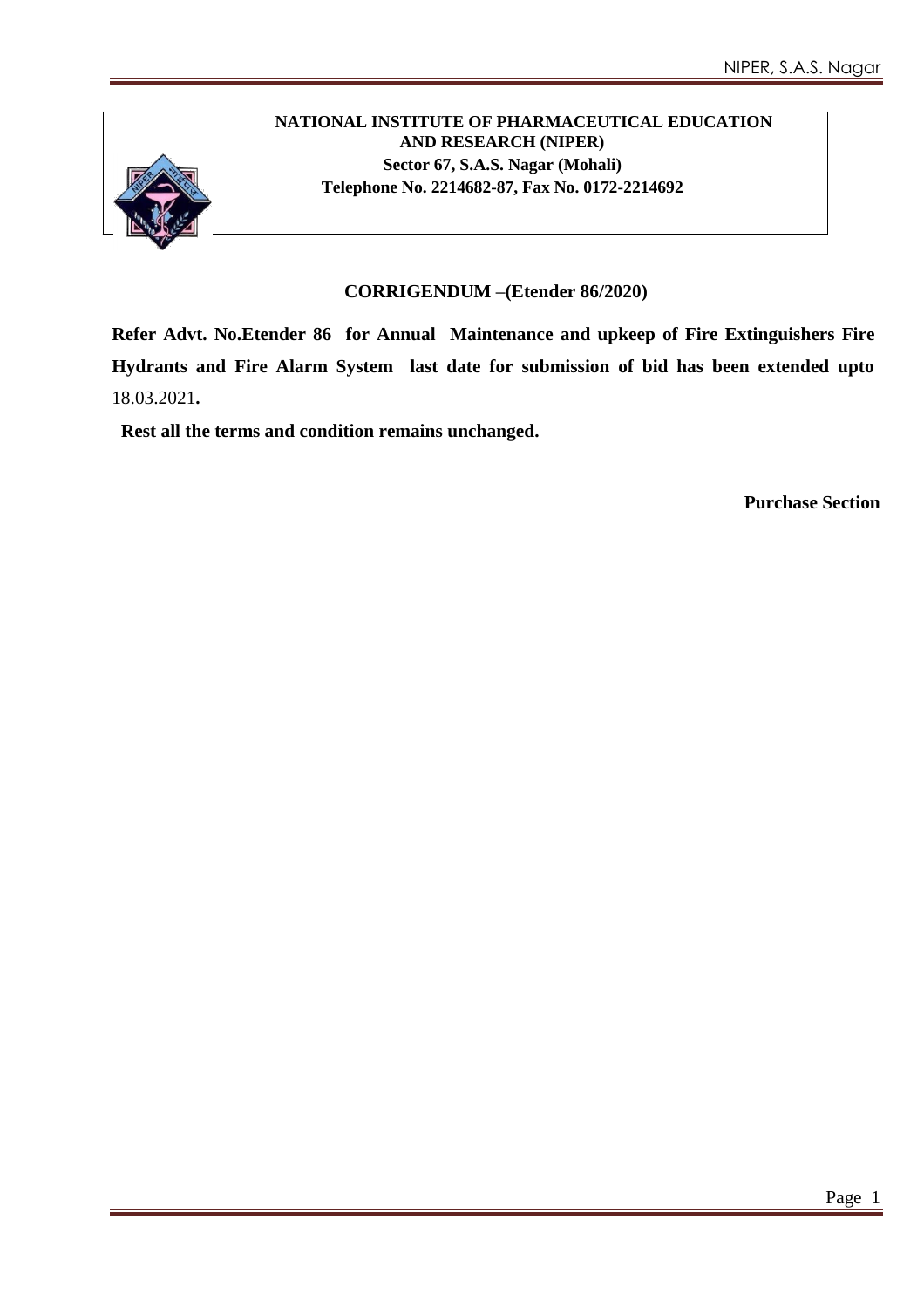#### **Annual Maintenance and Up Keep of Fire Extinguishers, Fire Hydrants and Fire Alarm system at various locations in NIPER, S.A.S Nagar (E-tender 86/2020)**

| S. No.           | Description of Items                                                                                          | Pages          |
|------------------|---------------------------------------------------------------------------------------------------------------|----------------|
|                  | <b>TECHNICAL BID</b>                                                                                          |                |
| 1.               | Index                                                                                                         | 1              |
| 2.               | Notice Inviting e-Tender                                                                                      | $\overline{2}$ |
| 3.               | <b>Check List</b>                                                                                             | $\overline{3}$ |
| $\overline{4}$ . | Form 6 for e-Tendering                                                                                        | $4 - 7$        |
| 5.               | Information & Instructions for Bidders                                                                        | $8 - 9$        |
| 6.               | Tender & Contract                                                                                             | $10 - 11$      |
| 7.               | <b>Integrity Pact</b>                                                                                         | $12 - 18$      |
| 8.               | General Rules and Regulations                                                                                 | 19             |
| 9.               | <b>Special Conditions for Contract</b>                                                                        | $20 - 24$      |
| 10.              | <b>Particular Specifications</b>                                                                              | 25             |
| 11.              | <b>General Conditions of Contract</b>                                                                         | $26 - 27$      |
| 12.              | Scope of Works                                                                                                | $28 - 37$      |
|                  | <b>PRICE BID</b>                                                                                              |                |
| 13.              | Schedule of Quantity                                                                                          |                |
|                  | Part-A - (Maintenance and Up Keep of Fire Extinguishers, Fire Hydrants<br>and Fire Alarm system etc).         | 38             |
|                  | <b>Part – B-</b> (Re-filling and Repair of Fire Extinguishers)                                                | 39             |
|                  | <b>Part-C</b> - (Spares For Fire Hydrants/ Extinguishers and Fire Alarm System)<br>Summary (Part A to Part C) | $40 - 42$      |
|                  | Summary (Part A, Part B and Part C.                                                                           | 43             |

\*\*\*\*\*\*\*\*\*\*\*\*\*\*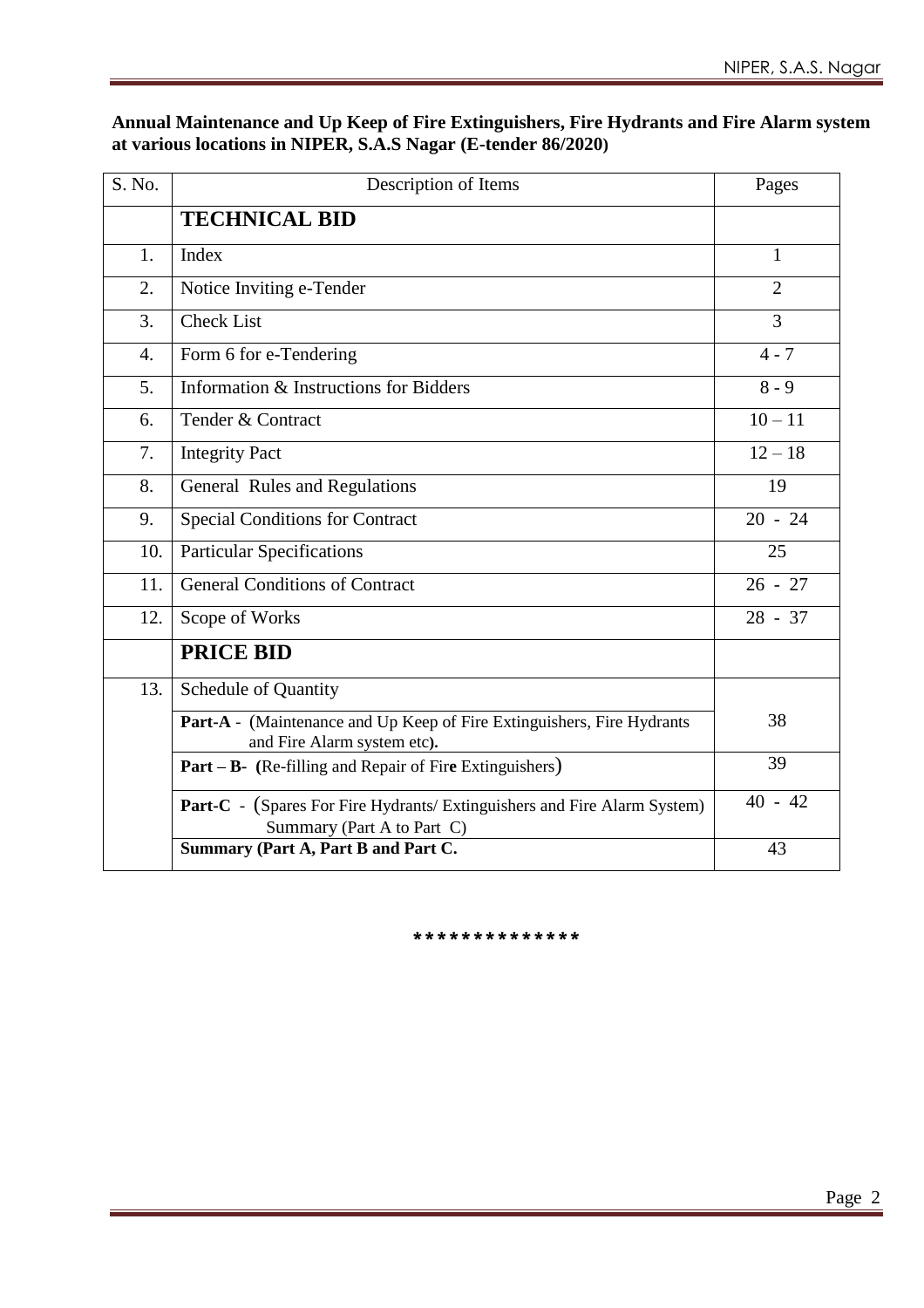| <b>PRESS NOTICE</b><br><b>SECTION-I</b> | S.A.S. NAGAR |
|-----------------------------------------|--------------|
|-----------------------------------------|--------------|

#### **NOTICE INVITING e-TENDERS**

The National Institute of Pharmaceutical Education & Research (NIPER), Sector-67, S.A.S. Nagar-160062 invites **online item rate bids** on behalf of the Director NIPER, S.A.S. Nagar from **approved and eligible contractors of CPWD and those of appropriate list of Department of Post, MES, Railways, BSNL, State PWD, govt organization or Specialized Agencies** dealing in similar type of jobs on two bid system (Eligibility Bid & Financial Bid) for the following work :-

| Name of work & Location   | Annual Maintenance and Up Keep of Fire<br>Extinguishers, Fire Hydrants and Fire Alarm system<br>etc at various locations in NIPER, S.A.S Nagar |
|---------------------------|------------------------------------------------------------------------------------------------------------------------------------------------|
| Estimated cost put to bid | <b>Rs.</b> 4.98 Lakh                                                                                                                           |
| <b>Earnest Money</b>      | Rs. 9,960/                                                                                                                                     |
| Period of Completion      | 01 Year                                                                                                                                        |

#### **Critical Date Section**

| Last date & time of submission of bid, Online   $18.03.2021$ upto 5:00 PM<br>EMD, e-tender processing fee and other<br>documents as specified in the press notice<br>Date & Time of opening of Eligibility bid |                        |
|----------------------------------------------------------------------------------------------------------------------------------------------------------------------------------------------------------------|------------------------|
| Date & Time of opening of Eligibility bid                                                                                                                                                                      | 19.03.2021 at 11.00 AM |
| Date & Time of opening of financial bid                                                                                                                                                                        | Define Later           |

**Director, NIPER reserves the right to reject any or all tenders without assigning any reasons. Corrigendum/Addendum or Cancellation of this advertisement, if any, shall be published on NIPER Website and www.tenderwizard.com/NIPER.**

**For participating in the above e-tender, the bidder shall have to get themselves registered with http://tenderwizard.com/NIPER and get user ID & password. Class 3 Digital Signature Certificate (DSC) is mandatory to participate in the e-tendering process. For any clarification/difficulty regarding e-tendering Process flow please contact on helpdesk numbers 09257209340, 08045628821, 0172-5035950.**

#### **AAR(S &P)**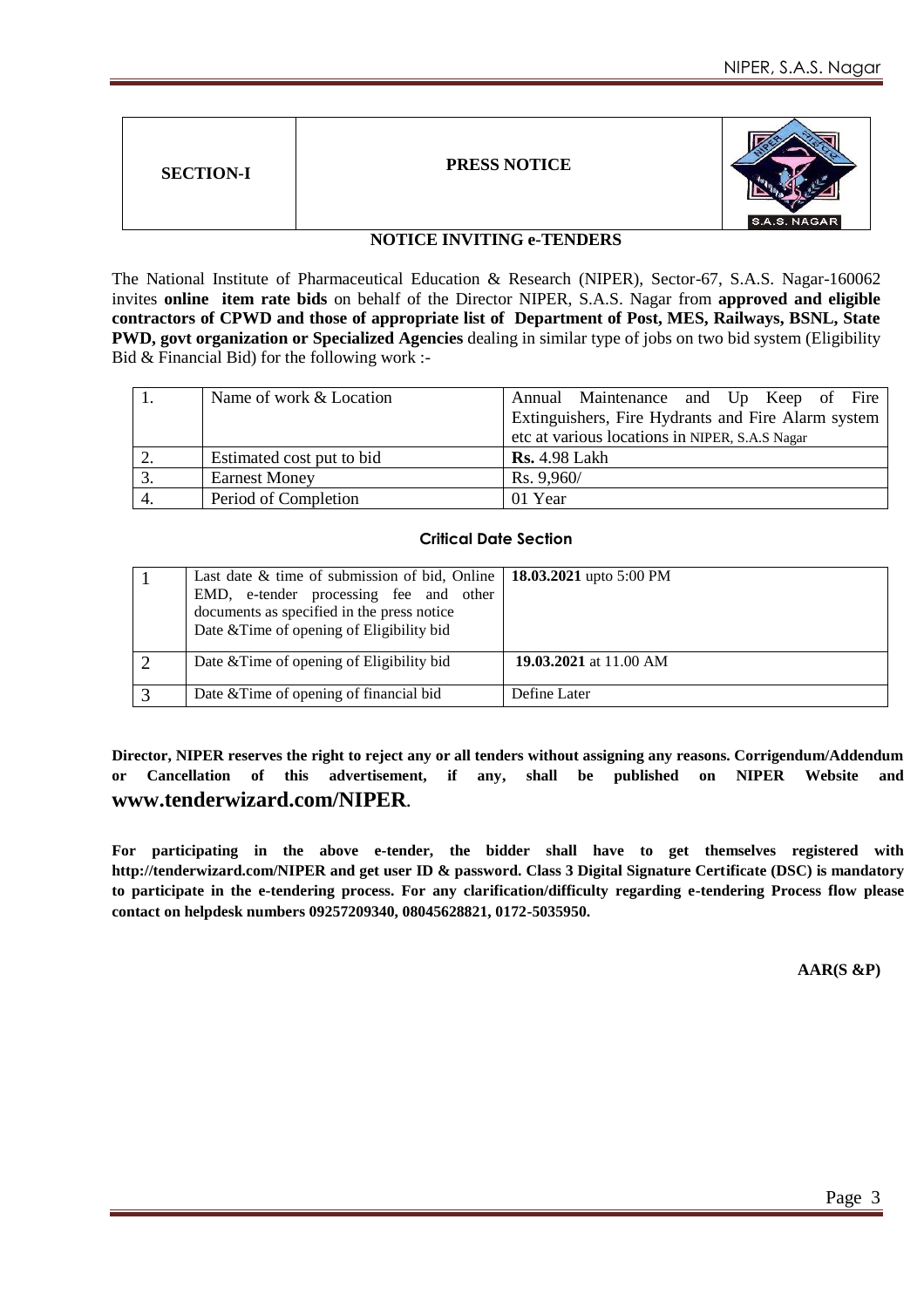**SECTION-II CHECK LIST**



#### **CHECK LIST FOR CONTRACTORS FOR SUBMISSION OF TENDERS ONLINE:**

- **1.** THE CONTRACTOR MUST UPLOAD THE NECESSARY DOCUMENTS AS MENTIONED IN LIST OF DOCUMENTS TO BE SCANNED AND UPLOADED WITHIN THE PERIOD OF BID SUBMISSION AT PAGE 9 OF BID DOCUMENTS.
- **2.** IF **ANY DISCREPANCY IS NOTICED BETWEEN UPLOADED EMD AT THE TIME OF SUBMISSION OF BID AND EMD SUBMITTED BY THE BIDDERS IN THE OFFICE OF BID OPENING AUTHORITY, THE BID SUBMITTED SHALL BECOME INVALID**.
- **3.** TENDER TO BE WITNESSED AT SPECIFIED PAGE OF TENDERED DOCUMENTS AT THE TIME OF DRAWING AGREEMENT WITH THE SUCCESSFUL BIDDER
- **4.** THE TENDER / TENDERS CONTAINING CONDITIONS CONTRARY TO THOSE SPECIFIED IN THIS DOCUMENT SHALL BE SUMMARILY REJECTED.
- **5.** THE INTENDING BIDDER SHALL QUOTE HIS ITEM RATES IN FIGURE ONLY. THE ITEM RATES IN WORDS & AMOUNT IS GENERATED AUTOMATICALLY. THEREFORE, THE ITEM RATE QUOTED BY THE BIDDER IN FIGURES IS TO BE TAKEN AS CORRECT.
- **6.** THE CONTRACTOR(S) SHALL QUOTE THE RATES KEEPING IN MIND, GENERAL RULES & REGULATIONS, SPECIAL CONDITIONS FOR CONTRACT, PARTICULAR SPECIFICATIONS, GENERAL CONDITIONS OF CONTRACT, MAINENANCE SCHEDULE OF FIRE ALARM SYSTEMS AND SCHEDULE OF QUANTITY ETC.
- **7.** THE BIDDER CAN UPLOAD HIS BID ONLY AFTER SUBMISSION OF E-TENDER PROCESSING FEE AS MENTIONED AT **PAGE 5 & 6** OF THE BID DOCUMENTS.
- **8.** ONCE THE BID UPLOADED BY THE BIDDER IS WITHDRAWN, HE WILL NOT BE ALLOWED TO RESUBMIT HIS BID, HOWEVER, HE CAN EDIT HIS BID ANY NUMBER OF TIMES BUT BEFORE LAST DATE & TIME OF SUBMISSION OF BID.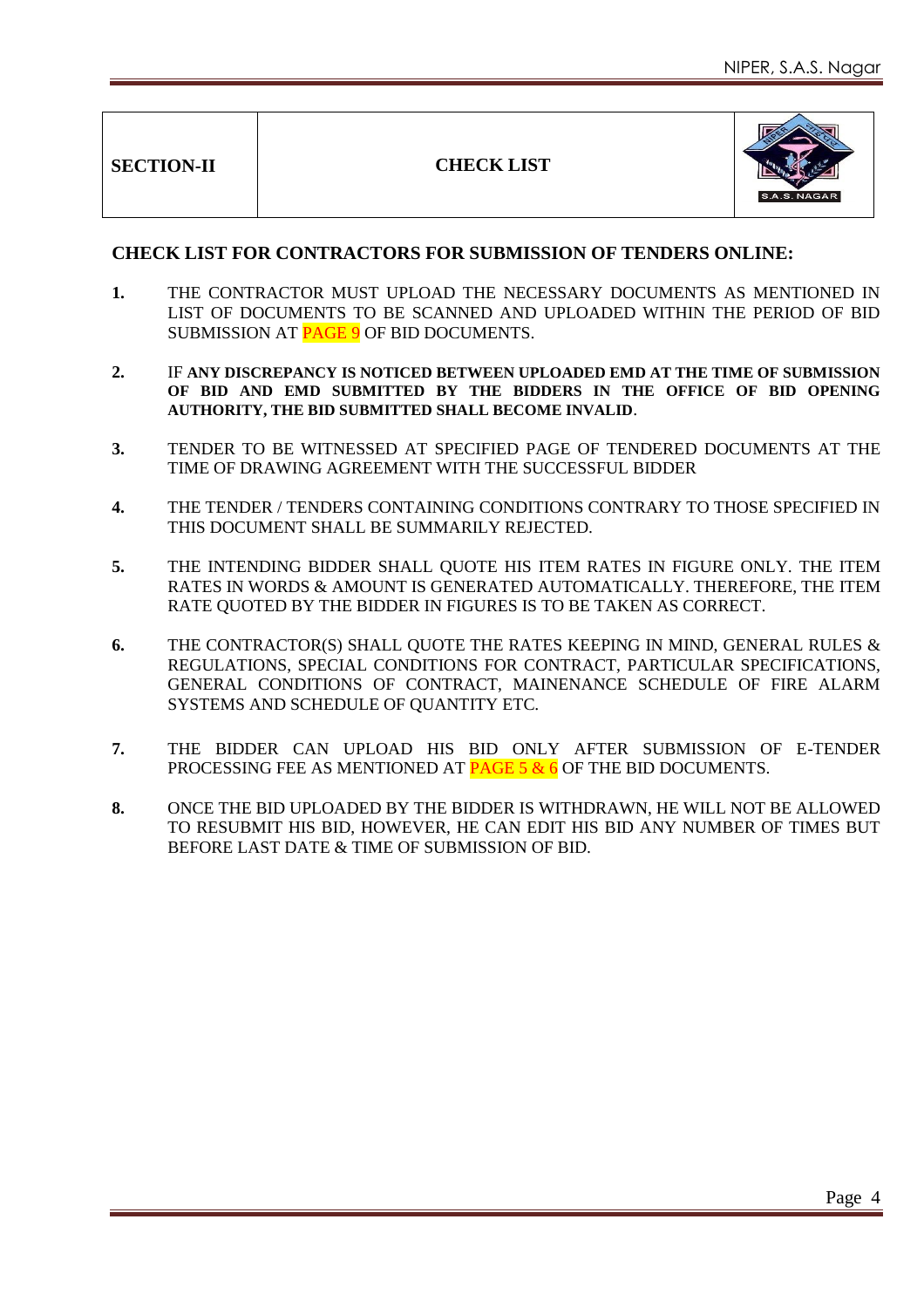## **SECTION-III Form- 6 FOR e TENDERING**



- 1. Bids are invited on behalf of the Director NIPER, S.A.S. Nagar from **approved and eligible contractors of CPWD and those of appropriate list of Department of Post, MES, Railways, BSNL, State PWD, govt organization or Specialized Agencies** dealing in similar type of jobs for the **work of "Annual Maintenance and Up Keep of Fire Extinguishers, Fire Hydrants and Fire Alarm system at various locations in NIPER, S.A.S Nagar".**
- 1.1 The work is estimated to cost **Rs. 4.98 Lakh.** This estimate, however, is given merely as a rough guide.
- 1.2 Contractors who fulfill the following requirements shall be eligible to apply. Joint ventures are not accepted
- 1.2.1 Intending bidders is eligible to submit the bid provided he has definite proof from the appropriate authority, which shall be to the satisfaction of the competent authority, of having:- Average annual financial turnover during the last  $3$  years ending  $31<sup>st</sup>$  March of previous financial year should be at least **Rs. 2.49 lakhs**.

Should not have incurred loss in more than 2 years during the last 3 years ending  $31<sup>st</sup>$  March of previous financial year.

Satisfactorily completed three similar jobs each costing not less than **Rs 1.99 Lakh** OR two similar jobs each costing not less than **Rs. 2.99 Lakh** OR one similar jobs costing not less than **Rs. 3.98 Lakh** in last 7 years ending previous day of last date of submission of bids. **(Similar jobs shall mean :-** 

#### **"Annual Maintenance and Up Keep of Fire Extinguishers, Fire Hydrants and Fire Alarm system etc in govt organizations/PSU's /Corporate Sector").**

The value of executed works shall be brought to current costing level by enhancing the actual value of work at simple rate of 7% per annum; calculated from the date of completion to last date of receipt of applications for bids.

#### 1.2.2 **To become eligible, the bidders shall have to furnish an affidavit as under:-**

I/We undertake and confirm that eligible similar works(s) has/have not been got executed through another contractor on back to back basis. Further that, if such a violation comes to the notice of Department, then I/we shall be debarred for bidding in NIPER, S.A.S. Nagar in future forever. Also, if such a violation comes to the notice of Department before date of start of work, the Engineer-in-Charge shall be free to forfeit the entire amount of Earnest Money Deposit/Performance Guarantee. **(Scanned copy to be uploaded at the time of submission of bid)** 

- 1.2.3 The bidders should have Valid PAN No.
- 1.2.4 The bidders should have Certificate of Registration for GST.
- 1.2.5 The bidders should have ESI & EPF No.
- 1.2.6 The bidders should have enlisted with CPWD, State PWD, MES, Railway, Department of Post, BSNL and any other govt organizations or Specialized Agencies dealing in similar type of jobs.
- 1.2.7 The bidder should have financial certificate from CA for last three financial years with profit and loss statement.
- 1.2.8 The bidder should have work experience in form of completion certificate of particular awarded orders of the Competent Authority.
- 1.2.9 The bidder should have proof of address having office/ sub office with relevant maintenance workshop in tri-city (Chandigarh/ SAS Nagar/ Panchkula) and proof of the same need to be attached.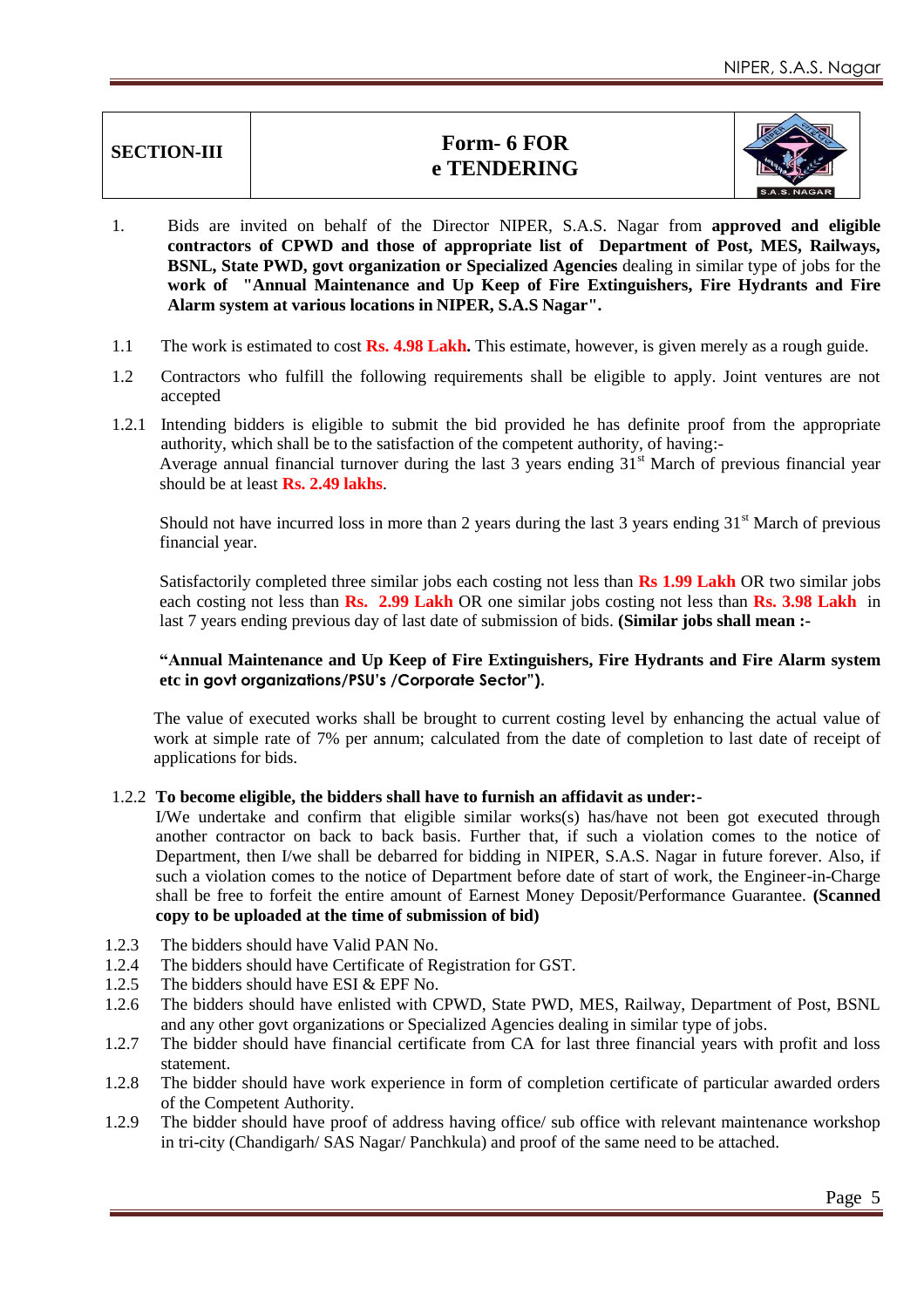- 1.2.10 It is presumed that all the bidders who have submitted the bid have gone through the entire bid documents including integrity pact and that all the terms & conditions are acceptable to them.
- **2.** Agreement shall be drawn with the successful bidders on General Conditions of Contract which is available with the concerned office and official website of the Institute<http://niper/gov.in>**.** and the bidders shall quote his rates as per various terms and conditions of the said form subject to the exclusions / modifications attached at along with amendments uploaded on the official website of the Institute which will form part of the agreement.
- **3.** The time allowed for carrying out the work will be 1 **Year** from the period of 15 days after the date of award of order or from the first date of handing over of the site, whichever is later, in accordance with the phasing, if any, indicated in the bid documents.
- **4.** (i) The site for the work is available

(ii) The layout drawings for the utility service pipe lines work is available with the Engineer-in-Charge in Engg Office

(iii) The layout drawings for Fire Fighting Equipments and Fire Hydrants shall be provided by the NIPER.

- **5.** The bid document consisting of plans, specifications, the schedule of quantities of various types of items to be executed and the set of terms and conditions of the contract to be complied with and other necessary documents except General Conditions of Contract Form can be seen on website **<http://tenderwizard.com/NIPER>** and official website of the NIPER, S.A.S. Nagar at<http://niper/gov.in>. free of cost.
- **6.** After submission of the bid the contractor can re-submit revised bid any number of times but before last time and date of submission of bid as notified.
- **7.** While submitting the revised bid, contractor can revise the rate of one or more item(s) any number of times (he need not re-enter rate of all the items) but before last time and date of submission of bid as notified.
- *8.* When bids are invited in three stage system and if it is desired to submit revised financial bid then it shall be mandatory to submit revised financial bid. If not submitted then the bid submitted earlier shall become invalid.
- *9.* **The tender shall be required to submit the Earnest Money Deposit (EMD) for an amount of Rs. 9960/- (Rupees Nine Thousand Nine hundred Sixty only) which refundable by RTGS/NEFT in favour of "Director NIPER, having A/c No. 55034549623, IFS Code SBIN0004421, State Bank of India, SPL HOUSING FIN. BRANCH, SCF-32, PHASE -10, S.A.S. Nagar, Mohali . It is further required that the E-receipt/UTR No./proof of deposit of EMD attached with technical bid and e\_tendering mode with other relevant documents. In case of non receipt of earnest money in tender, the tender will be straightway rejected.**

Interested contractor who wish to participate in the bid has also to make following payments within the period of bid submission:

e-tender processing fee - Rs.  $\angle$  - plus GST as applicable shall be payable to  $\frac{M}{s}$  ITI Limited through their e-gateway by credit /debit card, internet banking or RGTS/NEFT facility.

Copy of certificate of work experience and other documents as specified in the press notice shall be scanned and uploaded to the e-Tendering website within the period of bid submission. However, certified copy of all the scanned and uploaded documents as specified in press notice shall have to be submitted by the lowest bidder within a week physically in the office of tender opening authority.

Online bid documents submitted by intending bidders shall be opened only of those bidders, who has deposited e-Tender Processing Fee with M/s ITI Limited and Earnest Money Deposit and other documents scanned and uploaded are found in order.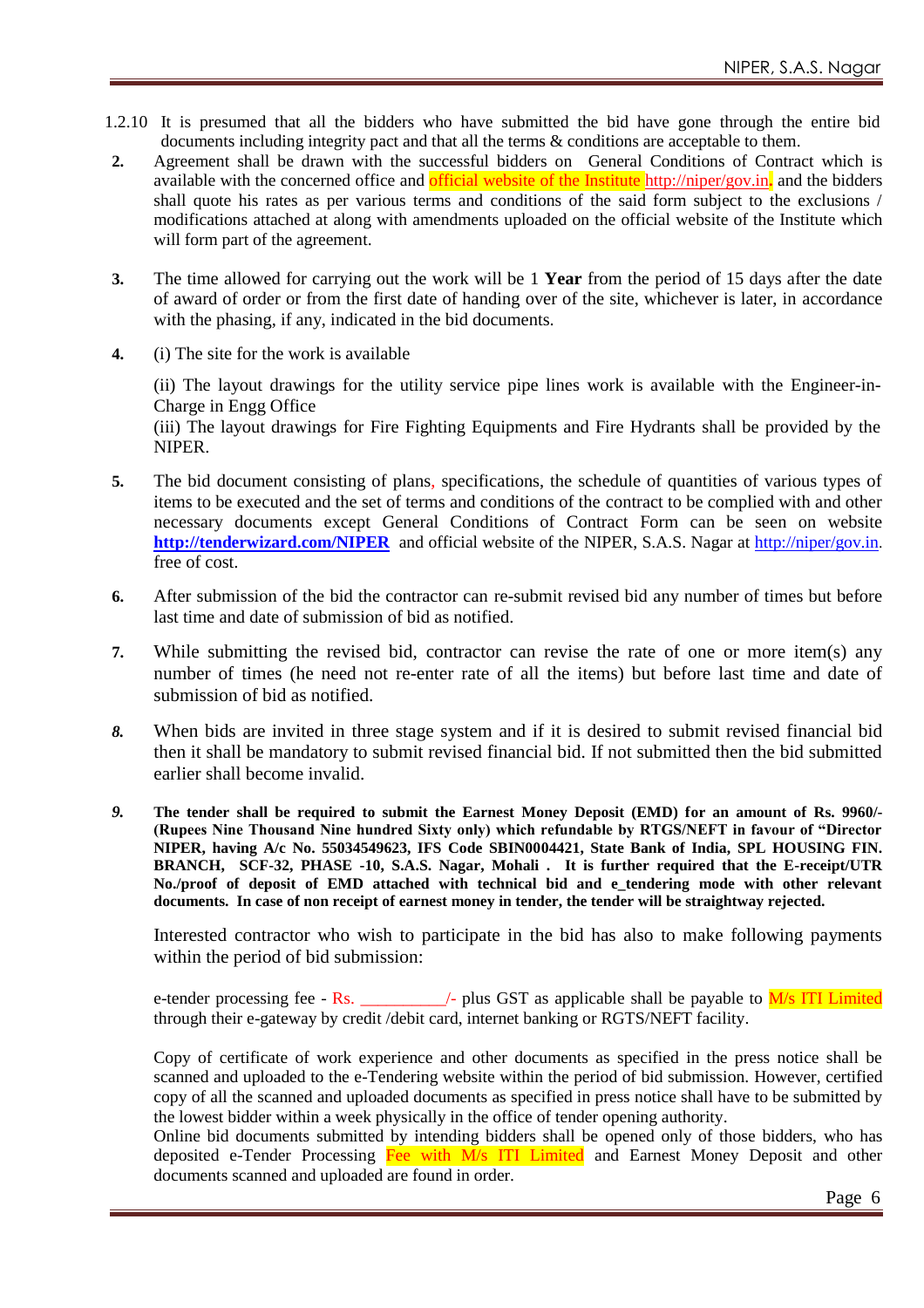The bid submitted shall be opened on 19**.02.2021 at 11.00 AM**

- **10.** The bid submitted shall become invalid and e-Tender processing fee shall not be refunded if:
- (i) The bidder is found ineligible.
- (ii) The bidder does not upload all the documents (PAN No. & GST registration etc.) as stipulated in the bid document.
- (iii) If any discrepancy is noticed between the documents as uploaded at the time of submission of bid and hard copies as submitted physically by the lowest bidder in the office of bid opening authority.
- (iv) The intending bidder does not deposit EMD online .
- (v) If a tenderer does not quote any item, the tender shall be treated as invalid and will not be considered as lowest tenderer.
- (vi) If a tendered amount works out to "Zero" as per item rates quoted by the bidder, the tender shall be treated as invalid and will not be considered as lowest tenderer.
- **11.** The contractor whose bid is accepted, will be required to furnish **Performance Guarantee of 3%** (Three Percent) of the tendered amount within the period specified. This guarantee shall be in the form of Deposit at Call receipt of any scheduled bank/Banker"s cheque of any scheduled bank/Demand Draft of any scheduled bank/Pay order of any scheduled bank (in case guarantee amount is less than Rs. 1,00,000/-) or Government Securities or Fixed Deposit Receipts or Guarantee Bonds of any Scheduled Bank or the State Bank of India in accordance with the prescribed form. In case the contractor fails to deposit the said performance guarantee within the stipulated period including the extended period if any, the Earnest Money deposited by the contractor shall be forfeited automatically without any notice to the contractor. The Earnest Money deposited along with bid shall be returned after receiving the aforesaid performance guarantee.

The contractor whose bid is accepted will also be required to furnish either copy of applicable licenses/ registrations or proof of applying for obtaining labour licenses, registration with EPFO, ESIC and BOCW Welfare Board including Provident Fund Code No. if applicable and also ensure the compliance of aforesaid provisions by the contractor, if any engaged by the sub contractor for the said work and Programme Chart (Time and Progress) within the Period specified.

#### *Performance guarantee shall be released to the contractor only after the release of any liability with respect to completion status of works/workers/manpower engaged under this contract and satisfactory handing over the site to the NIPER, S.A.S. Nagar.*

**12.** The description of the work is as follows:

#### **"Annual Maintenance and Up Keep of Fire Extinguishers and Fire Hydrants etc at various locations in NIPER, S.A.S Nagar ".**

Intending Bidders are advised to inspect and examine the site and its surroundings and satisfy themselves before submitting their bids as to the nature of the ground and sub-soil (so far as is practicable), the form and nature of the site, the means of access to the site, the accommodation they may require and in general shall themselves obtain all necessary information as to risks, contingencies and other circumstances which may influence or affect their bid. A bidders shall be deemed to have full knowledge of the site whether he inspects it or not and no extra charge consequent on any misunderstanding or otherwise shall be allowed. The bidders shall be responsible for arranging and maintaining at his own cost all materials, tools & plants, water, electricity access, facilities for workers and all other services required for executing the work

unless otherwise specifically provided for in the contract documents. Submission of a bid by a bidders implies that he has read this notice and all other contract documents and has made himself aware of the scope and specifications of the work to be done and of conditions and rates at which stores, tools and plant, etc. will be issued to him by the Government and local conditions and other factors having a bearing on the execution of the work.

- **13.** Director, NIPER, S.A.S. Nagar does not bind itself to accept the lowest or any other bid and reserves to itself the authority to reject any or all the bids received without the assignment of any reason. All bids in which any of the prescribed condition is not fulfilled or any condition including that of conditional rebate is put forth by the bidders shall be summarily rejected.
- **14.** Canvassing whether directly or indirectly, in connection with bidders is strictly prohibited and the bids submitted by the contractors who resort to canvassing will be liable for rejection.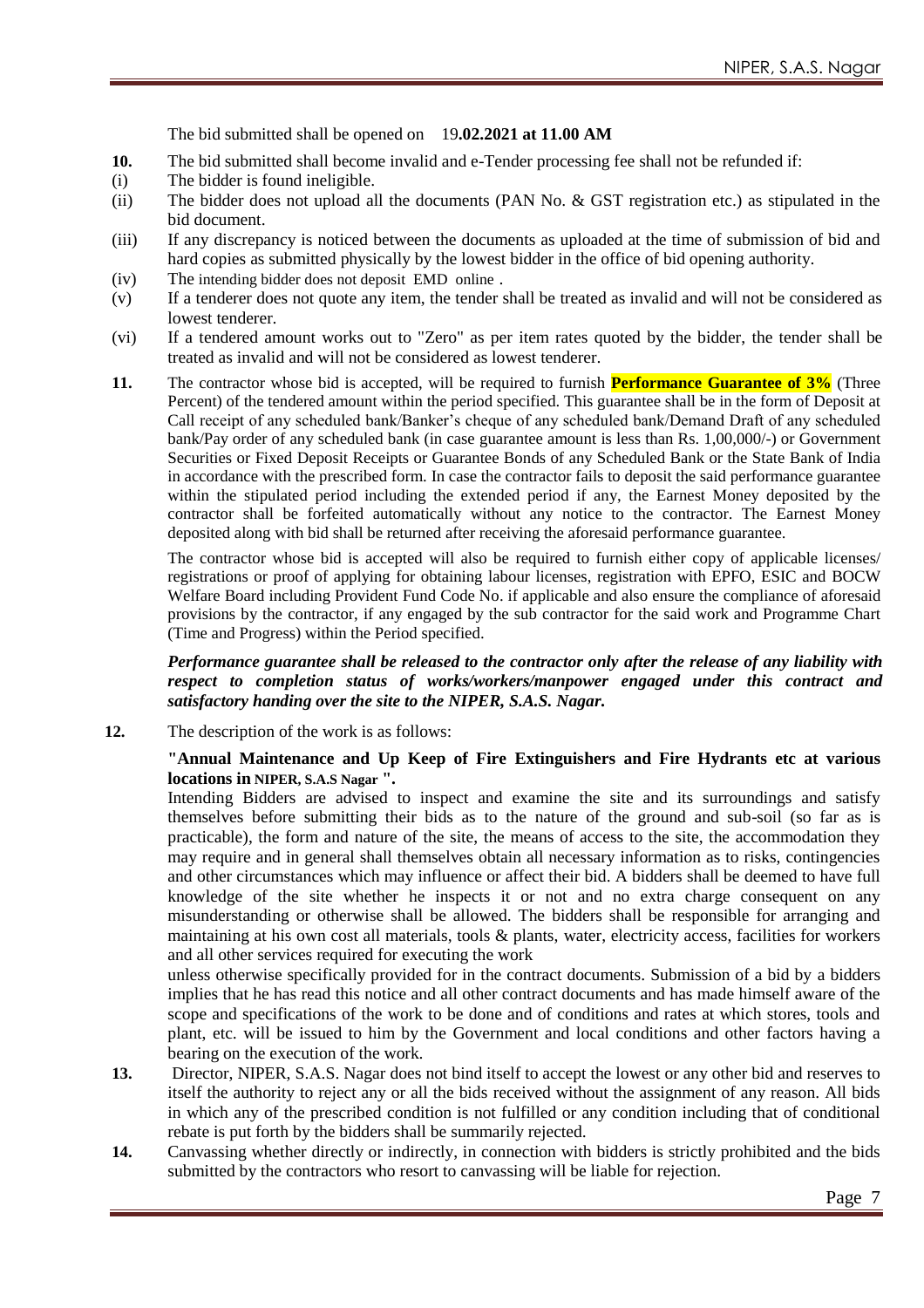- **15.** Director, NIPER, S.A.S. Nagar reserves to himself the right of accepting the whole or any part of the bid and the bidders shall be bound to perform the same at the rate quoted.
- 16. The contractor shall not be permitted to bid for works in the Institute's Engineering Department (responsible for award and execution of contracts) in which his near relative is posted as Divisional Accountant or as an officer in any capacity between the grades of Assistant Engineer (both inclusive). He shall also intimate the names of persons who are working with him in any capacity or are subsequently employed by him and who are near relatives to any gazetted officer in the Institute. Any breach of this condition by the contractor would render him liable to be removed from the approved list of contractors of NIPER
- **17.** No Engineer or other officers employed in Engineering or Administrative duties in Institute is allowed to work as a contractor for a period of one year after his retirement from Institute"s service without the previous permission of the competent authority in writing. This contract is liable to be cancelled if either the contractor or any of his employees is found at any time to be such a person who had not obtained the permission of the competent authority as aforesaid before submission of the tender or engagement in the contractor's service.
- **18.** The bid for the works shall remain open for acceptance for a period of Ninety (90) days from the date of opening of bids. If any bidders withdraws his tender before the said period or issue of letter of acceptance, whichever is earlier, or makes any modifications in the terms and conditions of the bid which are not acceptable to the department, then the Institute shall, without prejudice to any other right or remedy, be at liberty to forfeit 50% of the said earnest money as aforesaid. Further the bidders shall not be allowed to participate in the rebidding process of the work.

#### **19. SIGNING OF CONTRACT**

The successful tenderer/ contractor, on acceptance of his tender by the Accepting authority shall, within 15 days from the stipulated date of start of the work sign the contract consisting of:

i)The notice inviting tender, all the documents including drawings if any forming the tender as issued at the time of invitation of tender and accepting thereof together with any correspondence leading thereto.

ii) Standard form as mentioned consisting of:

- a) Various standard clauses with corrections up to date as stipulated along with annexure thereto.
- b) Safety codes.
- c) Model rules for the protection of health, sanitary arrangements for the workers employed by the contractor.
- d) Contractor"s labour regulations.
	- List of acts and omissions for which fines can be imposed.

#### **20. For Composite Bids (Not Applicable)**

- **21.** All the payments to the contractor shall be deposited in their bank account through RTGS and the contractor shall submit the detail of his bank account  $\&$  IFSC code after award of work including any statutory details required if any as applicable .
- **22.** In case, date for opening of Eligibility / Financial bid is declared/happens to be public holiday, the Eligibility / Financial bid will be opened on the next working day.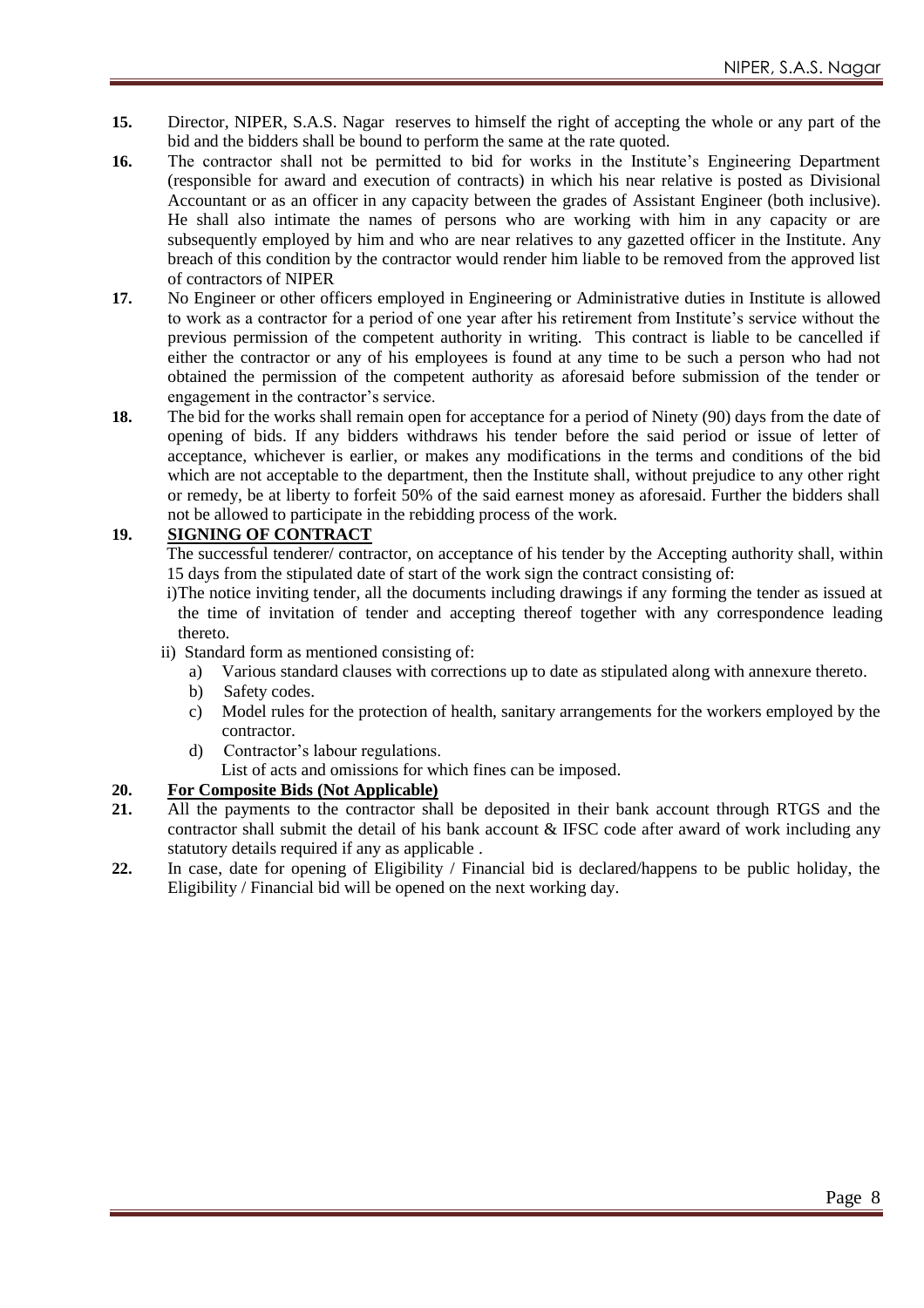#### **SECTION-IV INFORMATION AND INSTRUCTIONS FOR BIDDERS FOR E-TENDERING FORMING PART OF BID DOCUMENT**



On behalf of the Director NIPER, S.A.S. Nagar invites **online item wise rate bids** from **approved and eligible contractors of CPWD and those of appropriate list of Department of Post, MES, Railways, BSNL, State PWD, govt organization or Specialized Agencies** dealing in similar type of jobs for the following work :-

| 1. | NIT No.                                                                                                                                                                               | Etender 86/2020                                                                                                                                       |
|----|---------------------------------------------------------------------------------------------------------------------------------------------------------------------------------------|-------------------------------------------------------------------------------------------------------------------------------------------------------|
| 2. | Name of work & Location                                                                                                                                                               | "Annual Maintenance and Up Keep of Fire<br>Extinguishers, Fire Hydrants and Fire Alarm<br>system etc at various locations in NIPER, S.A.S.<br>Nagar". |
| 3. | Estimated cost put to bid                                                                                                                                                             | <b>Rs.</b> 4.98 lacs                                                                                                                                  |
| 4. | <b>Earnest Money</b>                                                                                                                                                                  | Rs. 9,960/-                                                                                                                                           |
| 5. | Period of Completion                                                                                                                                                                  | 01 Year                                                                                                                                               |
| 6. | Last date & time of submission of bid,<br>Online EMD, e-tender processing fee and<br>other documents as specified in the press<br>notice<br>Date & Time of opening of Eligibility bid | 18.03.2021 upto 5:00 PM                                                                                                                               |
| 7. | Date & Time of opening of Eligibility bid                                                                                                                                             | 19.03.2021 at 11.00 AM                                                                                                                                |
| 8. | Date $&$ Time of opening of financial bid                                                                                                                                             | Define Later                                                                                                                                          |

- 1. Contractors who fulfill the following requirements shall be eligible to apply.
	- a). Joint ventures are not accepted
	- b) Should have satisfactorily completed the jobs as mentioned below during the last Seven years ending previous day of last date of submission of bids.

Three similar jobs each costing not less than **Rs. 1.99 Lakh** OR two similar jobs each costing not less than **Rs. 2.99 Lakh** OR one similar jobs costing not less than **Rs. 3.98 Lakh** in last 7 years ending previous day of last date of submission of bids. **(Similar jobs shall mean "Annual Maintenance and Up Keep of Fire Extinguishers, Fire Hydrants and Fire Alarm system etc in govt organizations/PSU's /Corporate Sector).**

The value of executed works shall be brought to current costing level by enhancing the actual value of work at simple rate of 7% per annum; calculated from the date of completion to last date of receipt of applications for bids.

- 2. The intending bidder must read the terms and conditions of Form-6 carefully. He should only submit his bid if he considers himself eligible and he is in possession of all the documents required.
- 3. Information and Instructions for bidders posted on website shall form of bid document.
- 4. The bid document consisting of plans, specifications, the schedule of quantities of various types of items to be executed and the set of terms and conditions of the contract to be complied with and other necessary documents can be seen and downloaded from the website: **<http://tenderwizard.com/NIPER>** and official website of the NIPER, S.A.S. Nagar at<http://niper/gov.in> free of cost.
- 5. But the bid can only be submitted after depositing Processing Fee in favour of ITI Limited and uploading the mandatory scanned documents such as Demand Draft or Pay order or Banker`s Cheque or Deposit at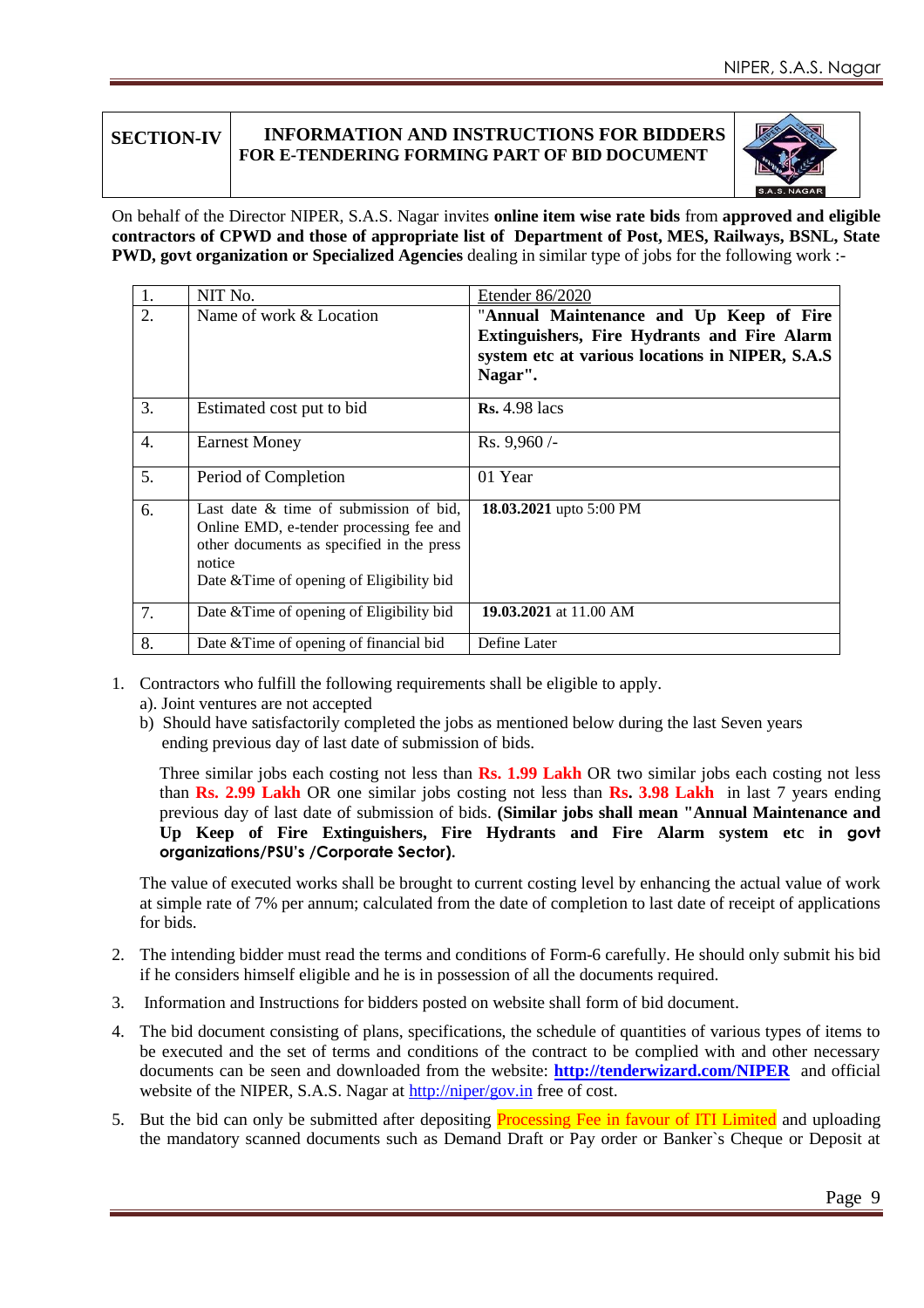call Receipt or Fixed Deposit Receipts and Bank Guarantee of any Scheduled Bank towards EMD in favour of Director, NIPER, S.A.S. Nagar and other documents as specified.

- 6. Those contractors not registered on the website mentioned above, are required to get registered beforehand. If needed they can be imparted training on online bidding process as per details available on the website.
- 7. The intending bidder must have valid class-III digital signature to submit the bid.
- 8. On opening date, the contractor can login and see the bid opening process. After opening of bids he will receive the competitor bid sheets.
- 9. Contractor can upload documents in the form of **JPG** format and **PDF** format.

10. Contractor must ensure to quote item wise rate in the **Schedule of Quantity**. The column meant for quoting item wise rate in figures appears in pink colour and the moment rate is entered, it turns sky blue**.** 

- 11. The Eligibility bid shall be opened first on due date and time as mentioned above. The financial bid of contractors qualifying the eligibility bid shall be opened at a later date as mentioned in the Press Notice Inviting Tender.
- 12. The agency shall submit the status of his firm w.r.t. proprietory firm / partnership firm or Limited company as per detail given below:-

If the bidder is a proprietary firm, a self undertaking of the proprietorship shall be uploaded by the bidder.

If the bidder is a firm in partnership, the bid documents shall be signed by all the partners of the firm above their full typewritten names and current addresses, or, alternatively, by a partner holding power of attorney for the firm. In the later case a certified copy of the power of attorney should be uploaded. In both cases a certified copy of the partnership deed and current address of all the partners of the firm should also be uploaded.

If the bidder is a limited company or a corporation, the bid documents shall be signed by a duly authorized person holding power of attorney for signing the bid documents accompanied by a copy of the power of attorney / Authorization Letter. The bidder should also furnish a copy of the Memorandum of Articles of Association duly attested by a Public Notary.

#### 13. **LIST OF DOCUMENTS TO BE SCANNED AND UPLOADED WITHIN THE PERIOD OF BID SUBMISSION:**

- a. Scanned copy of online deposited proof of EMD.
- b. Scanned copy of Enlistment or specialized Agency with CPWD/ State PWD/ MES/ Railway/ Deptt. of Post/ BSNL and any other govt organization.
- c. Scanned copy of PAN Card.

d. Scanned copy of financial certificate from CA for the last three financial years with profit and loss statement.

- e. Scanned copy of ESI & EPF No.
- f. Scanned copy of GST Registration No.
- g. Scanned copy of work experience as per Clause 1(b) of SECTION-IV.
- h. Scanned copy of registration : Proprietorship/partnership deed/ltd company / as applicable.
- i. Scanned copy of Power of Attorney.
- j. Scanned copy of Tender Acceptance Letter as per Page 10 and Page 11.
- k. Scanned copy of Affidavit as per SECTION III Clause 1.2.2.

l. Scanned copy of proof of address having office/ sub office with relevant maintenance workshop within tricity/ 50 km radius of NIPER, SAS Nagar. (Punjab).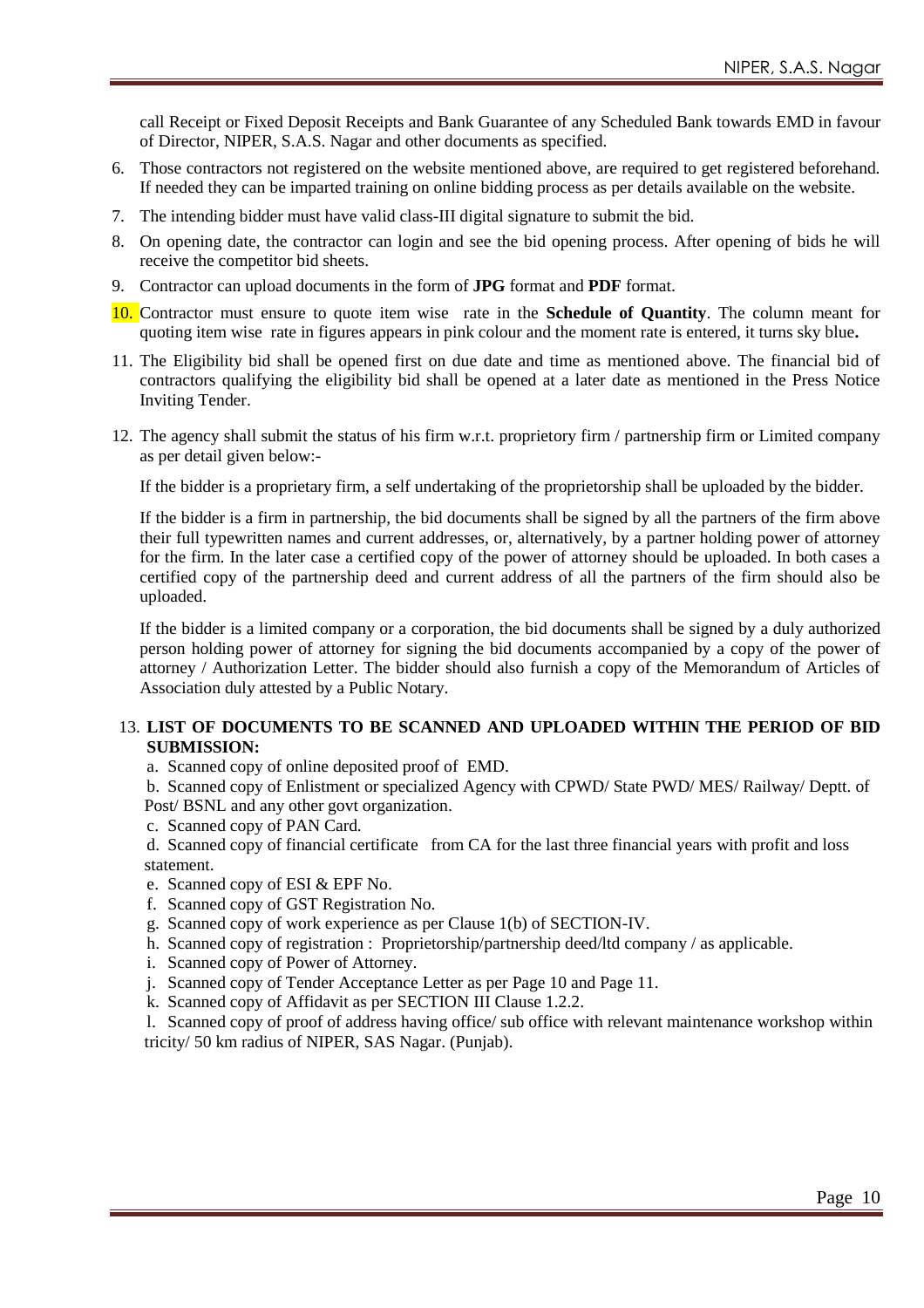### **Form- 7/8**

#### **Item wise Rate Tender & Contract For Works**

 Tender for the work of **"Annual Maintenance and Up Keep of Fire Extinguishers, Fire Hydrants and Fire Alarm system etc at various locations in NIPER, S.A.S Nagar" only.**

- (i) To be submitted online **18.03.2021** upto 05.00 AM
- (ii) Eligibility Bid To be opened online **19.03.2021** upto 11.00 AM
- (iii) Financial Bid To be opened online Define Later

#### **TENDER**

I/we have read and examined the notice inviting tender, Drawings and Designs, General Rules and Directions, conditions of Contract, clauses of contract, special conditions, additional terms & conditions & specifications, schedule of rate and other documents and rules referred to in the conditions of contract and all other contents in the tender documents for the work .

I/we hereby tender for the execution of the work specified for the Institute within the time specified in relevant clause. schedule of quantities and in accordance in all respects with the specifications, designs, drawings and instructions in writing referred to general rules and Directions and in relevant Clauses of the conditions of contract and with such materials as are provided for, by, and in respects in accordance with, such conditions so far as applicable.

I/we agree to keep the tender open for 90 days from the due date of opening of financial bid and not to make any modifications in its terms and conditions.

A sum of **Rs. 9,960/-** is hereby forwarded in the shape of deposit at call receipt of a scheduled bank/ demand draft of a scheduled bank/ Fixed deposit receipt of scheduled bank in favour of the Director, NIPER, payable at Chandigarh/S.A.S. Nagar as earnest money. If I/We, fail to furnish the prescribed performance guarantee within prescribed period. I/We agree that the said the Director, NIPER or his successors, in office shall without prejudice to any other right or remedy, be at liberty to forfeit the said earnest money absolutely. Further, if I/We fail to commence work as specified, I/We agree that Director NIPER or the successors in office shall without prejudice to any other right or remedy available in law, be at liberty to forfeit the said earnest money and the performance guarantee absolutely. The said performance guarantee shall be a guarantee to execute all the works referred to in the tender documents upon the terms and conditions contained or referred to therein and to carry out such deviation as may be ordered upto maximum of the percentage mentioned in tender documents and those in excess of that limit at the rates to be determined in accordance with the provision contained in tender form. Further, I/We agree that in case of forfeiture of Earnest Money & Performance Guarantee as aforesaid, I/We shall be debarred for participation in the re-tendering process of the work.

I/We undertake and confirm that eligible similar work(s) has/have not been got executed through another contractor on back to back basis. Further that, if such a violation comes to the notice of institute, then I/We shall be debarred for tendering in NIPER, S.A.S. Nagar in future forever. Also, if such a violation comes to the notice of institute before date of start of work, the Engineer-in-Charge shall be free to forfeit the entire amount of Earnest Money Deposit/Performance Guarantee.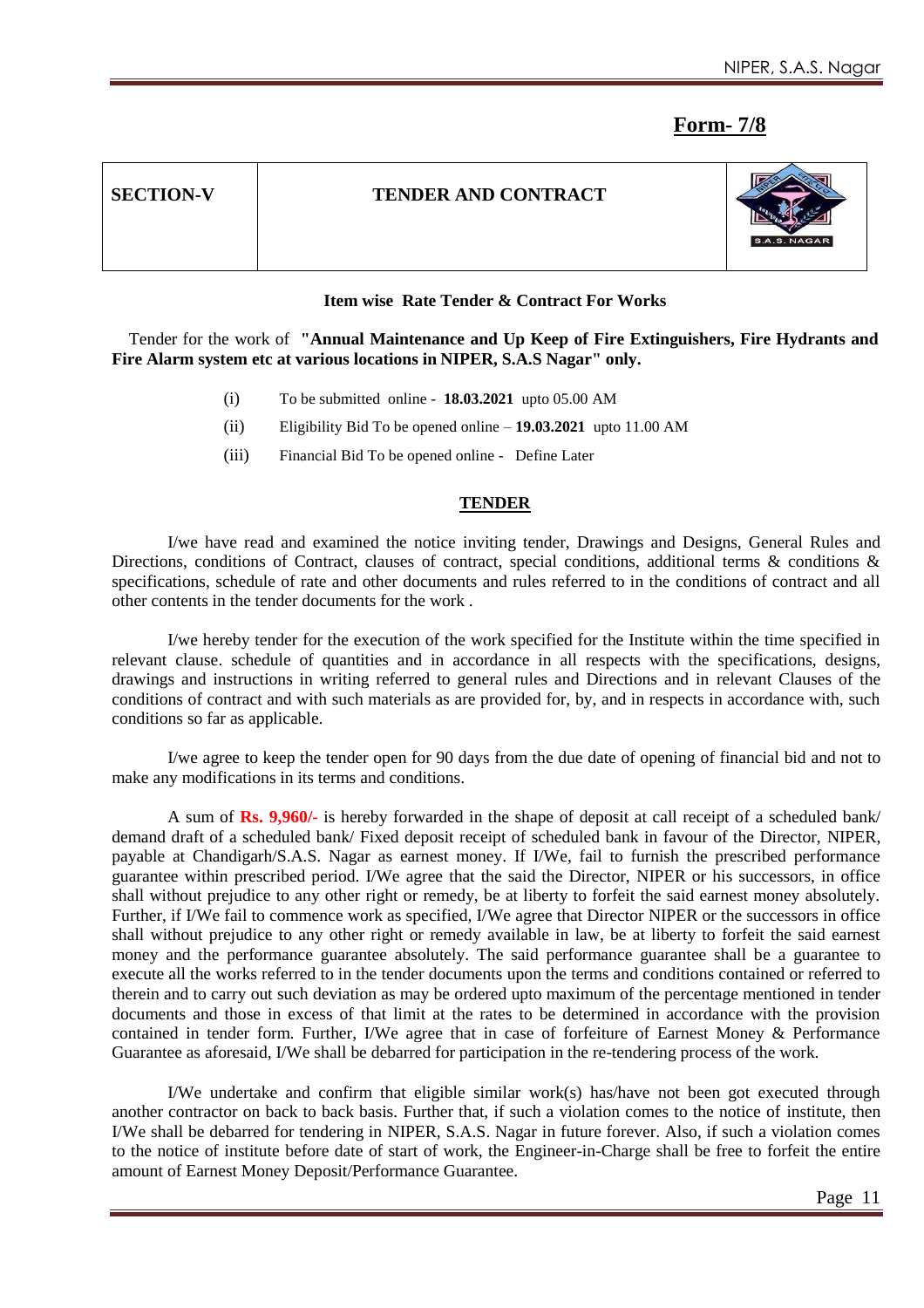I/We hereby declare that I/We shall treat the tender documents drawings and other records connected with the work as secret/confidential documents and shall not communicate information/derived there from to any person other than a person to whom I/We am/are authorized to communicate the same or use the information in any manner prejudicial to the safety of the Institute.

| Dated:-     | Signature of Contractor |
|-------------|-------------------------|
|             | Postal Address:         |
| Witness:    |                         |
| Address:    | Telephone No.:          |
|             | Fax No.:                |
| Occupation: | E-Mail.:                |
|             |                         |

#### **A C C E P T A N C E**

The above tender (as modified by you as provided in the letters mentioned hereunder) is accepted by me for and on behalf of the Institute for a sum of Rs.

The letters referred to below shall form part of this contract agreement:

| . .                         |  |  |
|-----------------------------|--|--|
| $\cdot$ $\cdot$<br>$\bf{H}$ |  |  |
| $\cdots$<br>111             |  |  |

 For & on behalf of the Director, Dated\_\_\_\_\_\_\_\_\_\_\_\_ NIPER, S.A.S. Nagar.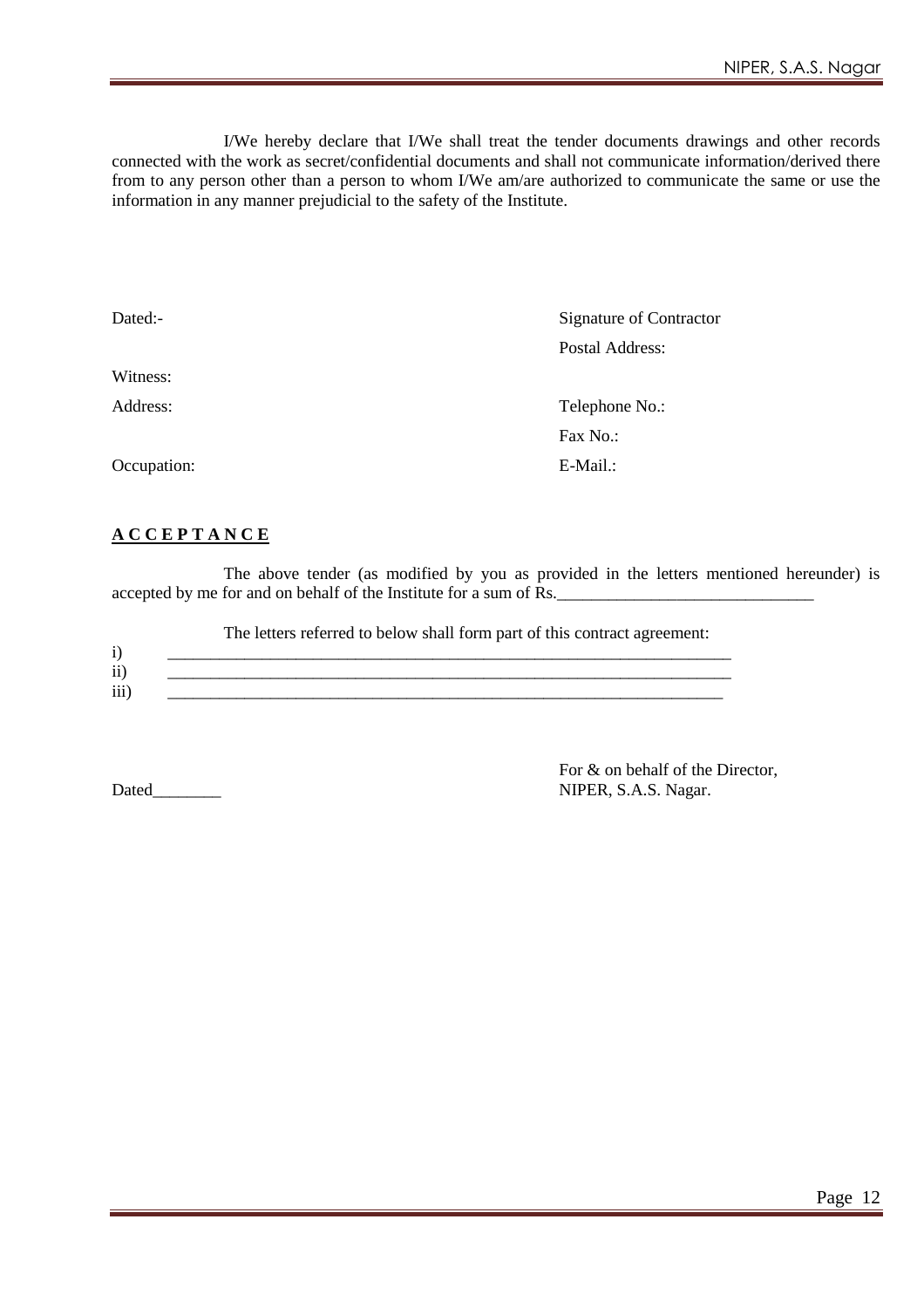| <b>SECTION-VI</b> |                          | <b>INTEGRITY PACT</b>                                                                                                                         | S.A.S. NAGAR |
|-------------------|--------------------------|-----------------------------------------------------------------------------------------------------------------------------------------------|--------------|
| To,               |                          |                                                                                                                                               |              |
|                   |                          |                                                                                                                                               |              |
|                   |                          |                                                                                                                                               |              |
| Sub:              | NIT No.<br>S.A.S Nagar". | for the work "Annual Maintenance and Up Keep of Fire<br>Extinguishers, Fire Hydrants and Fire Alarm system etc at various locations in NIPER, |              |

Dear Sir,

It is here by declared that NIPER, S.A.S. Nagar is committed to follow the principle of transparency, equity and competitiveness in public procurement.

The subject Notice Inviting Tender (NIT) is an invitation to offer made on the condition that the Bidder will sign the integrity Agreement, which is an integral part of tender/bid documents, failing which the tenderer/bidder will stand disqualified from the tendering process and the bid of the bidder would be summarily rejected.

This declaration shall form part and parcel of the Integrity Agreement and signing of the same shall be deemed as acceptance and signing of the Integrity Agreement on behalf of the Institute.

Yours faithfully

 For & on behalf of the Director, Dated\_\_\_\_\_\_\_\_ NIPER, S.A.S. Nagar.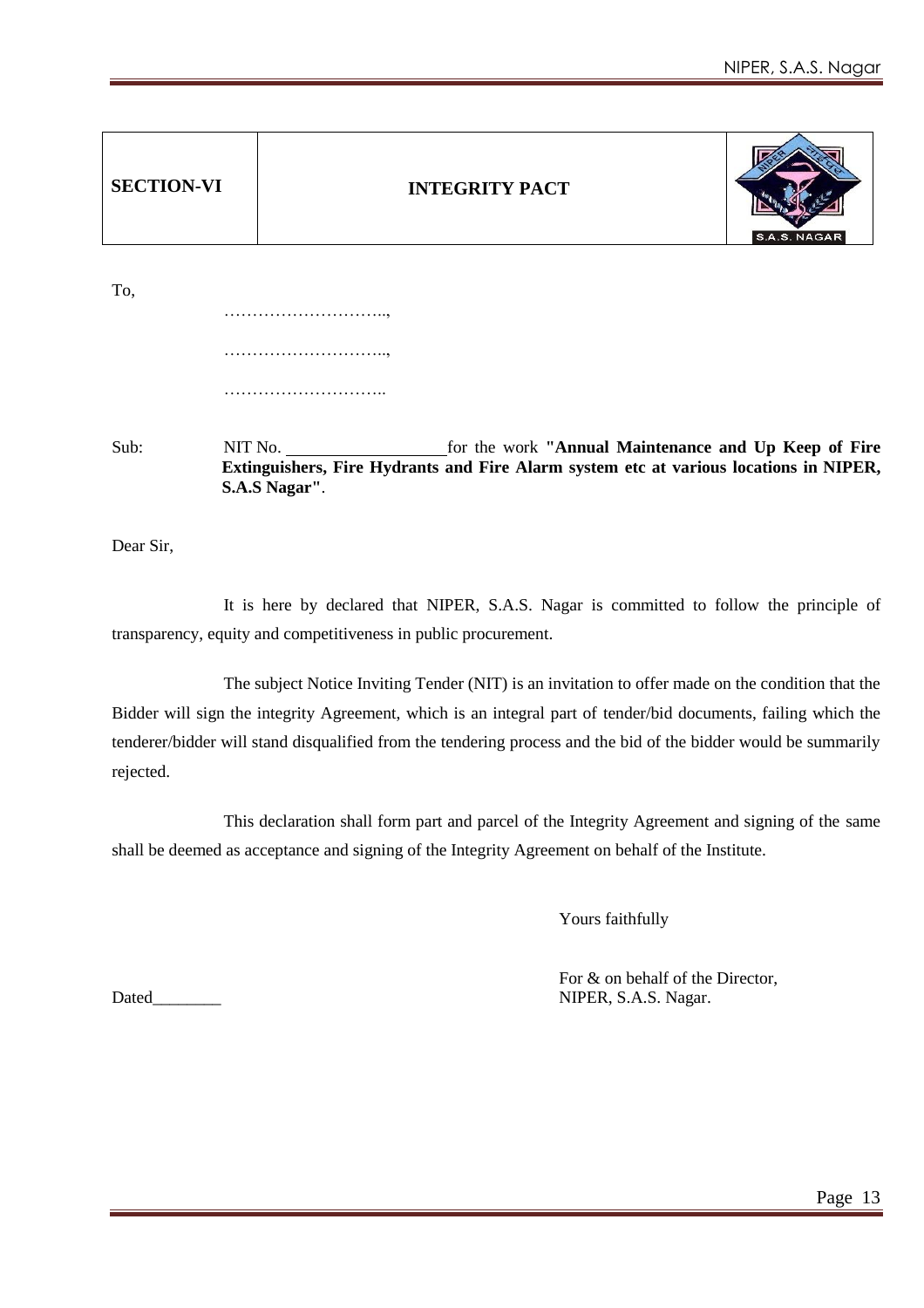NIPER, S.A.S. Nagar, ……………………….., ………………………………………

Sub: Submission of Tender for the work of **"Annual Maintenance and Up Keep of Fire Extinguishers, Fire Hydrants and Fire Alarm system etc at various locations in NIPER, S.A.S Nagar".**

Dear Sir,

To,

I/We acknowledge that NIPER, S.A.S. Nagar is committed to follow the principles thereof as enumerated in the Integrity Agreement enclosed with the tender/bid document.

I/We agree that the Notice Inviting Tender (NIT) is an invitation to offer made on the condition that I/We will sign the enclosed integrity Agreement, which is an integral part of tender documents, failing which I/We will stand disqualified from the tendering process.

I/We acknowledge that THE MAKING OF THE BID SHALL BE REGARDED AS AN UNCONDITIONAL AND ABSOLUTE ACCEPTANCE of this condition of the NIT. I/We confirm acceptance and compliance with the Integrity Agreement in letter and spirit and further agree that execution of the said Integrity Agreement shall be separate and distinct from the main contract, which will come into existence when tender/bid is finally accepted by NIPER, S.A.S. Nagar. I/We acknowledge and accept the duration of the Integrity Agreement, which shall be in the line with Article 1 of the enclosed Integrity Agreement.

**I/We acknowledge that in the event of my/our failure to sign and accept the Integrity Agreement, while submitting the tender/bid, NIPER, S.A.S. Nagar shall have unqualified, absolute and unfettered right to disqualify the tenderer/bidder and reject the tender/bid is accordance with terms and conditions of the tender/bid.**

Yours faithfully

(Duly authorized signatory of the Bidder)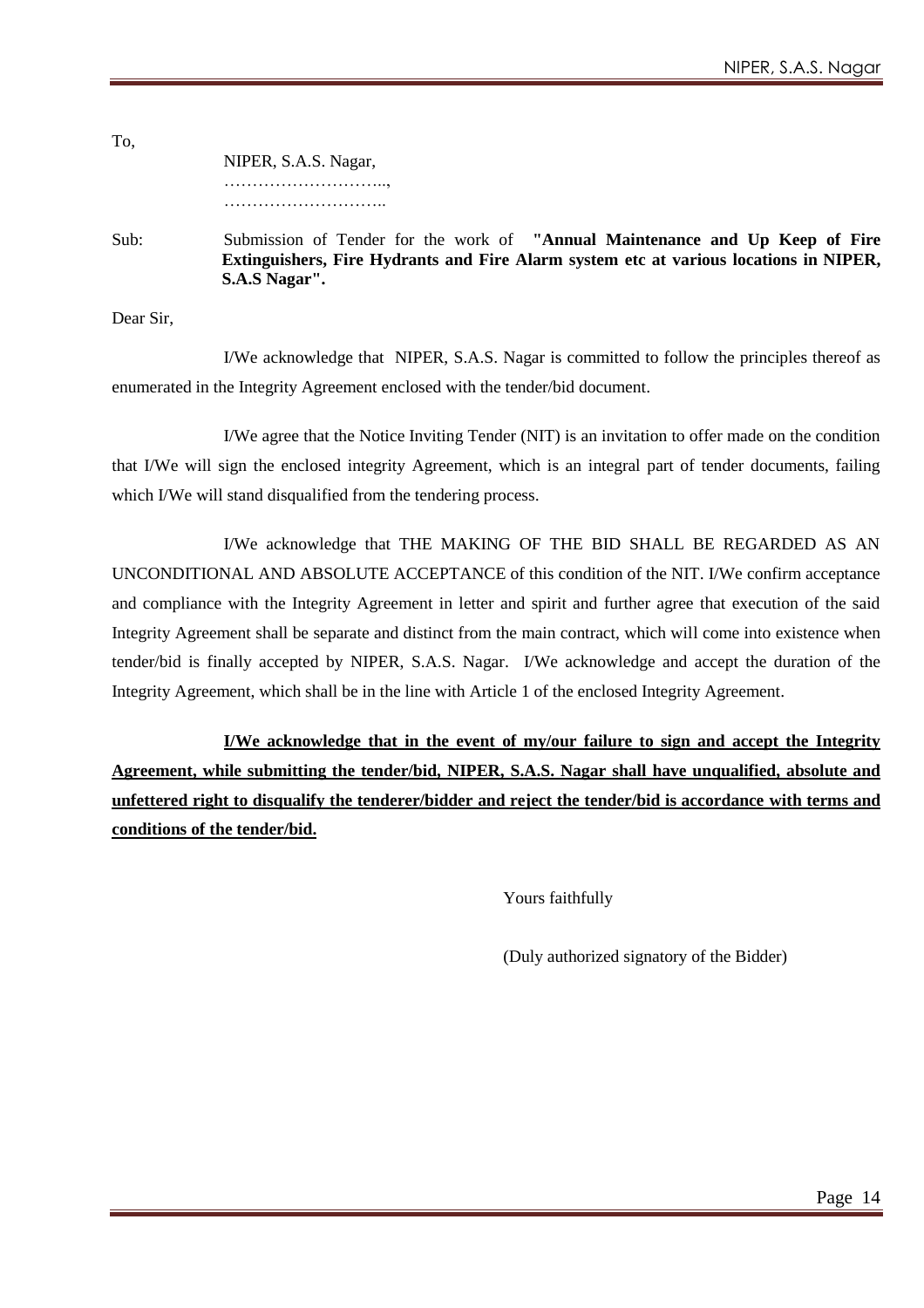#### **To be signed by the bidder and same signatory competent / authorized to sign the relevant contract on behalf of Institute.**

#### I**NTEGRITY AGREEMENT**

This Integrity Agreement is made at ............... on this ........... day of ...........20...... **BETWEEN** Director, NIPER, S.A.S. Nagar (Hereinafter referred as the (Address of Division) "**Principal**/**Owner**", which expression shall unless repugnant to the meaning or context hereof include its successors and permitted assigns) **AND** ............................................................................................................. (Name and Address of the Individual/firm/Company) through .................................................................... (Hereinafter referred to as the (Details of duly authorized signatory) "**Bidder/Contractor**" and which expression shall unless repugnant to the meaning or context hereof include its successors and permitted assigns) **Preamble** WHEREAS the Principal / Owner has floated the Tender (NIT No.................................) (hereinafter referred to as "**Tender/Bid**") and intends to award, under laid down organizational procedure, contract for .......................................................................................... (Name of work) hereinafter referred to as the "**Contract**".

AND WHEREAS the Principal/Owner values full compliance with all relevant laws of the land, rules, regulations, economic use of resources and of fairness/transparency in its relation with its Bidder(s) and Contractor(s).

AND WHEREAS to meet the purpose aforesaid both the parties have agreed to enter into this Integrity Agreement (hereinafter referred to as "**Integrity Pact**" or "**Pact**"), the terms and conditions of which shall also be read as integral part and parcel of the Tender/Bid documents and Contract between the parties.

NOW, THEREFORE, in consideration of mutual covenants contained in this Pact, the parties hereby agree as follows and this Pact witnesses as under:

#### **Article 1: Commitment of the Principal/Owner**

1) The Principal/Owner commits itself to take all measures necessary to prevent corruption and to observe the following principles:

(a) No employee of the Principal/Owner, personally or through any of his/her family members, will in connection with the Tender, or the execution of the Contract, demand, take a promise for or accept, for self or third person, any material or immaterial benefit which the person is not legally entitled to.

(b) The Principal/Owner will, during the Tender process, treat all Bidder(s) with equity and reason. The Principal/Owner will, in particular, before and during the Tender process, provide to all Bidder(s) the same information and will not provide to any Bidder(s) confidential / additional information through which the Bidder(s) could obtain an advantage in relation to the Tender process or the Contract execution.

(c) The Principal/Owner shall endeavour to exclude from the Tender process any person, whose conduct in the past has been of biased nature.

2) If the Principal/Owner obtains information on the conduct of any of its employees which is a criminal offence under the Indian Penal code (IPC)/Prevention of Corruption Act, 1988 (PC Act) or is in violation of the principles herein mentioned or if there be a substantive suspicion in this regard, the Principal/Owner will inform the Chief Vigilance Officer and in addition can also initiate disciplinary actions as per its internal laid down policies and procedures.

#### **Article 2: Commitment of the Bidder(s)/Contractor(s)**

1) It is required that each Bidder/Contractor (including their respective officers, employees and agents) adhere to the highest ethical standards, and report to the Institute all suspected acts of fraud or corruption or Coercion or Collusion of which it has knowledge or becomes aware, during the tendering process and throughout the negotiation or award of a contract.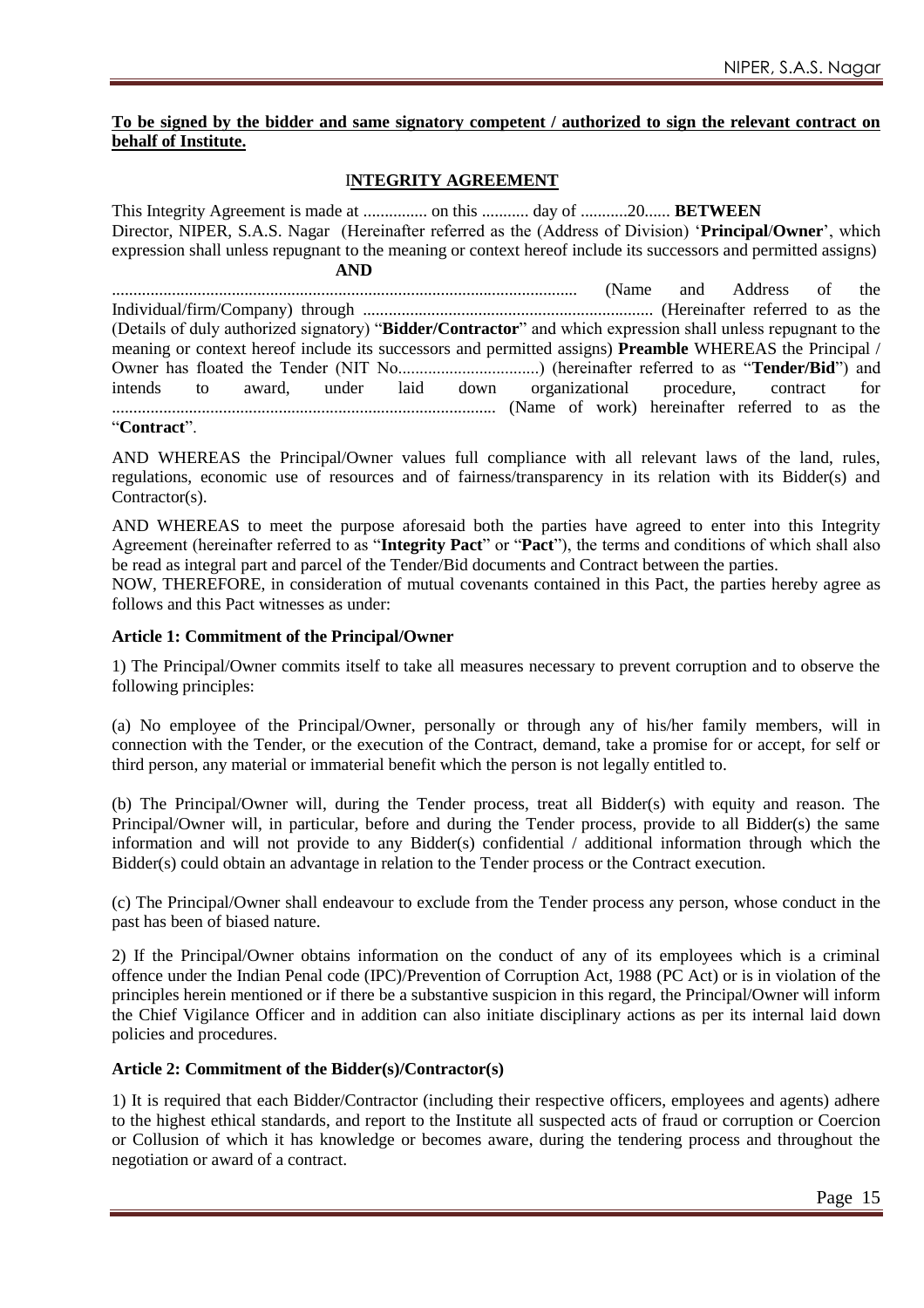2) The Bidder(s)/Contractor(s) commits himself to take all measures necessary to prevent corruption. He commits himself to observe the following principles during his participation in the Tender process and during the Contract execution:

a) The Bidder(s)/Contractor(s) will not, directly or through any other person or firm, offer, promise or give to any of the Principal/Owner's employees involved in the Tender process or execution of the Contract or to any third person any material or other benefit which he/she is not legally entitled to, in order to obtain in exchange any advantage of any kind whatsoever during the Tender process or during the execution of the Contract.

b) The Bidder(s)/Contractor(s) will not enter with other Bidder(s) into any undisclosed agreement or understanding, whether formal or informal. This applies in particular to prices, specifications, certifications, subsidiary contracts, submission or non-submission of bids or any other actions to restrict competitiveness or to cartelize in the bidding process.

c) The Bidder(s)/Contractor(s) will not commit any offence under the relevant IPC/PC Act. Further the Bidder(s)/Contract(s) will not use improperly, (for the purpose of competition or personal gain), or pass on to others, any information or documents provided by the Principal/Owner as part of the business relationship, regarding plans, technical proposals and business details, including information contained or transmitted electronically.

d) The Bidder(s)/Contractor(s) of foreign origin shall disclose the names and addresses of agents/representatives in India, if any. Similarly Bidder(s)/Contractor(s) of Indian Nationality shall disclose names and addresses of foreign agents/representatives, if any. Either the Indian agent on behalf of the foreign principal or the foreign principal directly could bid in a tender but not both. Further, in cases where an agent participate in a tender on behalf of one manufacturer, he shall not be allowed to quote on behalf of another manufacturer along with the first manufacturer in a subsequent/parallel tender for the same item.

d) The Bidder(s)/Contractor(s) will, when presenting his bid, disclose (with each tender as per proforma enclosed) any and all payments he has made, is committed to or intends to make to agents, brokers or any other intermediaries in connection with the award of the Contract.

3) The Bidder(s)/Contractor(s) will not instigate third persons to omit offences outlined above or be an accessory to such offences.

4) The Bidder(s)/Contractor(s) will not, directly or through any other person or firm indulge in fraudulent practice means a willful misrepresentation or omission of facts or submission of fake/forged documents in order to induce public official to act in reliance thereof, with the purpose of obtaining unjust advantage by or causing damage to justified interest of others and/or to influence the procurement process to the detriment of the Institute interests.

5) The Bidder(s)/Contractor(s) will not, directly or through any other person or firm use Coercive Practices (means the act of obtaining something, compelling an action or influencing a decision through intimidation, threat or the use of force directly or indirectly, where potential or actual injury may befall upon a person, his/ her reputation or property to influence their participation in the tendering process).

#### **Article 3: Consequences of Breach**

Without prejudice to any rights that may be available to the Principal/Owner under law or the Contract or its established policies and laid down procedures, the Principal/Owner shall have the following rights in case of breach of this Integrity Pact by the Bidder(s)/Contractor(s) and the Bidder/ Contractor accepts and undertakes to respect and uphold the Principal/Owner's absolute right:

1) If the Bidder(s)/Contractor(s), either before award or during execution of Contract has committed a transgression through a violation of Article 2 above or in any other form, such as to put his reliability or credibility in question, the Principal/Owner after giving 14 days notice to the contractor shall have powers to disqualify the Bidder(s)/Contractor(s) from the Tender process or terminate/determine the Contract, if already executed or exclude the Bidder/Contractor from future contract award processes.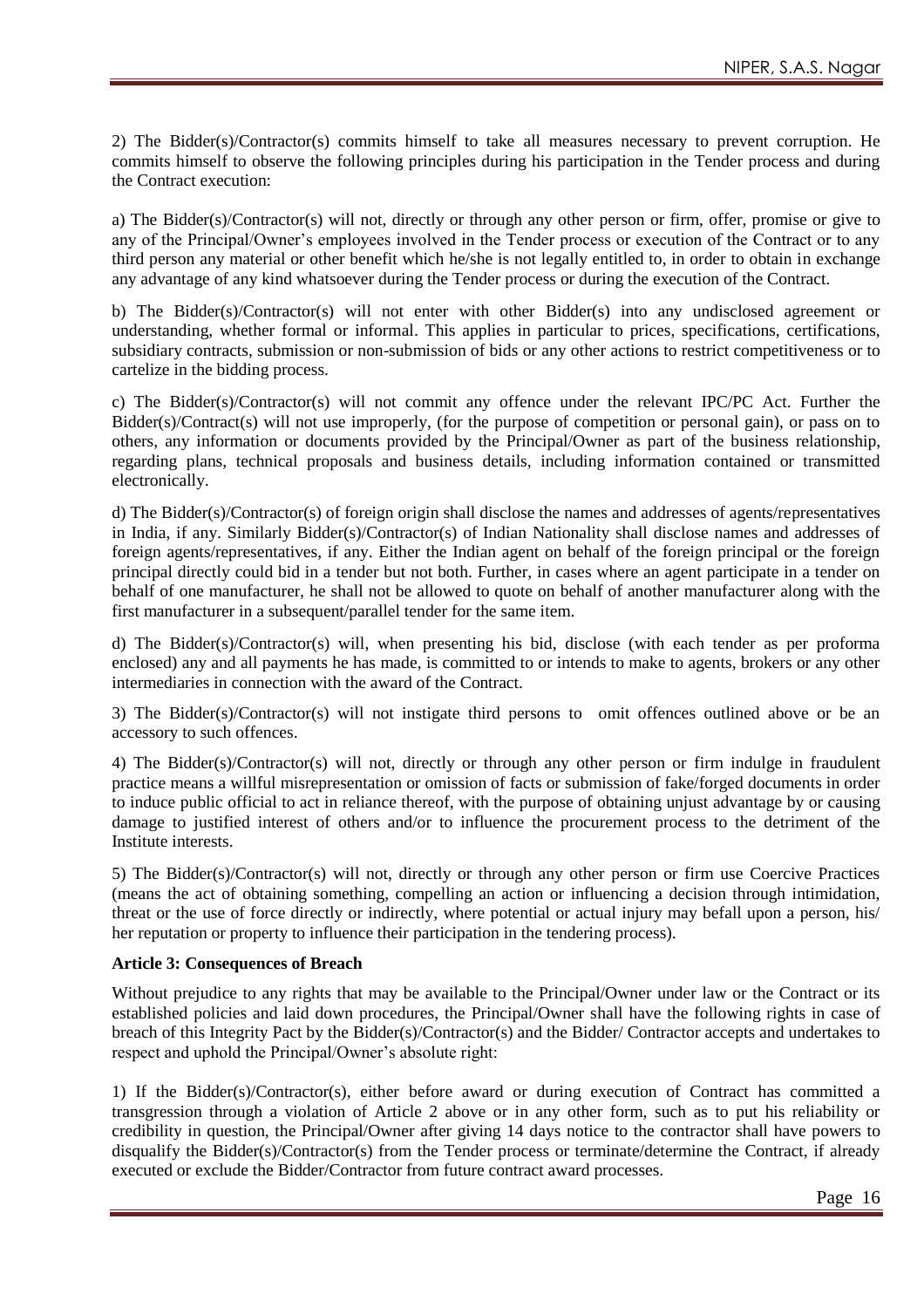The imposition and duration of the exclusion will be determined by the severity of transgression and determined by the Principal/Owner. Such exclusion may be forever or for a limited period as decided by the Principal/Owner.

2) Forfeiture of EMD/Performance Guarantee/Security Deposit: If the Principal/Owner has disqualified the Bidder(s) from the Tender process prior to the award of the Contract or terminated/determined the Contract or has accrued the right to terminate/determine the Contract according to Article 3(1), the Principal/Owner apart from exercising any legal rights that may have accrued to the Principal/Owner, may in its considered opinion forfeit the entire amount of Earnest Money Deposit, Performance Guarantee and Security Deposit of the Bidder/Contractor.

3) Criminal Liability: If the Principal/Owner obtains knowledge of conduct of a Bidder or Contractor, or of an employee or a representative or an associate of a Bidder or Contractor which constitutes corruption within the meaning of Indian Penal code (IPC)/Prevention of Corruption Act, or if the Principal/Owner has substantive suspicion in this regard, the Principal/Owner will inform the same to law enforcing agencies for further investigation.

#### **Article 4: Previous Transgression**

1) The Bidder declares that no previous transgressions occurred in the last 5 years with any other Company in any country confirming to the anticorruption approach or with Central Government or State Government or any other Central/State Public Sector Enterprises in India that could justify his exclusion from the Tender process.

2) If the Bidder makes incorrect statement on this subject, he can be disqualified from the Tender process or action can be taken for banning of business dealings/ holiday listing of the Bidder/Contractor as deemed fit by the Principal/ Owner.

3) If the Bidder/Contractor can prove that he has resorted / recouped the damage caused by him and has installed a suitable corruption prevention system, the Principal/Owner may, at its own discretion, revoke the exclusion prematurely.

#### **Article 5: Equal Treatment of all Bidders/Contractors/ Subcontractors**

1) The Bidder(s)/Contractor(s) undertake(s) to demand from all subcontractors a commitment in conformity with this Integrity Pact. The Bidder/Contractor shall be responsible for any violation(s) of the principles laid down in this agreement/Pact by any of its Subcontractors/ sub-vendors.

2) The Principal/Owner will enter into Pacts on identical terms as this one with all Bidders and Contractors.

3) The Principal/Owner will disqualify Bidders, who do not submit, the duly signed Pact between the Principal/Owner and the bidder, along with the Tender or violate its provisions at any stage of the Tender process, from the Tender process.

#### **Article 6- Duration of the Pact**

This Pact begins when both the parties have legally signed it. It expires **for** the Contractor/Vendor 12 months after the completion of work under the contract or till the continuation of defect liability period, whichever is more and for all other bidders, till the Contract has been awarded. If any claim is made/lodged during the time, the same shall be binding and continue to be valid despite the lapse of this Pacts as specified above, unless it is discharged/determined by the Competent Authority of NIPER, S.A.S. Nagar.

#### **Article 7- Other Provisions**

1) This Pact is subject to Indian Law, place of performance and jurisdiction is the S.A.S. Nagar/ Chandigarh.

2) Changes and supplements need to be made in writing. Side agreements have not been made.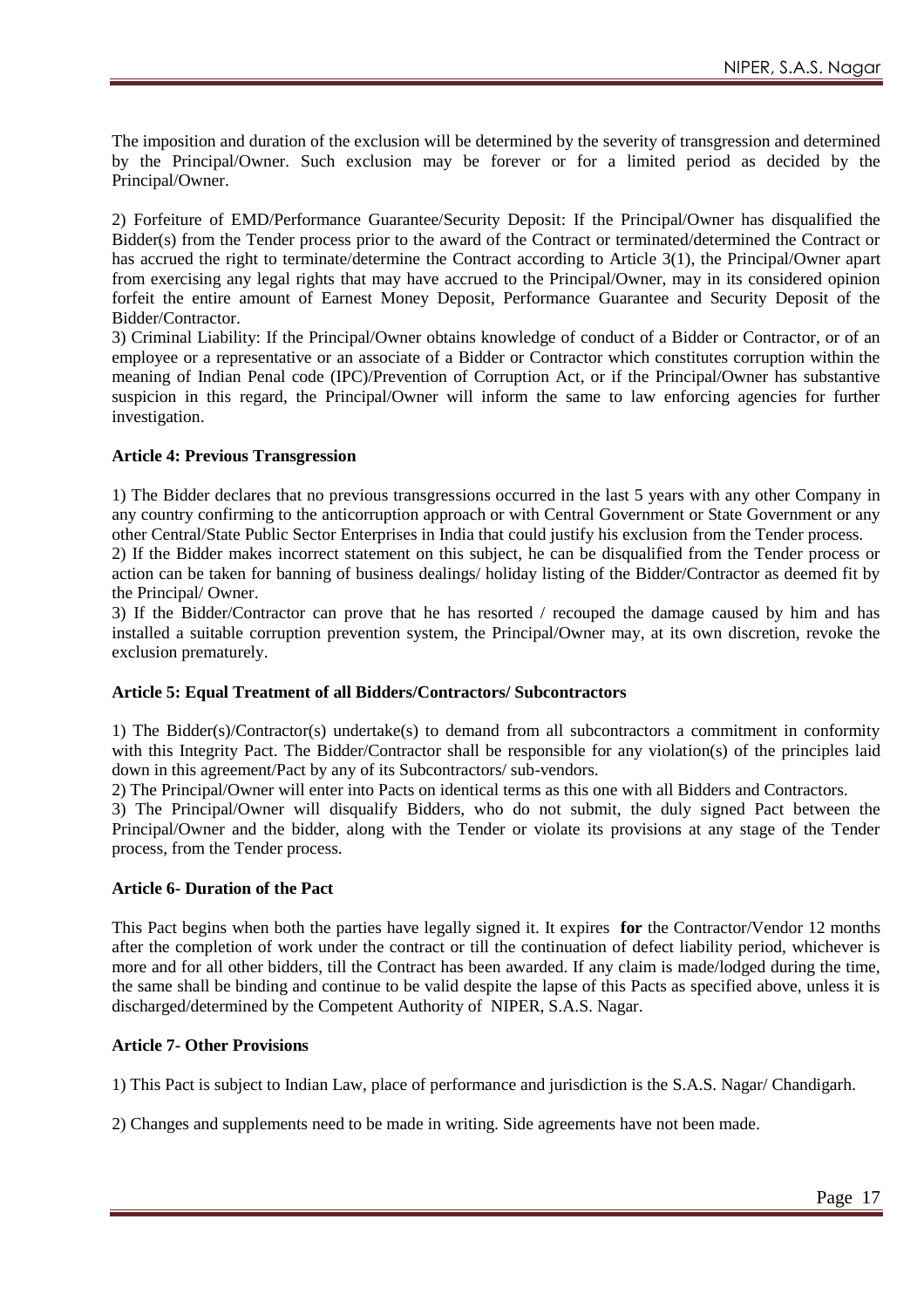3) If the Contractor is a partnership or a consortium, this Pact must be signed by all the partners or by one or more partner holding power of attorney signed by all partners and consortium members. In case of a Company, the Pact must be signed by a representative duly authorized by board resolution.

4) Should one or several provisions of this Pact turn out to be invalid; the remainder of this Pact remains valid. In this case, the parties will strive to come to an agreement to their original intensions.

5) It is agreed term and condition that any dispute or difference arising

between the parties with regard to the terms of this Integrity Agreement / Pact, any action taken by the Owner/Principal in accordance with this Integrity Agreement/ Pact or interpretation thereof shall not be subject to arbitration.

#### **Article 8- LEGAL AND PRIOR RIGHTS**

All rights and remedies of the parties hereto shall be in addition to all the other legal rights and remedies belonging to such parties under the Contract and/or law and the same shall be deemed to be cumulative and not alternative to such legal rights and remedies aforesaid. For the sake of brevity, both the Parties agree that this Integrity Pact will have precedence over the Tender/Contact documents with regard any of the provisions covered under this Integrity Pact.

IN WITNESS WHEREOF the parties have signed and executed this Integrity Pact at the place and date first above mentioned in the presence of following witnesses:

............................................................... (For and on behalf of Principal/Owner)

................................................................. (For and on behalf of Bidder/Contractor)

WITNESSES:

1. .............................................. (signature, name and address)

2. ............................................... (signature, name and address)

Place:

Dated :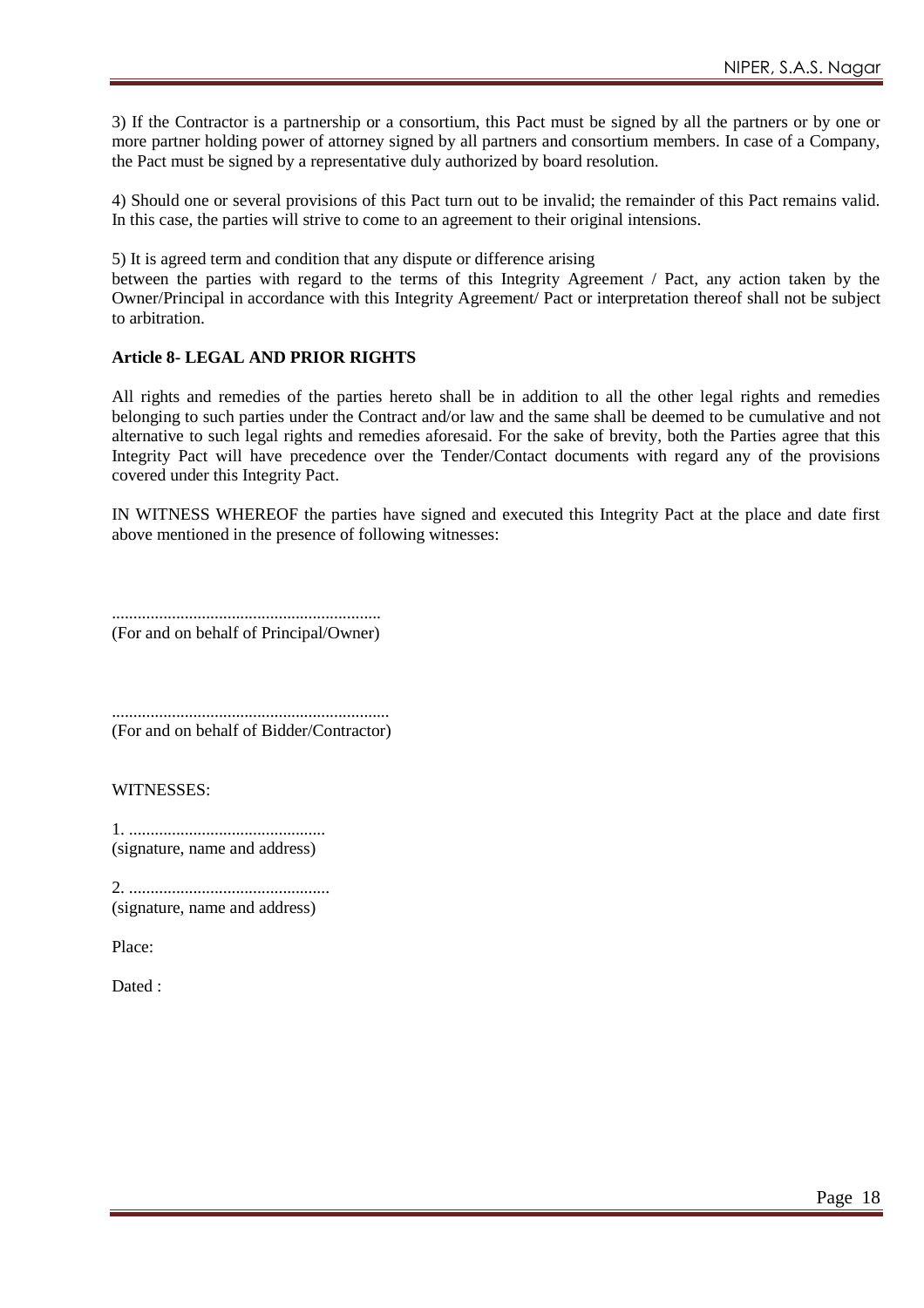#### **PERFORMA FOR BANK GUARANTEE (PERFORMANCE)**

Whereas the National Institute of Pharmaceutical Education & Research (hereinafter called NIPER which expression shall include its successors and assigns) having awarded a work order/ contract No. \_\_\_\_\_\_\_\_\_\_\_\_\_\_\_\_\_\_\_\_\_\_\_\_\_\_\_\_\_\_\_\_\_\_\_\_\_\_\_\_ dated \_\_\_\_\_\_\_\_\_\_\_\_\_\_\_(hereinafter called the contract ) for \_\_\_\_\_\_\_\_\_\_\_\_\_\_ to M/s \_\_\_\_\_\_\_\_\_\_\_\_\_\_\_\_\_\_\_\_\_\_\_ hereinafter of \_\_\_\_\_\_\_\_\_\_\_\_\_\_\_\_\_\_\_\_\_\_\_\_\_subject to the terms and conditions contained in the contract.

Whereas the terms and conditions of the contract require the contractor to furnish a bank guarantee for Rs.<br>
Rs. (Rs. 2008) (Rs. 2008) (Rs. 2008) (Rs. 2008) (Rs. 2008) (Rs. 2008) (Rs. 2008) (Rs. 2008) (Rs. 2008) (Rs. 2008) Rs.\_\_\_\_\_\_\_\_\_\_\_\_\_\_\_\_\_\_\_\_\_ (Rs. \_\_\_\_\_\_\_\_\_\_\_\_\_\_\_\_\_\_\_\_\_\_\_\_\_\_\_\_\_) being \_\_\_\_\_\_\_\_\_% of the total value of the contract for proper execution and due fulfillment of the terms and conditions contained in the contact.

We, the **EXECUTE:** Bank, (hereinafter called the "Bank" ) do herby unconditionally and irrevocably undertake to pay to NIPER immediately on demand in writing an without protest/ or demur all moneys payable by the contractor to NIPER in connection with the execution of and performance of the works/ equipment , inclusive of any loss, damages, charges, caused to or suffered by NIPER by reasons of any breach by the contained n the contract as specified in notice of demand made by NIPER to the bank. Any such demand made by NIPER on the bank shall be conclusive evidence of the amount due and payable by the bank under this guarantee. However, the bank's liability under this guarantee shall be limited to Rs. \_\_\_\_\_\_\_\_\_\_\_\_ in the aggregate and the bank hereby agreed to the following terms and conditions:-

I. This guarantee shall be a continuing guarantee an irrevocable for all claims of NIER as specified above and shall be valid during the period specified for the performance of the contract including the period of maintenance/ warranty *i.e.* up to

 II. We, the said bank further agree with NIPER that NIPER shall have the fullest liberty without our consent and without affecting in any manner our obligations the terms and conditions of the said contract or to extend time for performance of contact by the contractor from time to time any of the powers exercisable by contract and to bear or enforce any of the terms and conditions relating to the said contract an we shall not be relieved from our liability by reason of any such variations of extension being granted to the contractor or for any forbearance, act or omission on the part of NIPER or any indulgence by NIPER to the contractor of by any such matter or thing whatsoever, which under the law relating to the sureties, would, but for this provision, have effect of so relieving us.

 III. This guarantee/ undertaking shall be in addition to any other guarantee or security whatsoever NIPER may now or at any time have in relation to the company shall have full recourse to or enforce the security in preference to any other security or guarantee which the NIPER may have or obtained and there shall be no forbearance on the part of the company in enforcing or requiring enforcement of any other security which shall have the effect of releasing the Bank from its liability. It shall not be necessary for NIPER to proceed against the said contractor before proceedings against the Bank.

IV. This guarantee/ undertaking shall not be determined or affected by the liquidation or winding up, dissolution or change of constitution or insolvency of the supplier but shall in all respects and for all purposes be binding and operative until payment of all money payable to NIPER in terms thief and paid by the Bank

 V. The bank hereby waives all rights at any time inconsistent with the terms of this Guarantee and the obligations of the Bank "in terms hereof shall not be otherwise affected or suspended by reasons of any dispute or disputes having been raised by the contractor (whether or not pending before any arbitrator, Tribunal or court) or any denial of liability by the contractor stopping or preventing or purporting to stop or prevent any payment by the bank to NIPER in terms hereof.

We, the said bank lastly undertake not to revoke this guarantee during its currency except with the previous consent of NIPER in writing. Unless a claim is made in writing within six month from the date of expiry of this guarantee i.e. …………………….. We hall be relieved from all liabilities under this guarantee thereafter.

This……………………………….day of ………………20………..at………

For and on behalf of Bank

#### WITNESS:

1.\_\_\_\_\_\_\_\_\_\_\_\_\_\_\_\_\_\_\_\_\_\_\_\_\_\_\_\_\_\_\_

2.\_\_\_\_\_\_\_\_\_\_\_\_\_\_\_\_\_\_\_\_\_\_\_\_\_\_\_\_\_\_\_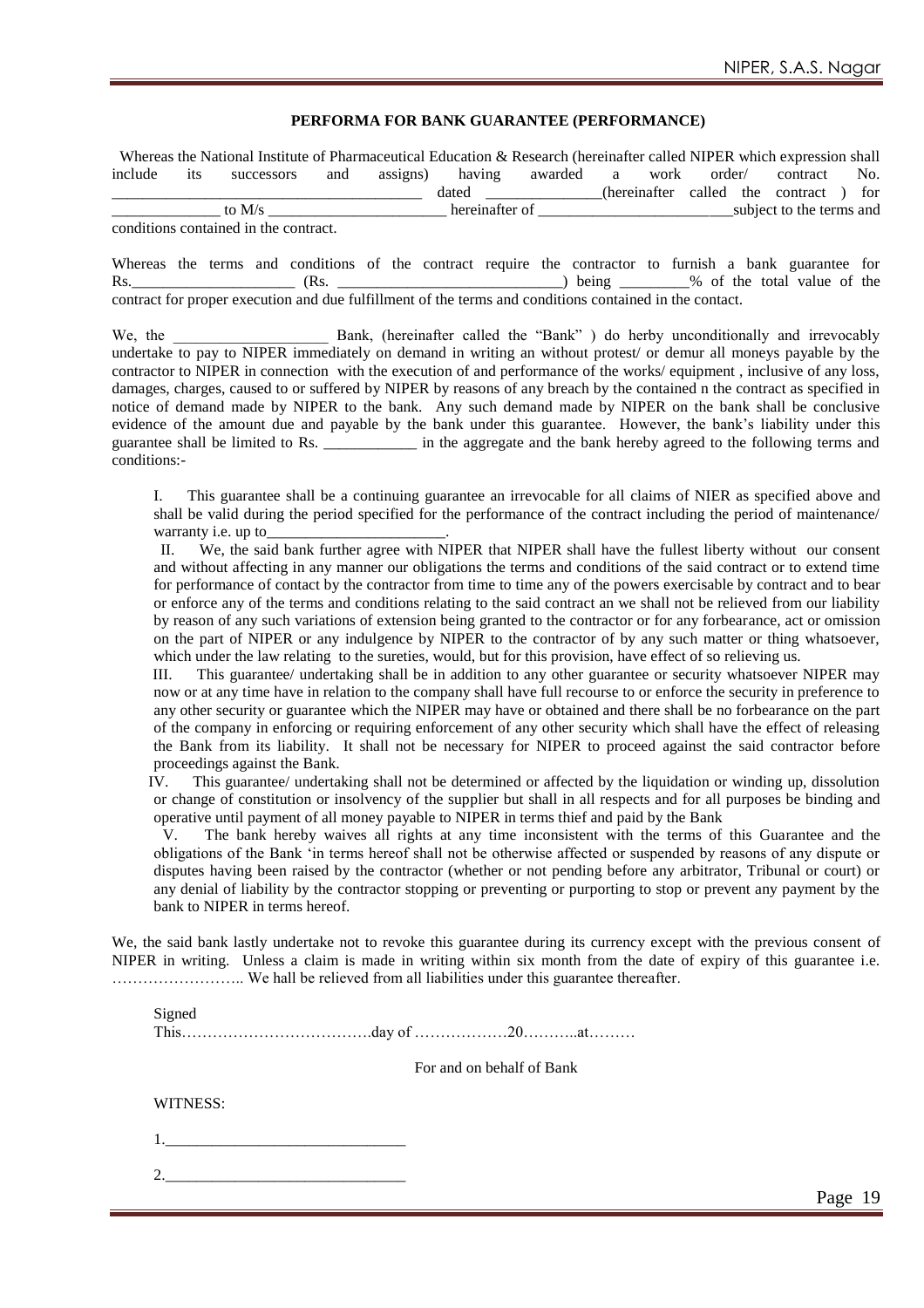## **SECTION-VII GENERAL RULES AND REGULATIONS**



- 1. In the event of the tender being submitted by a firm. It must be signed separately by each partner thereof or in the event of the absence of any partner, it must be signed on his behalf by a person holding a power of attorney authorizing him to do so. Such power of attorney is to be produced with the tender and must disclose that the firm is duly registered under the Indian Partnership Act.
- 2. Conditional tender & tenders not filled as per instructions contained in DNIT are liable to be rejected.
- 3. Rates (s) and / or amount(s) must be quoted in decimal coinage amount must be quoted in full rupees by ignoring fifty paisa and less and considering more than fifty paisa as rupee one.
- 4. Rates quoted by the contractor in item rate tender in figures and words shall be accurately filled in so that there is no discrepancy in the rates written in figures and words. However, if a discrepancy is found, the rates which correspond with the amount worked out by the contractor shall be taken as correct. If the amount of an items is not worked out by the contractor or it does not correspond with the rates written either in figures or in words then the rates quoted by the contractor in words shall be taken as correct. Where the rates quoted by the contractor in figures and in words tally but the amount is not worked out correctly the rates quoted by the contractor will be taken as correct and not the amount.
- 5. All rates shall be quoted on the tender form. The amount for each item should be worked out and requisite total given. Rates should be written in figures as well as in words and the amount in figures and in words.
- 6. On acceptance of the tender, the name of the accredited representative(s) of the contractor who would be responsible for taking instructions from the Engineer-in-Charge shall be communicated in writing to the Engineer-in-Charge.
- 7. Sales Tax, Purchase tax, Turnover Tax or any other tax on material in respect of the contract shall be payable by the contractor and NIPER will not entertain any claim whatsoever in respect of the same. The rates of items should be inclusive of all the above charges.
- 8. The contractor shall obtain temporary passes for self his agents, servants, work people and vehicles from the security personnel of NIPER before start of the work. The contractor and his work people shall observe all the rules promulgated from time to time by the NIPER authorities. Cost of photographs etc required for passes etc shall be borne by the contractor.
- 9. The contractor shall not carryout any hidden work on Sundays & Holidays without the prior written approval of the Engineer-in-Charge.
- 10. The rate for all items of work, shall unless clearly specified otherwise include cost of all labour, materials and inputs involved in the execution of the item.
- 11. Any clarifications required to be sought may be had from Engg. Section, NIPER before due date of submission of tender.
- 12. It is the sole responsibility of the agency to entertain all types of claims legal/ financial related with workers during the period of contract. NIPER shall not responsible for any dispute arising out between the agency and its workers and will not be liable for any compensation in this regard.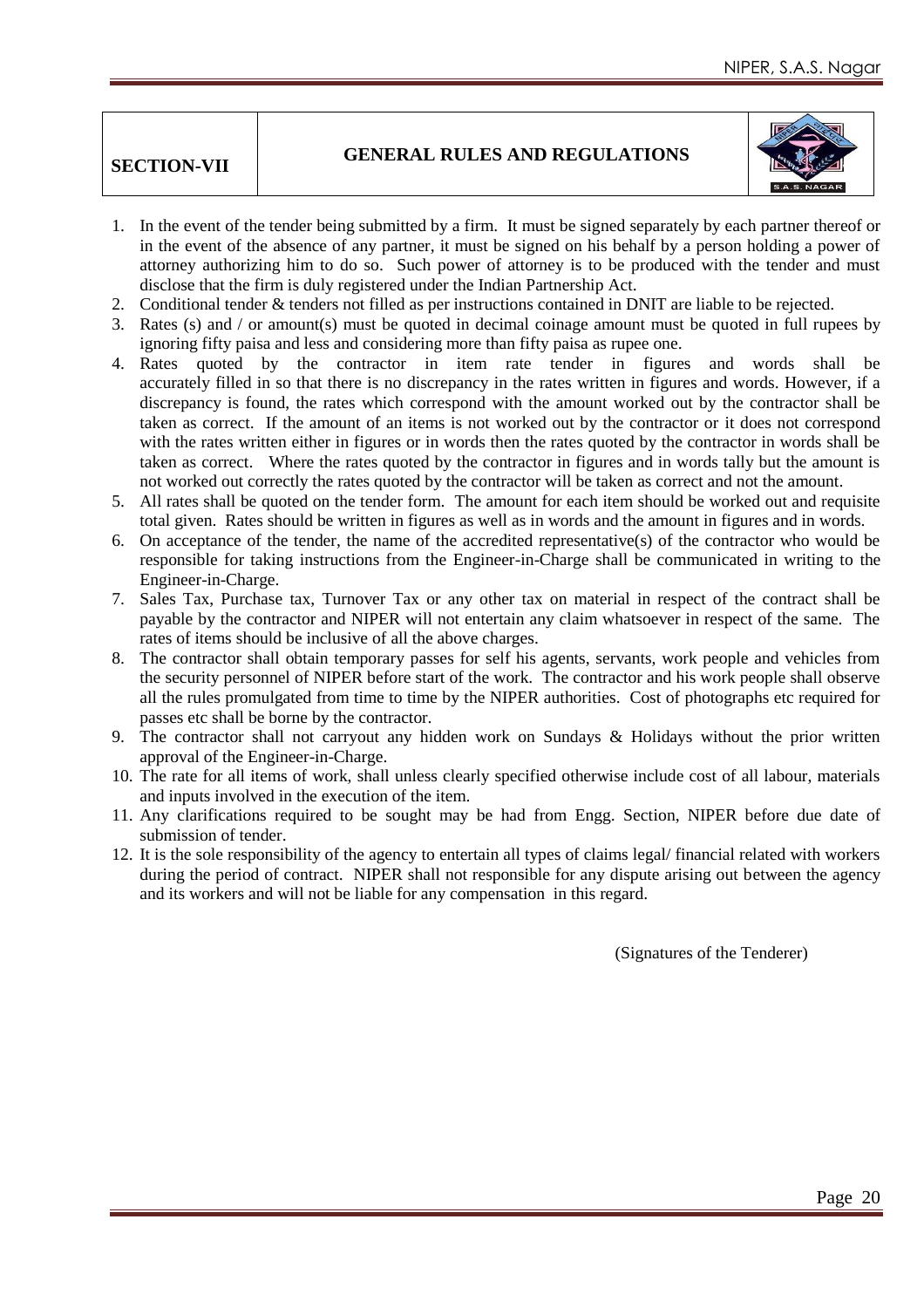## **SECTION-VIII** SPECIAL CONDITIONS FOR CONTRACT



## 1.0 **GENERAL.**<br>1.1 The following

The following special conditions shall be read in conjunction with conditions of contract. Any provision contained in these special conditions, if at variance with the corresponding provisions of contract shall take precedence there over.

#### 2.0 **INSPECTION OF SITE.**

- 2.1 The tenderers shall contact the Engineer-in-Charge for the purpose of inspection of site and relevant documents, other than those sent herewith, who will give reasonable facilities for this purpose; the tenderers shall also make themselves familiar with the working conditions, accessibility to site, availability of materials and other conditions which effect the entire completion of work under this contract. The contractor should also satisfy himself as to the nature of the existing means of transportation and communications.
- 2.2 The tenderers shall deemed to have visited the site and made themselves familiar with the working conditions before submitting the tender irrespective of the fact whether they inspect the site or not.

## 3.0 **MATERIAL AND SAMPLES.**

- 3.1 All materials, articles, fittings and accessories etc shall comply with the relevant Indian Standard Specification where specified and shall be approved make. The Engineers and the representative of the owner shall have the discretion to check quality of materials and equipments to be incorporated in the work at source of supply, site of work and even after incorporation in the work. They shall also have the discretion to check the workmanship of various items of work to be executed in this work. The contractor shall provide all necessary facilities and assistance for this purpose.
- 3.2 The above provision shall not absolves the contractor in getting the material and workmanship quality checked and approved from Engineer-in-Charge as provided elsewhere in this agreement.
- 3.3 The contractor shall produce samples of all materials, articles, fittings, accessories, etc. that he proposes to use and get it approved in writing by the Engineer-in-Charge. The materials articles etc. as approved shall be labeled as such and shall be signed by the Engineer-in-Charge and the Contractor"s representative. The samples excepts those destroyed during testing shall be returned to the contractor. No payment will be made to the contractor for the sample destroyed in testing.

#### 4.0 **INDIAN STANDARDS.**

4.1 Whenever any reference is made to any IS in the particular specifications, drawings and in schedule it means the latest editions with all amendments current at the date of issue of tender documents.

#### 5.0 **STANDARD OF WORKMANSHIP.**

5.1 To finalize the acceptable standard of workmanship and layout of fittings, fixtures wiring etc. Engineerin-Charge may order the contractor to complete one portion of item of work in all respect sufficiently in advance to serve as guiding samples. This shall be completed under the close supervision of the Engineer-in-Charge. On approval of the sample by Engineer-in-Charge this item of work shall be treated as guiding sample and all further works shall be executed confirming to this sample.

#### 6.0 **TIME AND PROGRESS.**

- 6.1 Time allowed for carrying out the works as entered in at the tender shall be three reckoned after  $10<sup>th</sup>$  day from the date on which the letter of intent is issued to the contractor.
- 6.2 During the currency of the work the contractor is expected to adhere to the time schedule and this adherence will be a part of the contractor"s performance under the contract.
- 6.3 Contractor is expected to mobilize and employ sufficient resources as indicated in the agreed NET WORK programmed to achieve the detailed schedule within the broad frame work of the accepted methods of working and safety.
- 6.4 No additional payment will be made to the contractor for any multiple shift work or other incentive methods contemplated by him in his work schedule even though the time schedule is approved by the Engineer-in-Charge.
- 6.5 Agency shall be fully responsible for any property of NIPER such as materials/equipments taken outside NIPER for repair/ refilling/ rewinding etc. In case of any damage to the govt property against theft/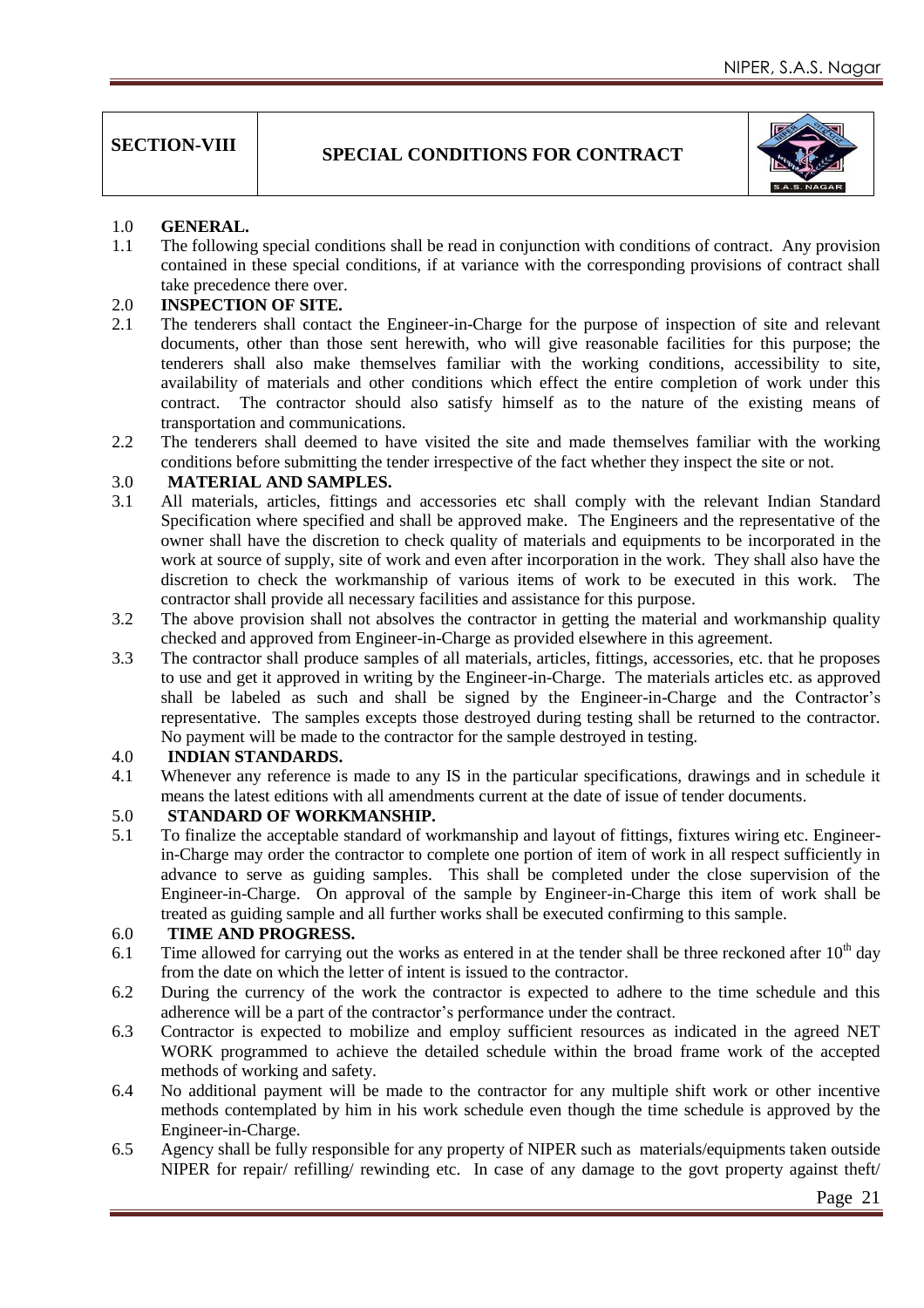damage etc during transit, the same shall be recoverable from the Agency as per the cost approved by the Engineer-in-Charge.

## 7.0 **EMPLOYMENT OF PERSONNEL.**<br>7.1 The contractor shall employ only India

- The contractor shall employ only Indian National as his representative, servants and workmen after verifying their antecedents and loyalty. He shall ensure that no personnel of doubtful antecedents and nationality is in any way, associated with the works. If for reasons of technical collaboration or other consideration, the employment of a foreign national is unavoidable, the contractor shall furnish full particulars to this effect to the Accepting Officer at the time of submission of tender. As a proof that the contractor has employed only Indian National, he shall render a certificate to Engineer-in-Charge in one month from the date of acceptance of the tender to this effect. In case the Engineer-in-Charge, desires contractor will have the police verifications of the personnel employed by him.
- 7.2 The Engineer-in-Charge shall have full power and without giving any reason to the contractor, immediately cease to employ in connection with this contract any representative, agent, servant and workmen and employees whose continued employment is in his opinion undesirable. The contractor shall not be allowed any compensation on this account.

#### 8.0 **ADMISSION TO SITE.**

8.1 The entire work lies in the restricted area. However the security of men, materials and work is completely the responsibility of the contractor.

#### 9.0 **ELECTRICITY.**

9.1 Electricity, if available, will be provided for testing of equipments of that particular area.

#### 10.0 **WATCHING AND LIGHTING.**

10.1 The contractor shall at his own cost take all possible precautions to ensure safety of life and property by providing necessary barriers, lights, watchmen etc during the progress of work as directed by the Engineer-in-Charge.

#### 11.0 **ARBITRATION.**

11.1 All disputes, differences or questions arising out of or in connection with this agreement between the contractor and the NIPER (except those disputes/ differences or questions where the decision of the particular authority is stated to be as final) shall be referred to the sole arbitration of a person to be appointed by the Director, NIPER whose decision shall be final and binding on both the parties. If the appointed arbitrator resigns before publishing the award, the above mentioned appointing authority shall appoint another arbitrator.

#### 12.0 **COOPERATION WITH OTHER AGENCIES.**

12.1 The contractor shall permit free access and generally offer a reasonable facilties to other agencies or departmental workers engaged by NIPER to carry out other works, if any, under separate arrangements. The contractor's price shall be deemed to cater for all the above contingencies and nothing extra shall be admissible.

#### 13.0 **RECOMMENDATION FOR PROCUREMENT OF MATERIALS.**

13.1 The contractor shall at his own cost and expense provide all materials required for the work.

#### 14.0 **CLEANING DOWN.**

14.1 The contractor shall clean all floors, remove cement/ lime/ paint drops, clean joiner, glass panes etc touch up all painter's work and carry out all other necessary items of work be made the premises clean and tidy before handing over the work and the rates quoted by the contractor shall be deemed to include for the same.

#### 15.0 **EXTENSION FOR DELAY BY ENGINEER-IN-CHARGE.**

15.1 In the event of delay by the Engineer-in-Charge to handover the contractor possession of site necessary for the execution of the work or to give the necessary notice to the contractor to commence work or to provide the necessary details or instructions or to do any act or thing which has the effect of delaying the execution of the work then not withstanding any thing contained in the contract such failure or delay shall in no way affect or vitiate the contract or after the character thereof or entitle the contractor to any damage or compensation thereof but in all such cases the Director, NIPER may grant such extension or extensions of completion date as may be deemed fair and reasonable by the Engineer-in-Charge and such decision shall be final and binding.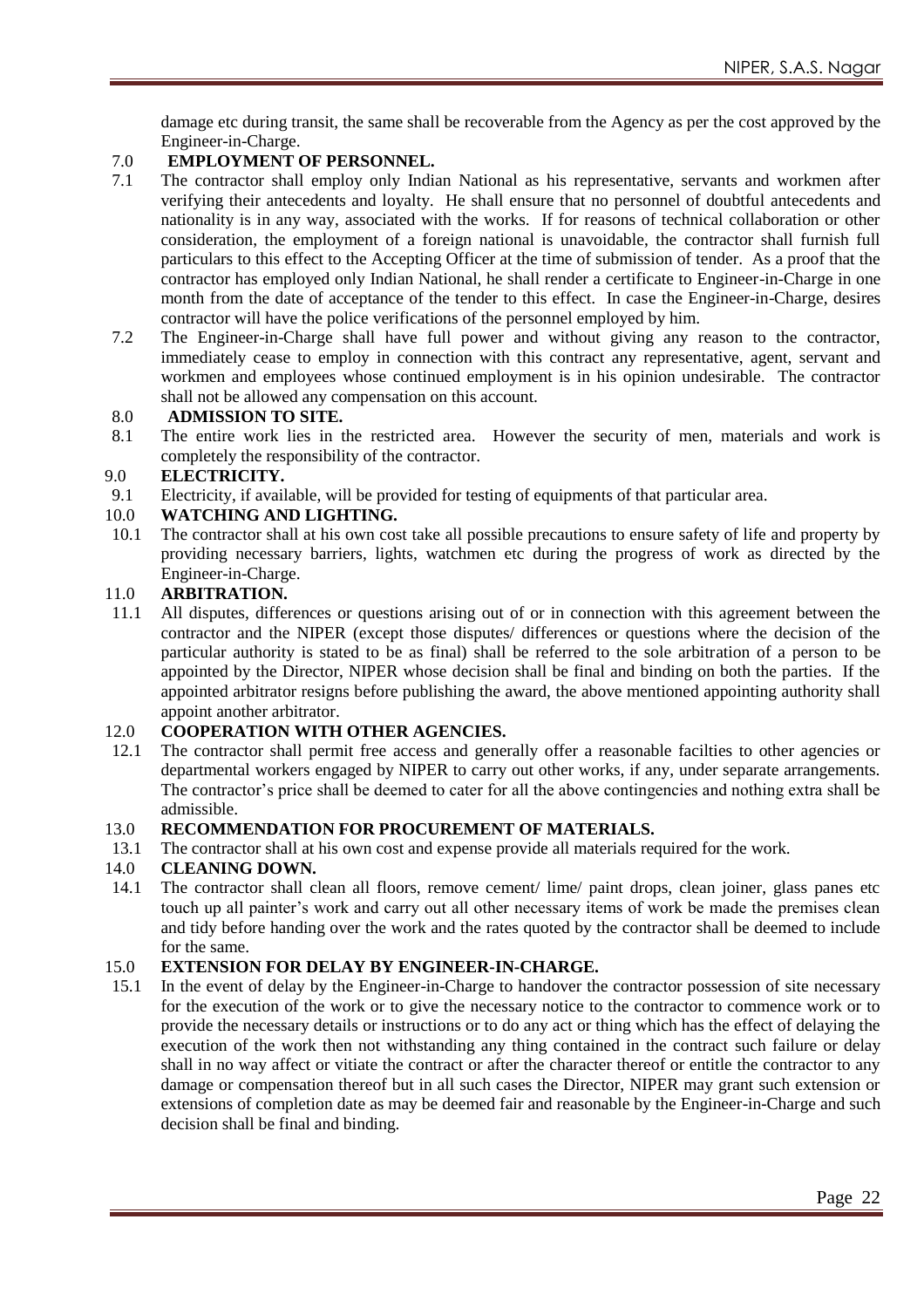#### 16.0 **LIQUIDATED DAMAGES.**

16.1 In case contractor fails to complete the work within the contract period/ extended period, liquidated damages @ 1.5% per week of the cost of the total work of the contract subject to a maximum 10% of the contract value will be levied on the contractor.

## 17.0 **SETTING OUT.**<br>17.1 The contractor sha

The contractor shall be responsible for the true and proper setting out of the work in relation to original points, lines and levels of reference and for the correctness of the levels dimensions and alignment of all part of the work and for the provision of all necessary instruments, appliances and labour in connection herewith. If at any time during the progress of the work any error appears or arises in the position of levels dimension, or alignment of any part of the work the contractor on being required to make good shall at his own expense rectify such errors to the satisfaction of the Engineer-in-Charge. The checking of any line level by the Engineer-in-Charge shall not in any way the contractor of his responsibilities.

#### 18.0 **SETTING OUT.**

18.1 Material required for testing will be provided by contractor at his own expenses. The tests considered necessary by the Engineer-in-Charge shall be got carried out by the contractor at his own expenses in recognized testing laboratory in the presence of Engineer-in-Charge or his authorised representative.

## 19.0 **LABOUR WAGES.**

- The contractor shall be required to comply with all the labour laws and regulations contained in various prevalent act/ regulations/ instructions issued by Central/ State Govt. He shall also be responsible for the future rules and regulations, which may be enacted during the currency of the project.
- 19.2 His rates shall be deemed to have taken into account the above.

#### 20.0 **CARE OF WORKS.**

20.1 From the commencement to the completion of the works the contractor shall take full responsibility for the case thereof and of all temporary works and in case any damage loss or injury shall happen to the works or to any part thereof or to any part temporary works due to lack of precaution/ negligence on part of contractor, the same shall be made good at their own cost.

#### 21.0 **GOVERNING LAWS.**

21.1 The contract shall be governed by and construed according to the laws in force in India.

#### 22.0 **ALTERNATION IN SCOPE OF WORK.**

22.1 If at any time after acceptance of the tender. Director, shall decide to abandon or reduce the scope of the works for any reasons whatsoever and hence not require the whole or any part of the works to be carried out. NIPER shall give notice in writing to that effect to the contractor and the contractor shall have no claim to any payment of compensation or otherwise whatsoever, on account of any profit or advance which be might have derived from the execution of the works in full but which he did not derive in consequence of the foreclosure of the whole or part of the work.

#### 23.0 **INTERIM PAYMENT.**

23.1 Interim payment, if any, will be released on the basis of bill put up by the Agency on the basis of actual work done. Payment will be allowed once in a two months only after submission of satisfactorily reports. Engineer-in-Charge mean the Executive Engineer or his authorized Engineer, or any other Engineer authorized by Director, NIPER.

#### 24.0 **NO ADVANCE PAYMENT.**

- 24.1 No mobilization advance will be paid against this work.
- 24.2 Tender must be un-conditional & based upon provisions of the NIT. Any conditional tender if received is liable to be rejected.

#### 25.0 **MATERIAL FOR THE WORK.**

- 25.1 Cost of any material if issued by owner shall be recovered in full from the contractor"s dues under this contract at the procurement cost + 10% storage charges.
- 25.2 The quoted rates shall include all the wastage/ cutting allowances/scraps etc.

#### 26.0 **GST/ANY OTHER TAX.**

26.1 The rates quoted by the contractor shall be exclusive of GST. All other charges carriage octroi, duties and royalties etc shall be inclusive in the rates to be quoted by the Agency.

#### 27.0 **INCOME TAX.**

27.1 Income tax deductions shall be made from all payments made to the contractor as per rules and regulations in force in accordance with the income tax Act prevailing from time to time.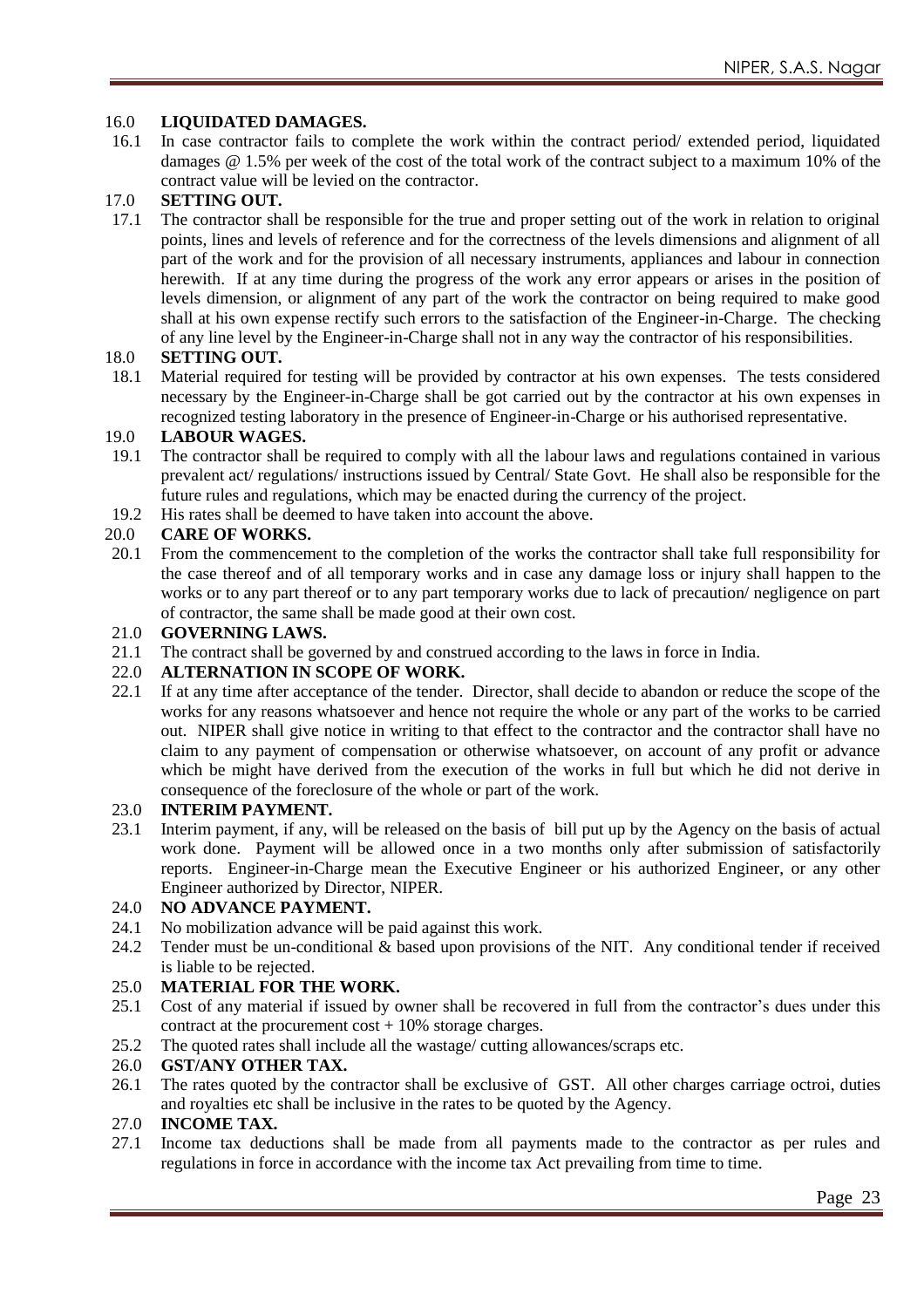#### 28.0 **SPECIFICATIONS.**

28.1 Specifications of works other than specified in BOQ will confirm to CPWD specifications/ latest Indian Standard specifications.

#### 29.0 **METHOD OF MEASUREMENT**

29.1 Measurement of work done should be as per units specified in SOQ – SECTION XII. Measurement of any other item not indicated in SOQ but required to be executed will be as per approval of Engineer-in-Charge subject approval of the Competent Authority.

#### 30.0 **QUANTITIES**

30.1 The quantities in the bill of quantities are tentative and there may be variation to the extent of plus/ minus 10%. Nothing extra shall be paid/ payable on this account.

# 31.0 **PAYMENTS**

Payments will be made within 30 working days from the date of submission of the RA bill, subject to the conditions that only RA bill will be paid on six monthly basis. The final bill will be cleared within three months of its submission subject to fulfillment of requisite criteria concerning execution of this work as per terms of work order.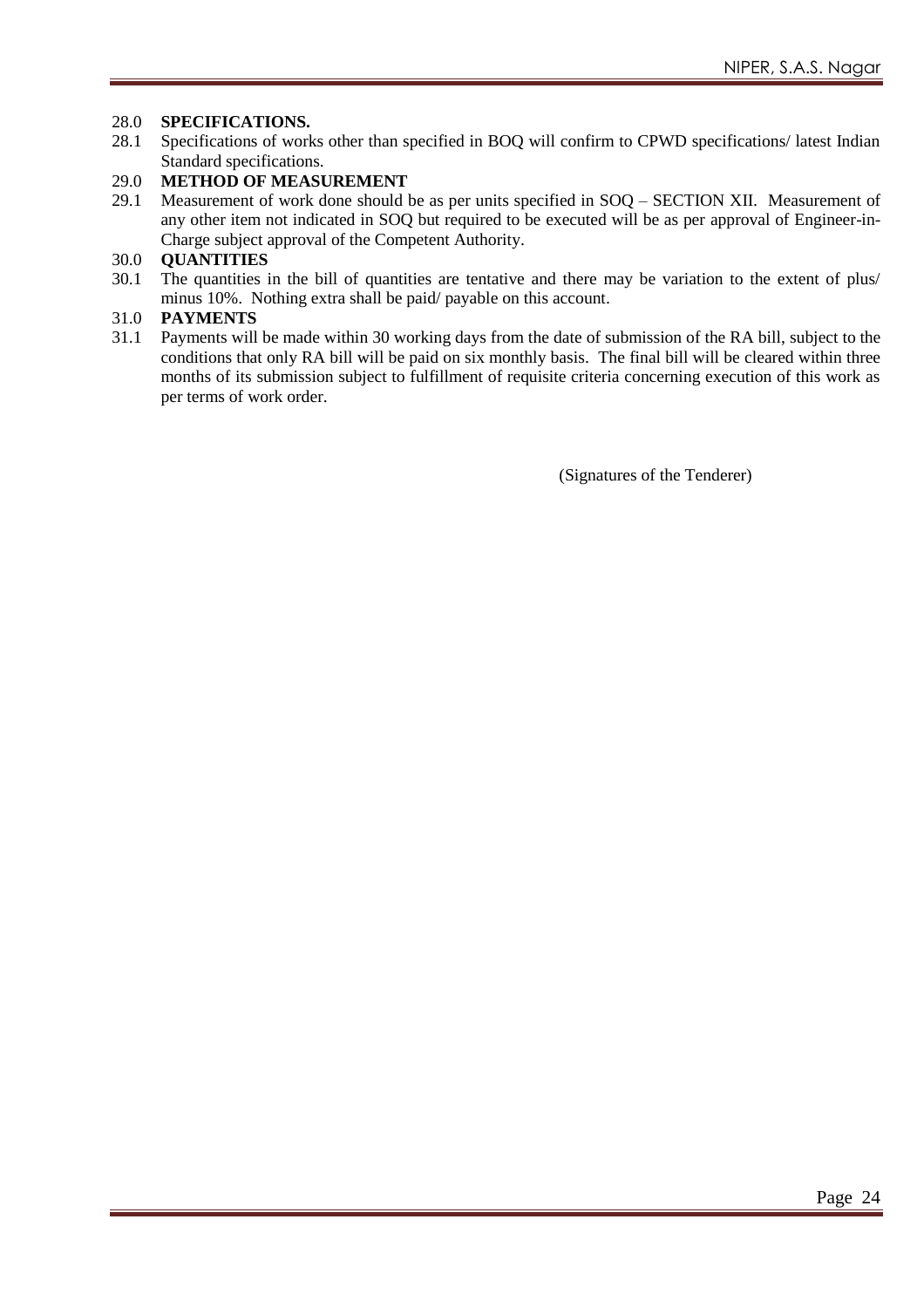#### **Extra Items/ Substituted items**

Rates for altered, additional or substituted items of work shall be determined by the Engineer-in-Charge as  $follows.$ 

- a) If the rate for altered additional or substituted item of work is specified in the BOQ, the contractor shall carry out the same at the same rate. In the case of composite tender, where two or more schedule of quantities may form part of the contract, the applicable rate shall be taken from the schedule of quantities of that particular part in which the deviation is involved, failing that at the lowest applicable rate for the same item of work in the other schedule of quantities.
- b) If the rate for any altered, additional, or substituted item of work is not specified in the schedule of quantities, the rate for the same shall be derived from the rate for the nearest similar item specified therein.
- c) If the rate for any altered, additional, or substituted items of work can not be deterred in manner specified in sub Para `a' and `b' above, then such tem of work shall be carried out at the rate entered in schedule of quantities, the rate following in the tender plus/ minus the percentage by which the tendered amount of the works actually awarded is higher or lower than the corresponding estimated amount of the works actually awarded.
- d) If the rate for altered, additional or substituted item of work can not be determined in the manner specified in Para `a' to `c' above, then the rate for such items shall be derived from the schedule of rates specified in sub Para `c' above plus/ minus the percentage mentioned in the Para. In the case of material issued by NIPER, issue rates of materials, with storage charges recovered, enhanced by two and a half percent for profits and overheads shall be adopted in place of schedule rates plus percentage specified in sub Para 'C'. Provided always that if rate(s) for Para (s) of the item (s) are not available in the schedule of rates specified above, rates for part (s) of such items shall be determined on the basis of market rate(s) prevailing during the fortnight following the date of the order plus 10% for profit and overheads.
- e) If the rates for any altered, additional or substituted item of work can not be determined in the manner specified in Sub Para (s) `a' to `d' above, the contractor shall within 15 days of the date of receipt of order to carry out the said work, inform the Engineer-in-Charge of the rate which he proposes to claim for such item of work, supported by analysis of the rate claimed and the Engineer-in-Charge shall within three months thereafter, after giving due consideration to the rate(s) claimed by the contractor determine the rate on the basis of market rate(s). In the event of the contractor failing to inform the Engineer-in-Charge within the stipulated period of time, the rate which he proposes to claim, the rate of such items shall be determined by the Engineer-in-Charge on the basis of market rates.

Discrepancies and adjustment of Error

In case of discrepancy between the schedule of quantities, the specifications and or drawings, the following order of preference shall be observed.

- a) Description of schedule of quantities.
- b) Particular specifications and special conditions if any.
- c) Drawings.
- d) Specifications specified in the contract.
- e) Indian standard specification of BIS.
- Dismantled Materials

The contractor shall treat all materials obtained during dismantling of a structure, excavation of the site for a work etc. as NIPER properly and such materials shall be stacked as per direction of Engineer-in-Charge within a lead of 50 meters or disposed off to the best advance of NIPER according to the instructions issued in writing by the Engineer-in-Charge.

Safety precautions/ health and sanitary arrangements for workers.

All precautions as per CPWD safety code for the workers and necessary health and sanitary arrangements for them will be taken by the contractor.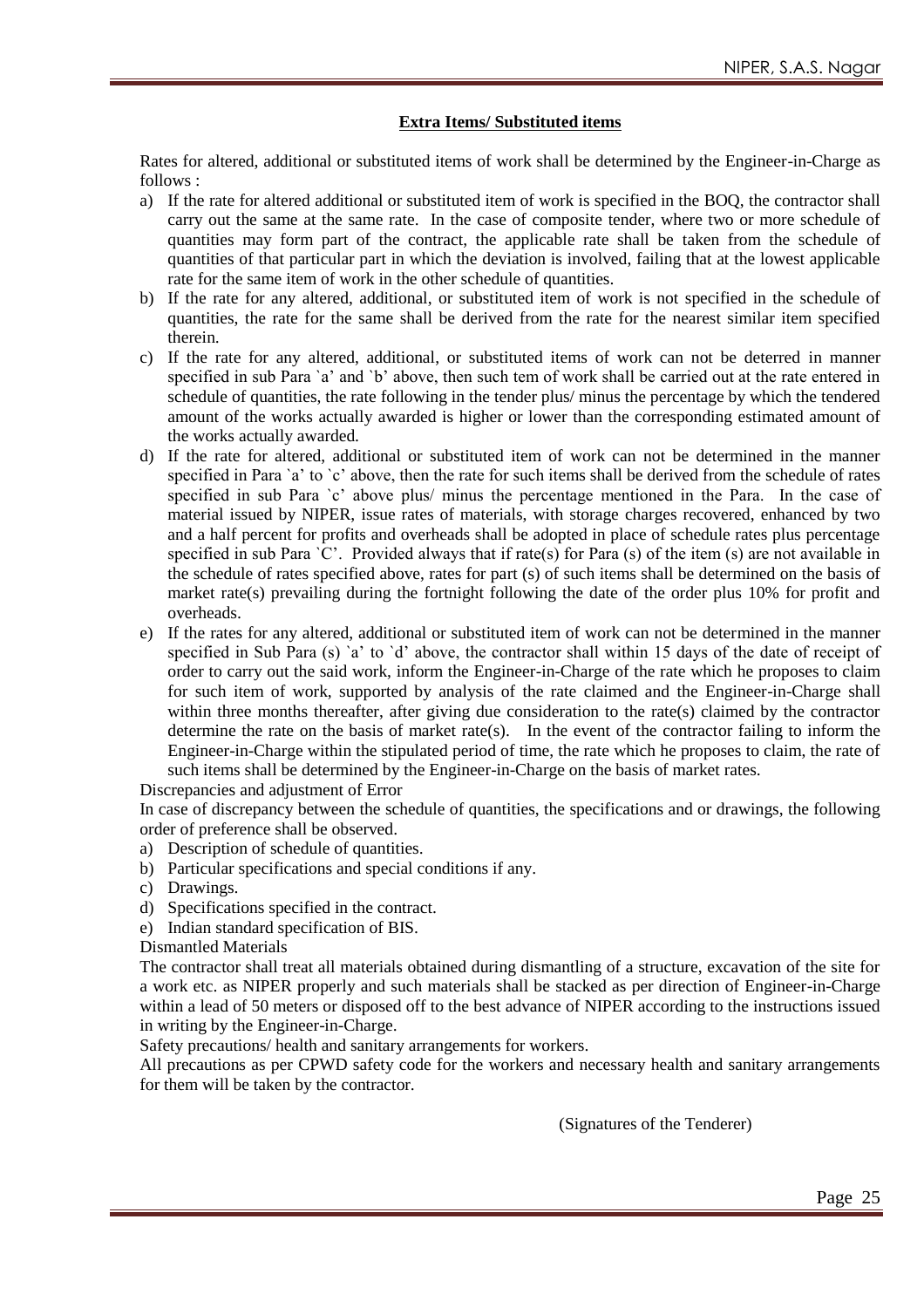**SECTION-IX**

#### **PARTICULAR SPECIFICATIONS**



- 1. **SCOPE OF WORK**. The work under the contract shall comprise of regular maintenance/ preventive maintenance and up keep of all fire fighting installations, fire work is defined in the Annexure `A"- Maintenance and up keep of fire fighting installations, Annexure `B"-Refilling of Fire Extinguishers) and Annexure `C"- Spares for Fire Hydrants/ Fire Extinguishers and Fire Alarm system attached to this tender documents. The contractor shall have to detail qualified man who is fully conversant with the job of maintenance and up keeping of fire fighting installations and fire alarming system.
- 2. **EMD AND SECURITY**. EMD as mentioned under Para 9 of SECTION III shall be submitted by Agency in favour of Director, NIPER payable at Mohali along with the tender. Security Deposit @ 5% will be deducted from each RA bill**.**

#### 3. **AGREEMENT**

The contractor is required to enter into an agreement with NIPER after acceptance of his tender under the Terms and Conditions stipulated in the above tender as well any other conditions which may be considered necessary for inclusive in the agreement.

#### 4. **STATUTORY REQUIREMENT**

Payment of minimum wages, provident fund and ESI or any other statutory requirement benefits to the staff/ workman deputed at NIPER site shall be borne by the contractor as per prevalent labour laws and will have to be followed by the Agency.

#### 5. **DETAILS OF INSTALLATIONS ETC.**

These are given in Annexure-A and B to this tender. Tenders are required to carefully study and carry out the site inspection of each installation/ building etc to apprise themselves of all the relevant factors.

#### 6. **TERMINATION OF THE CONTRACT**

In the event of failure/ negligence by the contractor/ un-satisfactory towards the performance of the said contract, Director, NIPER reserves the right to terminate the contract without assigning any reason. Further, NIPER shall not pay any damages/ compensation or other expenses on account of termination/ cancellation of the contract.

#### 7. **ARBITRATION**

In event of any question of dispute/ difference arising under this contract, the same shall be referred to the sole arbitrator appointed by the Director, NIPER be referred to arbitration in accordance with arbitration act 1940 or any statutory modifications or re-enactment thereof for the time being in force. The venue of such arbitration shall be S.A.S Nagar (Mohali).

### 8. **MAINTENANCE OF RECORDS**. The contractor's quoted rates shall include the following :-(a) Cost of stationary required to maintain the records.

(b) Log sheet for fire hydrants/ fire alarm systems.

- 9. Complete Fire Alarming and Fire Hydrant system along with all equipments and other related accessories shall be handed over to the Agency in working conditions and it is the responsibility of the Agency to maintain and upkeep it properly during the contract period and hand over back to NIPER after the completion of the contract in proper working conditions.
- 10. **BUILDING DETAILS**. The NIPER campus is spread over the area of 130 acres approx. The campus is covered with various type of buildings like Teaching & Research Blocks and Research labs (A-I), Animal house, Pilot Plant, Type- II, III, IV, V and VI houses, community centre, Guest House, Swimming Pool and Health Centre, Convention Centre, Bio-availability Centre, Library, Management Building, Heritage Centre, Hostels, Sectt. Building, GLP, TDC, Sub-Station, Utility and other buildings within the NIPER campus.
- 11. Complete water hydrant system located at different locations in NIPER shall be checked every month by the Agency.
- 12. To maintain proper positioning of all the extinguishers at each location with reference to that particular area.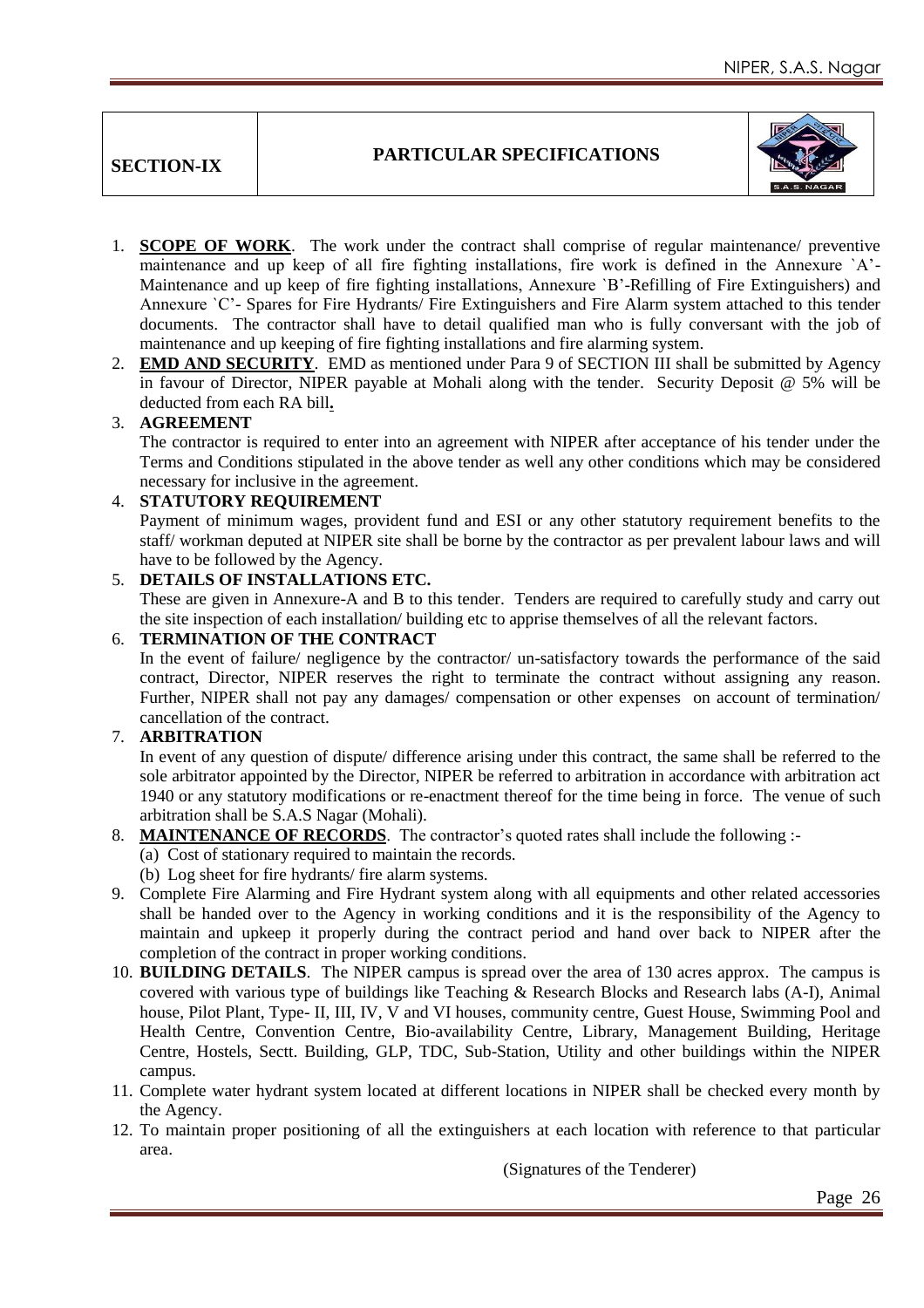| <b>SECTION-X</b> |
|------------------|
|------------------|

#### **GENERAL CONDITIONS OF CONTRACT**



#### 1. **IDENTITY CARD AND PASSES**

The maintenance staff shall individually be in possession of a temporary identity card/ pass issued by the Contractor/ NIPER. The identity card or pass shall be examined by the security staff at the time of entry and exit from the campus and also at any time or number of times inside the campus. Cost of photos for this purpose shall be borne by the Contractor.

#### 2. **FIRE PRECAUTIONS**

The maintenance and operation staff shall strictly observe the instructions pertaining to fire precautions in the NIPER complex.

#### 3. **CONTRACTOR'S REPRESENTATIVES, AGENTS AND WORKMEN**

Contractor shall employ only Indian Nationals as his representatives, SERVANTS and workmen after verifying their antecedents/ public record and loyalty. He shall ensure that no person of doubtful antecedents and nationality is, in any way, associated with the his contract job.

#### 4. **SPARES FOR OPERATION, REPAIR AND MAINTENANCE (Ref Annexure-C)**

Spares and other consumables required for maintenance of fire hydrant, extinguishers and fire alarm system are mentioned in Annexure-C. The agency has to quote the rates as mentioned in Annexure-C and shall be paid to the Agency if the same are consumed during maintenance. The quantity of particular item may increase or decrease depending upon actual requirement as per site conditions. Those items/ spares which are not covered in Annexure-C shall be treated as extra item and rates for that item shall be derived on the basis of market rates analysis.

#### 5. **DAMAGE TO EQUIPMENT etc.**

The contractor shall be fully responsible for making good any damage/ loss due to employment of inexperienced staff or due to negligence in workmanship. The same shall be made good by the contractor as per the existing specifications without any extra cost to the institute. In the event of contractor not fully complying with the above provisions to the satisfaction of the Engineer-in-Charge, the same may be provided by the institute for which the expenses incurred will be recovered from the contractor. The decision of the Director in regard shall be final, conclusive and binding.

#### 6. **WATER AND ELECTRICITY**

Water and electricity required for operation/maintenance shall be supplied free of cost. No water charges for the purpose of drinking by the staff employed by the contractor shall be recovered.

- 7. Before quoting rates for execution of this work, the prospective agency shall inspect the campus and collect any information along with those provided herewith may seek any clarification from Security Supervisor/ Engineering Section who will give reasonable facilities for this purpose. The tenderer shall also make themselves familiar with the working conditions, accessibility and location of different fire fighting installations inside the campus and buildings.
- 8. Monthly visit by the representative of the Agency to inspect all the fire extinguishers will be undertaken free of cost and report of the same to be submitted to NIPER by the institute.
- 9. Unlimited emergency services will be attended free of cost as and when required by the Institute.
- 10. Agency representative will conduct/ demonstrate/carry out drill during monthly maintenance to train the NIPER employees in operation of equipments free of cost.
- 11. Replaced spares shall have to be returned by the Agency to NIPER store and maintenance of records for the same will have to be done by the Agency for inspection of NIPER authorities as and when required.
- 12. Payment shall be made on the basis of running bills to be submitted by the Agency as per actual services provided by them as per specific schedule.
- 13. The agency will maintain record of all the services/ maintenance carried out to the machinery/ equipment along with the log sheet of machinery run on a specific Performa which will be produced for inspection to NIPER authorities.
- 14. The maintenance operation undertaken by the Agency will be got inspected by Security Officer, NIPER for satisfactory performance of the assigned task.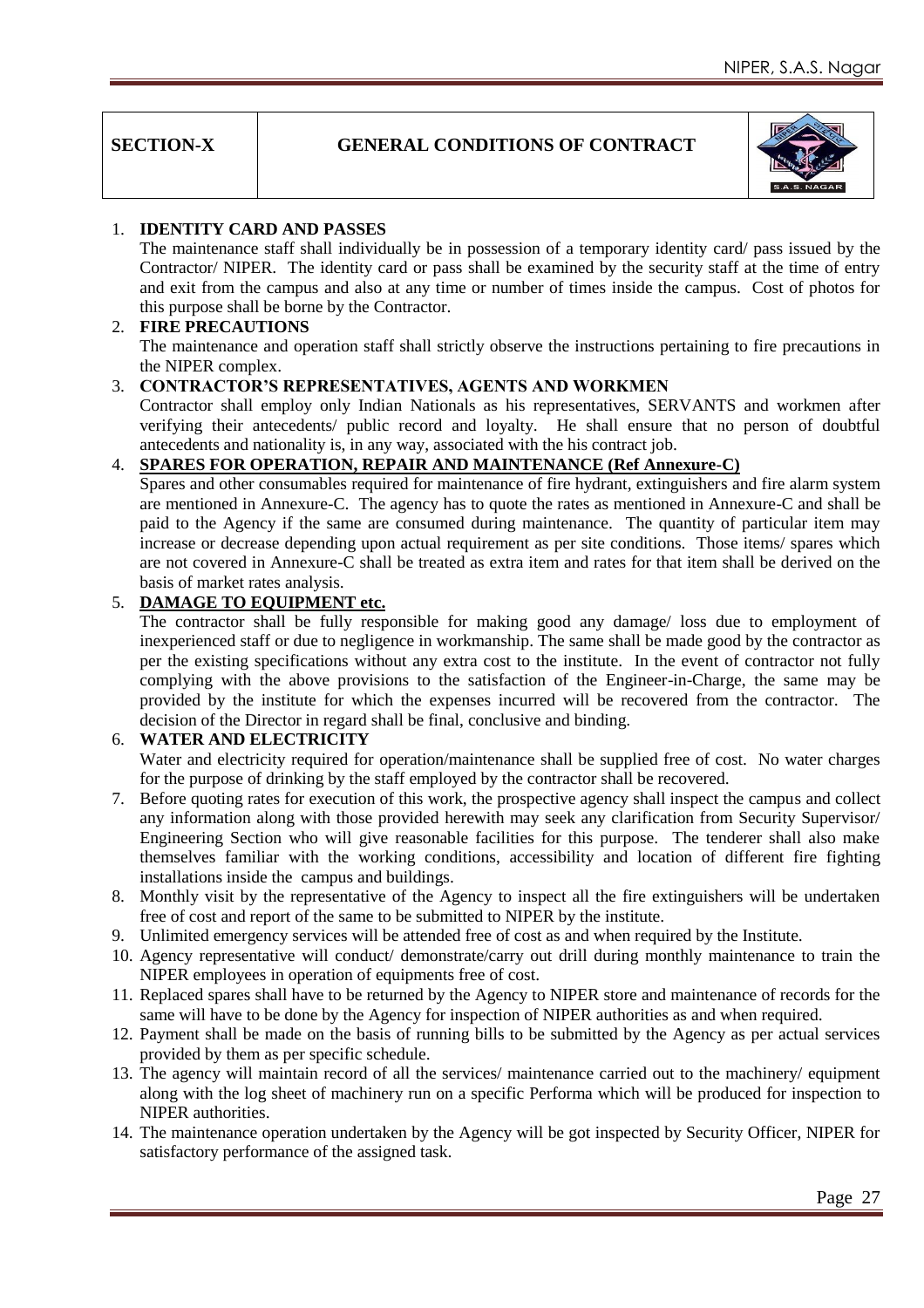- 15. Any statutory tax/ levies imposed by the Government on the services to be provided by the Agency will have to be borne by tenderer only and NIPER will not entertain any claim on this account.
- 16. All services shall be provided in cooperation with all the NIPER departments to facilitate their smooth functioning during routine maintenance operations.
- 17. The agency shall clean all the floors, areas, which might get defaced due to maintenance operations.
- 18. This contract shall be initially executed for the period of 12 months from the date of issue of LOI. The contract may however, be further extended for next two years depending upon satisfactory performance of the agency during that period with mutual consent on mutually agreed terms.
- 19. The operation of the above contract will be performed under the control and direction of NIPER, Security In-Charge.
- 20. Any liaison with local fire authorities with regard to any compliance/ statutory requirement for fire safety of the institute as a whole shall be done by the Agency on behalf of NIPER.
- 21. Agency will provide inspection report of each service rendered by him of fire alarming system, fire hydrant system and pump system and fire extinguishers (as per Annexure-A).
- 22. The agency has to certify that all fire installations are in proper working conditions after each inspection and take necessary steps immediately if any installation found not to be in working order.
- 23. All complaints shall be attended within two days otherwise job may be executed by hiring some other agency at the risk and cost of original agency and penalty shall be imposed @ 1% per week of the awarded value.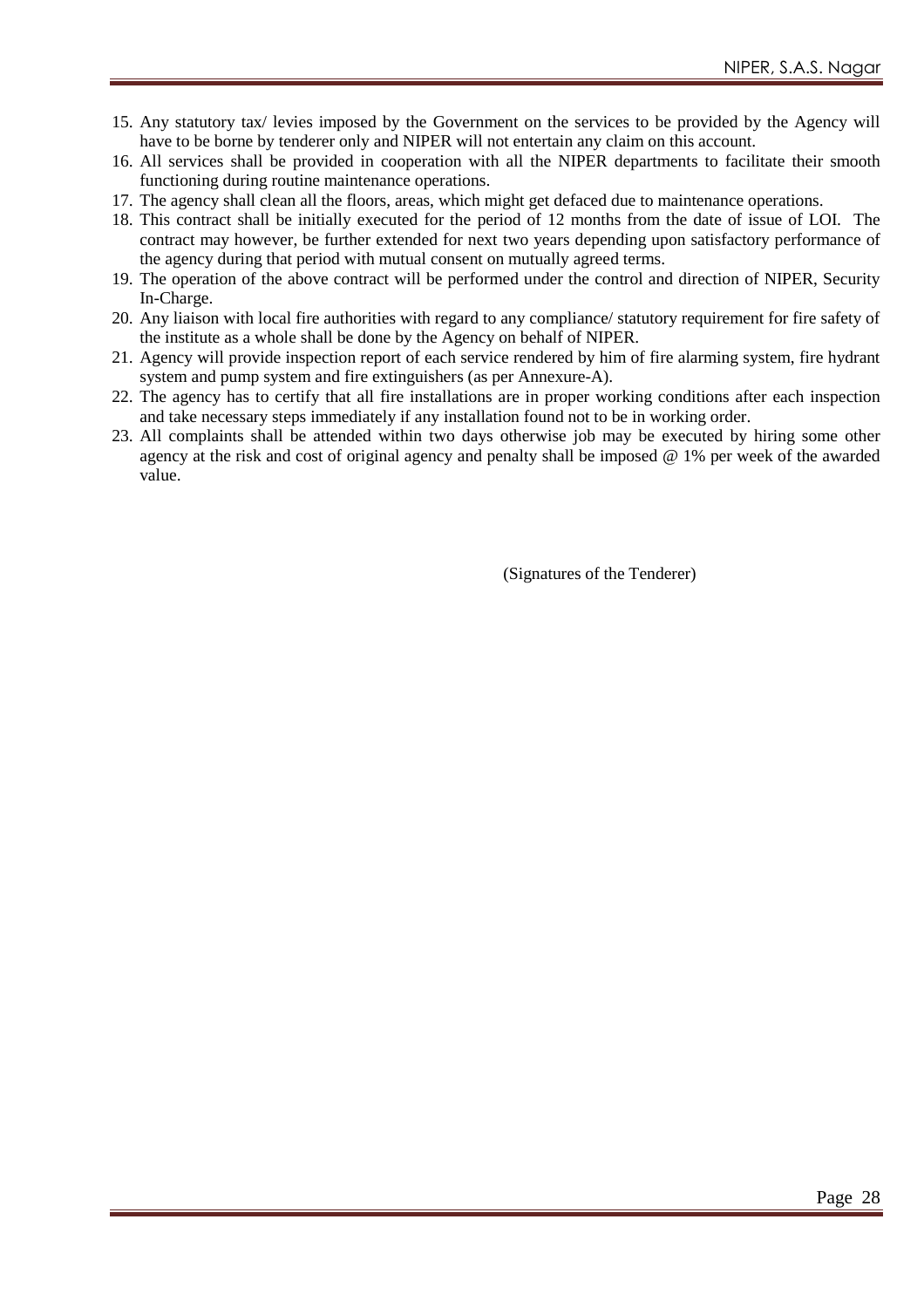**SECTION-XI SCOPE OF WORK** 



### **ACTIVITY-A**

**1. MAINTENANCE OF FIRE EXTINGUISHERS**

Following jobs/works/labour shall be covered under this head.

- 1.1 Checking and repair of valves for their proper functioning.
- 1.2 Checking and replacement of plastic hose of fire extinguishers.
- 1.3 Complete cleaning of fire extinguishers from inside outside.
- 1.4 Opening of extinguishers, examining any corrosion from inside.
- 1.5 Cleaning of nozzle bore and rubber hose, if any.
- 1.6 Checking of chemicals and washers.
- 1.7 Oiling and greasing of all threading components, if required.
- 1.8 Refilling of extinguishers, if required.
- 1.9 Maintaining record of extinguishers with date of refilling/ servicing and pressure testing/ stickers indicating refilling and expiry date.
- 1.10 Replacement of faulty parts.
- 1.11 Weight/ pressure checking of CO2 cylinder and gas cartridge in regular interval of time.
- 1.12 Complete checking to be done once in two months.
- 1.13 All type of maintenance for Fire extinguishers shall be carried out as per standard statutory norms.
- 1.14 Painting of fire extinguishers of required shade and quality with good workmanship on the instructions of Engineer-in-Charge/ his authorized representative.
- **2. MAINTENANCE FOR HYDRANT SYTEM**
- 2.1 **HYDRANT VALVE**. Repair of hydrant valve, lubricating of lugs, performance check of the valve and checking of washers. Checking of water flow with required pressure.
- 2.2 **BRANCH PIPE**. Leak proof connections, cleaning and replacement of branch pipes and nozzles.
- 2.3 **FIRE HOSE PIPE**. Testing of fire hose pipe under water pressure, washing, cleaning with water and brush, drying, applying of French chalk inside the hose. Polishing of coupling, lubricating of hollow lugs, rerolling and keeping the same back in hose box.
- 2.4 **PUMP HOUSE**. Running test of all fire pumps installed at various locations at NIPER.
- 2.5 **HYDRAULIC PRESSURE TESTING**. Pressure testing of pipe line including control valves and fittings.
- 2.6 **Painting**. Painting of fire hydrants, fire pipe lines, fire accessories like buckets, frames etc. as required as per site on the instructions of Engineer-in-Charge/ his authorized representative.
- 2.7 Excavation of pipeline, if required, for maintenance/ repair work will have to be done by the Agency.
- 2.8 Maintenance and upkeep of hydrants complete with all related accessories including replacement of gaskets, nuts, bolts, checking if any leakage, rectification of valves, checking of pipe line and related accessories, hose reel, fire hoses along with water lines installed at various buildings in NIPER campus. Spares shall be paid a per quoted rates in Annexure-C as per actual requirement. The services shall be provided once in two months.
- 2.9 Maintenance and upkeep of fire motor pump unit included all mechanical parts and electrical parts. Payments for spares shall be given extra as per Annexure-C. Any problem arises out at any time shall be got rectified by the Agency. Details of installation is as under :-

| - Library 10 HP pump set                                                 | 02 units.  |
|--------------------------------------------------------------------------|------------|
| - Library 7.5 HP pump set                                                | 01 Unit.   |
| - Main pump house pump set 30 HP.                                        | $01$ unit. |
| - Convention centre pump set 10 HP.                                      | $01$ unit. |
| - Pilot Plant 10 HP.                                                     | $01$ unit. |
| - Chenab Hostel 7.5 HP.                                                  | 04 units   |
| All trues of mointanons of fan fine bruinants aratom skall ha somisel of |            |

2.10 All type of maintenance for fire hydrants system shall be carried out as per standard statutory norms.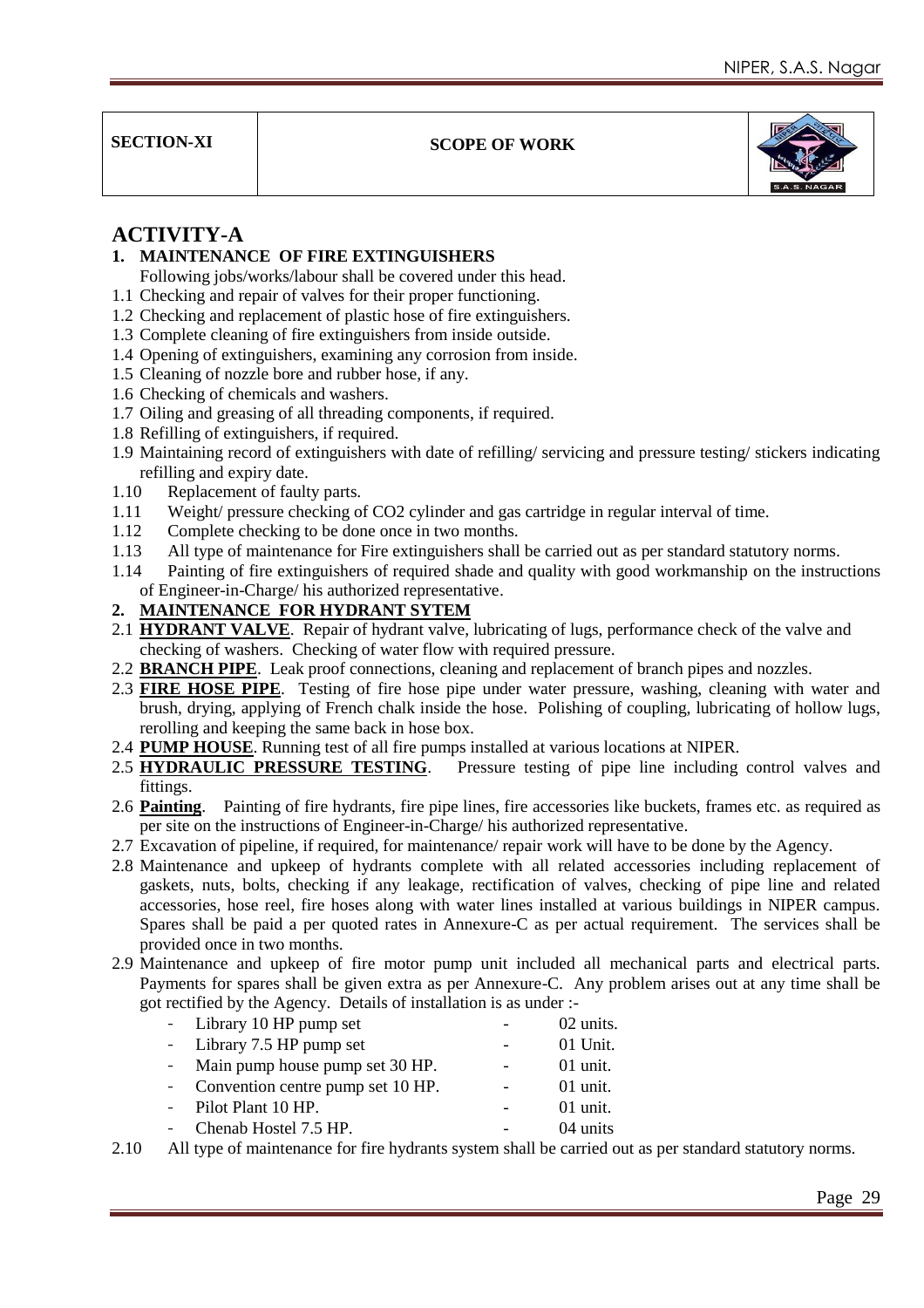#### **3. MAINTENANCE OF FIRE ALARM SYSTEM**

- 3.1 Checking and inspection of general operating system of the fire alarm control panel. It will be the responsibility of the agency to ensure that the panel is maintained properly to avoid any failure during emergency.
- 3.2 The agency will ensure the operation of the system in perfect condition with back up supply during failure of main power supply. Necessary test check will be carried out by the agency in this direction per month.
- 3.3 System will be checked for fault signal by generating an artificial fault signal by generating an artificial fault in the system.
- 3.4 All optical/ acoustic alarm devices will be checked for their working.
- 3.5 Alarm hooter or any other warning devices will be checked for their proper operation.
- 3.6 All detectors will be checked for their proper installation, working and functioning.
- 3.7 Performance test of one detector in each zone will be checked.
- 3.8 Performance check of all automatic fire control panels.
- 3.9 Complete overhauling of control panel.
- 3.10 Complete overhauling of control panel.<br>3.11 Maintenance and up keep of fire alar
- Maintenance and up keep of fire alarm system and fire/ smoke/ heat/ beam detectors and related accessories, complete wiring installed in buildings like Auditorium, NTC, library as per detail mentioned in SECTION XII.
- 3.12 Checking/ operation/ maintenance of all fire alarming system complete with all related accessories shall be carried out at the various locations once in two months.
- 3.13 All type of maintenance for fire alarm system shall be carried out as per standard statutory norms.
- 3.14 **HYDRAULIC PRESSURE TESTING.**

Water CO2, Mechanical Foam, CO2 type, DCP extinguishers to be tested hydraulically as per IS standards at their due date as per requirement.

- 3.15 The agency has to comply with all type standard maintenance practices being following for fire fighting installation and fire safeties.
- **4. MAINTENANCE OF FIRE MOTOR PUMPS INCLUDING ELECTRICAL PANELS.**
- 4.1 Repair of pumps for proper working.
- 4.2 Re-winding of pump motors of various capacity as per copper winding details of the motors including installation at site for resumption of required performance.
- 4.3 Repair/replacement of gaskets, couplings, neoprene couplers of pumps as required for required performance.
- 4.4 Alignment of pump motors schedule once in two months.
- 4.5 Repair/ maintenance of electrical contactors, connecting joints of cables, relays, timers etc. installed in the electrical panels as and when required / in emergency.
- 4.6 Painting of electrical panels as and when required including labour.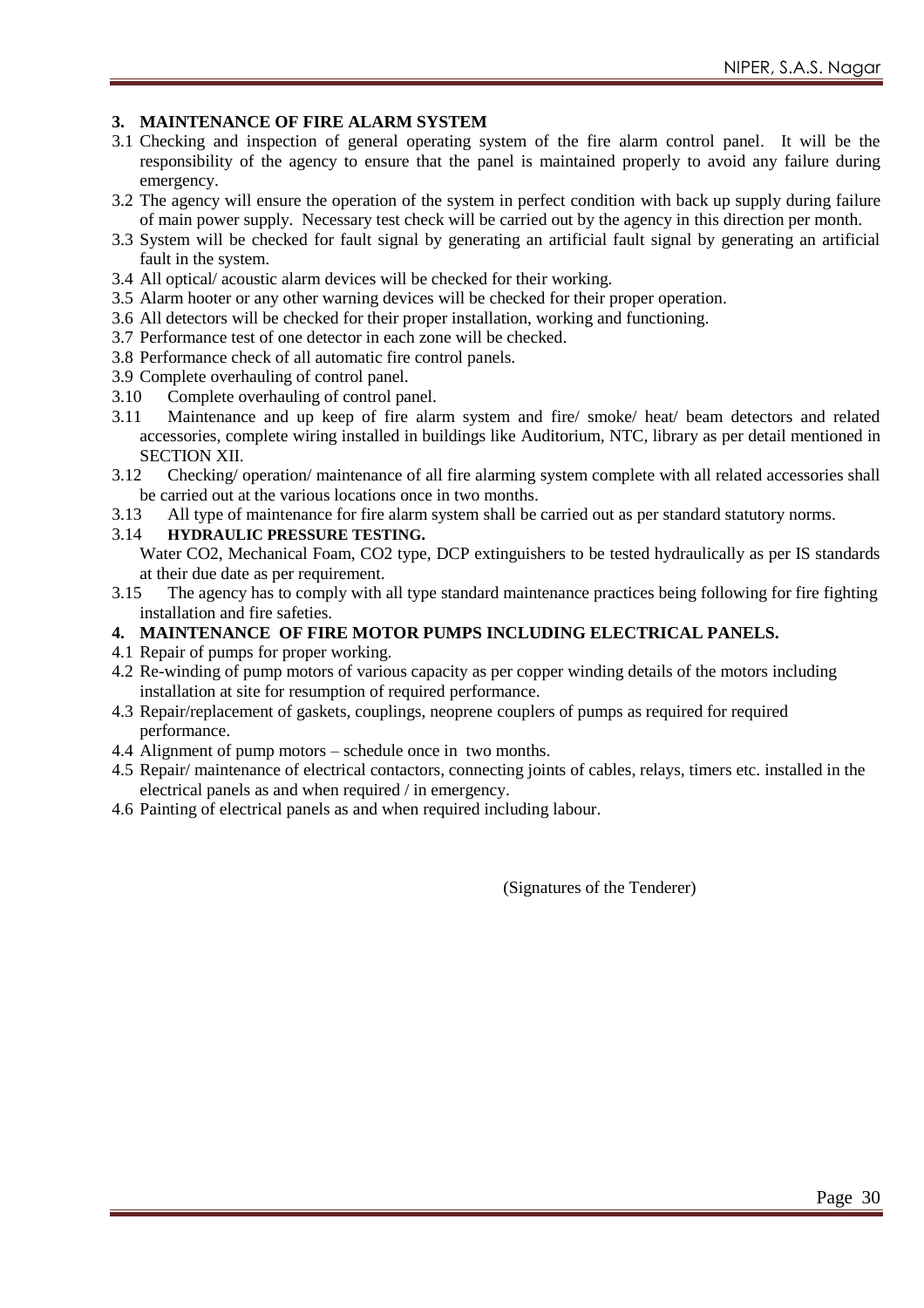### **5. ACTIVITY-B**

5.1. The list of fire fighting equipments/ installations with related accessories installed at various locations of the institute which will be in the scope of Agency are given hereunder :-

### **LIST OF FIRE FIGHTING INSTALLATIONS/ MACHINERIES AT NIPER, S.A.S. NAGAR**

#### **A. Fire Hydrants with Fire Hose Reel**

| S.  | Location                    | Qty            |                |
|-----|-----------------------------|----------------|----------------|
| No. |                             | Fire Hydrants  | Fire Hose      |
|     |                             |                | Reel           |
|     | Block-A (Right & Left side) | 2              |                |
| 2   | Block-B (Right side)        |                |                |
| 3   | Block-C (Right side)        |                |                |
| 4   | Block-D (Right side)        |                |                |
| 5   | Block-E (Left side)         |                |                |
| 6   | Block-F (Right side)        |                |                |
|     | <b>Block-G</b>              |                |                |
| 8   | Block-H (Right & left side) |                |                |
| 9   | Block-I (Right & left side) | $\overline{2}$ |                |
| 10  | <b>Central Store</b>        | 2              |                |
| 11  | Animal House (Front)        |                |                |
| 12  | Auditorium                  | 5              | $\overline{2}$ |
| 13  | <b>Chenab Hostel</b>        | 28             | 14             |
| 14  | Library                     | 6              | 6              |
| 15  | TDC                         | 5              | っ              |

#### **B. List of Fire Alarming Systems installed at NIPER, S.A.S Nagar**

| S. No. | Location          |                |          | Qty      |            |            |
|--------|-------------------|----------------|----------|----------|------------|------------|
|        |                   | Fire alarm     | Smoke    | Heat     | Electronic | Manual     |
|        |                   | control panel  | Detector | Detector | Hooter     | Call Point |
|        | Auditorium        | 4 Zone - 1 Set |          |          |            |            |
|        | Library           | 4 Zone - 2 Set | 44       | 37       |            | 13         |
|        | NTC .             | 4 Zone - 2 Set | 32       |          |            |            |
|        | <b>TDC Dosage</b> | 4 Zone - 1 Set |          |          |            |            |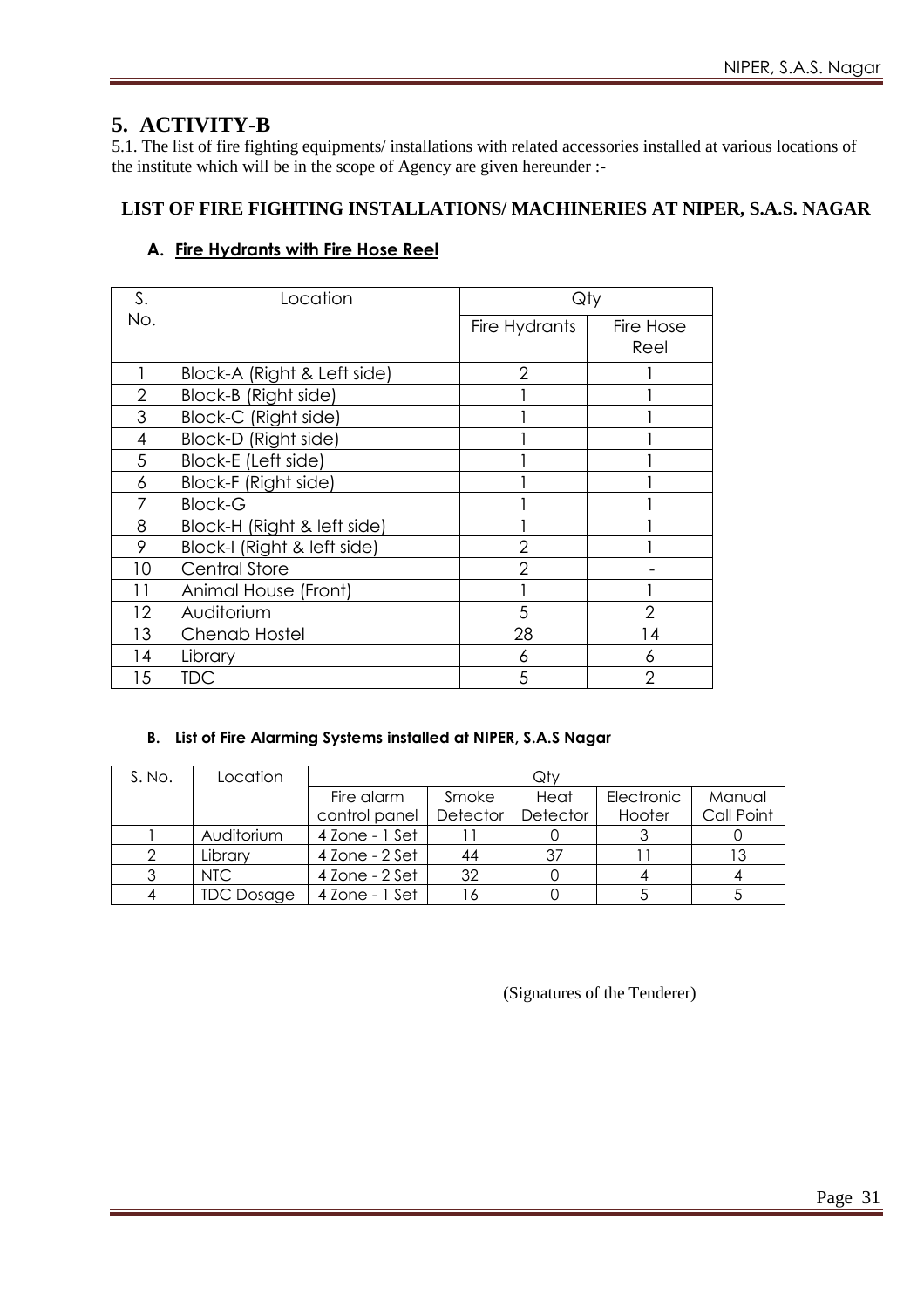#### **C. List and Details of Fire Extinguishers**

| S.             | Location           | CO <sub>2</sub> | CO <sub>2</sub> | ABC          | ABC            | <b>DCP</b>     | Water                      | Foam                      | Foam         | <b>Total</b>            |
|----------------|--------------------|-----------------|-----------------|--------------|----------------|----------------|----------------------------|---------------------------|--------------|-------------------------|
| No.            |                    | 2 Kg            | 4.5 kg          | 2 kg         | 5 kg           | 5 kg           | CO <sub>2</sub><br>9 litre | $\boldsymbol{9}$<br>litre | 50<br>litres |                         |
|                |                    |                 |                 |              |                |                |                            |                           |              |                         |
| $\mathbf{1}$   | Main Gate          |                 |                 |              | $\mathbf{1}$   | $\mathbf{1}$   |                            |                           |              | $\overline{2}$          |
| $\overline{2}$ | <b>Guest House</b> |                 |                 |              |                | 5              | $\overline{2}$             |                           |              | $\overline{\mathbf{z}}$ |
| $\mathsf{3}$   | Nursery            |                 |                 |              | $\overline{2}$ |                |                            |                           |              | $\overline{2}$          |
| $\overline{4}$ | Auditorium         |                 |                 |              | 17             | $\mathbf{1}$   |                            |                           |              | 18                      |
|                | NPFL (Nursery)     |                 |                 |              | $\overline{2}$ |                |                            |                           |              | $\overline{2}$          |
| 5              | <b>Block A</b>     |                 |                 |              |                |                |                            |                           |              | $\mathbf 0$             |
|                | Ground Floor       |                 |                 |              | $\mathbf{1}$   | $\mathbf{1}$   |                            |                           |              | $\overline{2}$          |
|                | Ist Floor          |                 | $\mathbf 1$     |              | $\mathbf 1$    |                |                            |                           |              | $\overline{2}$          |
| 6              | <b>Block B</b>     |                 |                 |              |                |                |                            |                           |              | $\pmb{0}$               |
|                | G.F. Corridor      |                 | $\mathbf{1}$    |              | $\overline{2}$ |                |                            |                           |              | $\overline{\mathbf{3}}$ |
|                | $B-106$            | $\mathbf{1}$    |                 |              |                |                |                            |                           |              | $\mathbf{1}$            |
|                | $B-111$            | $\mathbf{1}$    |                 |              |                |                |                            |                           |              | $\mathbf{1}$            |
|                | B-114              | $\mathbf{1}$    |                 |              |                |                |                            |                           |              | $\mathbf{1}$            |
| 10             | <b>Block C</b>     |                 |                 |              |                |                |                            |                           |              | $\pmb{0}$               |
|                | G.F. Corridor      |                 | $\mathbf 1$     |              | $\mathbf{1}$   |                |                            |                           |              | $\overline{2}$          |
|                | $C-106$            | $\mathbf{1}$    |                 | $\mathbf{1}$ |                |                |                            |                           |              | $\overline{2}$          |
|                | $C-114$            | $\mathbf 1$     |                 | $\mathbf{1}$ |                |                |                            |                           |              | $\overline{2}$          |
|                | Ist Floor corridor |                 |                 |              | $\overline{3}$ |                |                            |                           |              | $\overline{\mathbf{3}}$ |
|                | 2nd Floor          |                 |                 |              | $\overline{2}$ |                |                            |                           |              | $\overline{2}$          |
| 11             | <b>Block D</b>     |                 |                 |              |                |                |                            |                           |              | $\pmb{0}$               |
|                | G.F. Corridor      |                 | $\mathbf 1$     |              | $\mathbf{1}$   |                |                            |                           |              | $\overline{2}$          |
|                | $C-106$            |                 |                 | $\mathbf{1}$ |                |                |                            |                           |              | $\mathbf{1}$            |
|                | $C-111$            |                 |                 | $\mathbf{1}$ |                |                |                            |                           |              | $\mathbf{1}$            |
|                | $C-114$            |                 |                 | $\mathbf{1}$ |                |                |                            |                           |              | $\mathbf{1}$            |
|                | Ist Floor corridor |                 | $\mathbf{1}$    |              | $\mathbf{1}$   |                |                            |                           |              | $\mathbf{2}$            |
| $12\,$         | <b>Block E</b>     |                 |                 |              |                |                |                            |                           |              | $\pmb{0}$               |
|                | G.F. Corridor      |                 |                 |              |                | $\overline{2}$ |                            |                           |              | $\overline{2}$          |
|                | $E-106$            |                 |                 | $\mathbf{1}$ |                |                |                            |                           |              | $\mathbf{1}$            |
|                | $E-103$            |                 |                 | $\mathbf{1}$ |                |                |                            |                           |              | $\mathbf{1}$            |
|                | $E-115$            |                 |                 | $\mathbf{1}$ |                |                |                            |                           |              | $\mathbf{1}$            |
|                | Ist Floor corridor |                 |                 |              |                | $\mathbf{1}$   |                            |                           |              | $\mathbf{1}$            |
| 13             | <b>Block F</b>     |                 |                 |              |                |                |                            |                           |              | $\mathbf 0$             |
|                | G.F. Corridor      | $\mathbf{1}$    |                 |              |                |                |                            |                           |              | $\mathbf{1}$            |
|                | $F-111$            |                 |                 | $\mathbf{1}$ |                |                |                            |                           |              | ${\bf 1}$               |
|                | Ist Floor          |                 |                 |              | $\overline{2}$ |                |                            |                           |              | $\mathbf{2}$            |
|                | $R-212$            |                 |                 | $\mathbf{1}$ |                |                |                            |                           |              | $\mathbf{1}$            |
| 14             | <b>Block G</b>     |                 |                 |              |                |                |                            |                           |              | $\mathbf 0$             |
|                | G.F.               | $\mathbf{1}$    |                 |              |                | $\mathbf{1}$   |                            |                           |              | $\mathbf{2}$            |
| 15             | <b>Block H</b>     |                 |                 |              |                |                |                            |                           |              | $\mathbf 0$             |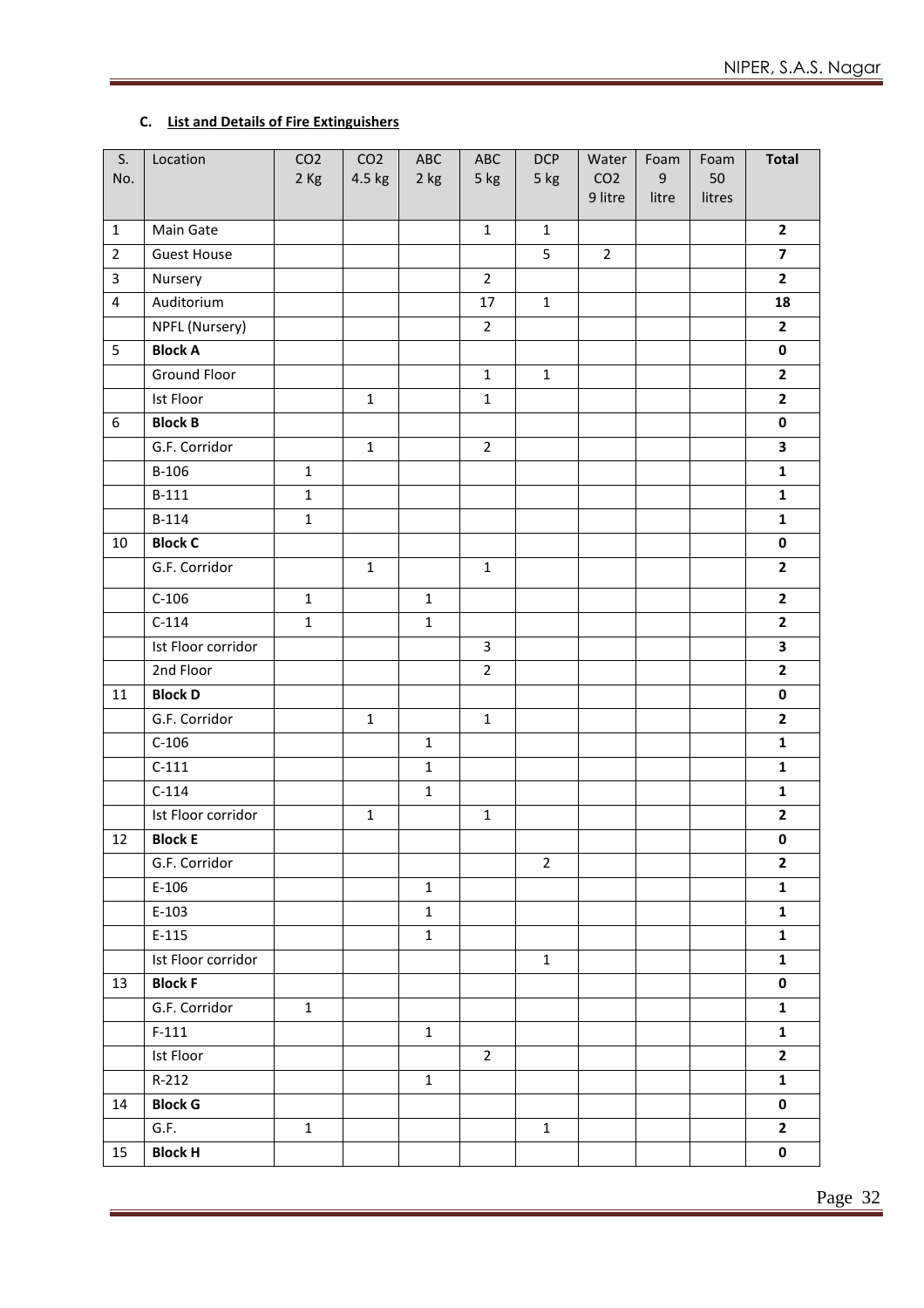|    | G.F. Corridor                  | $\overline{2}$ | $\overline{2}$ |              |                | $\mathbf{3}$   | $\overline{2}$          |   |   | 9                       |
|----|--------------------------------|----------------|----------------|--------------|----------------|----------------|-------------------------|---|---|-------------------------|
|    | Ist Floor corridor             | $\overline{2}$ | $\overline{4}$ |              |                | $\overline{2}$ | $\overline{2}$          |   |   | 10                      |
| 16 | <b>Block I</b>                 |                |                |              |                |                |                         |   |   | $\mathbf 0$             |
|    | G.F. Corridor                  | $\mathbf{1}$   | $\mathbf 2$    |              |                | 3              | $\overline{4}$          |   |   | 10                      |
|    | $I-101$                        |                |                | $\mathbf 1$  |                |                |                         |   |   | $\mathbf{1}$            |
|    | Ist Floor corridor             |                |                |              |                | 5              | $\overline{\mathbf{3}}$ |   |   | 8                       |
| 17 | Store back                     |                | $\mathbf 1$    |              |                | $\mathbf{1}$   |                         |   |   | $\overline{\mathbf{2}}$ |
|    | <b>Store Front</b>             |                | $\mathbf 1$    |              |                | $\overline{2}$ |                         |   |   | 3                       |
| 18 | <b>Animal House</b>            |                |                |              |                |                |                         |   |   | $\pmb{0}$               |
|    | <b>Grnd Floor</b>              |                | $\mathbf 1$    |              | $\mathbf 1$    |                |                         |   |   | $\mathbf{2}$            |
|    | Ist Floor                      |                | $\mathbf{1}$   |              | $\mathbf 1$    |                |                         |   |   | $\overline{2}$          |
| 19 | N.T.C                          |                | 6              |              |                |                |                         |   |   | 6                       |
| 20 | Library                        |                | 5              |              |                |                |                         |   |   | 5                       |
| 21 | <b>TDC</b>                     |                |                |              |                |                |                         |   |   | $\mathbf 0$             |
|    | Grnd Floor                     |                | $\overline{4}$ |              | $\overline{2}$ | $\mathbf 1$    |                         | 5 |   | 12                      |
|    | Ist Floor                      |                |                | $1\,$        |                |                | $\mathbf{1}$            |   | 5 | $\overline{\mathbf{z}}$ |
|    | Store                          |                |                |              | $\mathbf 1$    |                |                         |   |   | $\mathbf{1}$            |
| 22 | Sub Station                    |                | $10\,$         |              |                | $\mathbf{1}$   |                         |   |   | 11                      |
| 23 | <b>AC Plant</b>                |                | $\overline{4}$ |              | $\overline{2}$ |                |                         |   |   | 6                       |
| 24 | <b>Beas Hostel</b>             |                |                |              |                |                |                         |   |   | $\pmb{0}$               |
|    | <b>Grnd Floor</b>              |                | $\overline{4}$ | $\mathbf{1}$ |                | 10             | 11                      |   |   | 26                      |
|    | Ist Floor                      |                | 6              |              |                | 4              | 10                      |   |   | 20                      |
| 25 | <b>Married Quarters</b>        |                |                |              |                | $\overline{3}$ |                         |   |   | 3                       |
| 26 | Satluj Hostel                  |                |                |              |                |                |                         |   |   | $\pmb{0}$               |
|    | <b>Block A (Grnd</b><br>floor) |                |                |              |                | $\mathbf 1$    |                         |   |   | $\mathbf 1$             |
|    | <b>Block B (Grnd</b><br>floor) |                |                |              |                | $\mathbf{1}$   |                         |   |   | $\mathbf{1}$            |
|    | Ist Floor                      |                |                |              |                |                | $\mathbf 1$             |   |   | $\mathbf 1$             |
|    | <b>Block C (Grnd</b><br>floor) |                |                |              |                | $\mathbf 1$    |                         |   |   | $\mathbf{1}$            |
|    | <b>Ist Floor</b>               |                |                |              |                |                | $\overline{2}$          |   |   | $\overline{2}$          |
|    | <b>Block D (Grnd</b><br>floor) |                |                |              |                |                | $\mathbf 1$             |   |   | $\mathbf{1}$            |
|    | Ist Floor                      |                |                |              |                |                | $\mathbf 1$             |   |   | $\mathbf{1}$            |
|    | Mess                           |                |                | $\mathbf{1}$ | $\mathbf{1}$   |                |                         |   |   | $\overline{2}$          |
|    | Kitchen                        |                |                |              |                |                |                         |   |   | $\pmb{0}$               |
| 27 | <b>Chenab Hostel</b>           |                |                |              |                |                |                         |   |   | $\pmb{0}$               |
| 28 | <b>Girls Hostel</b>            |                |                |              |                |                |                         |   |   | $\pmb{0}$               |
|    | Grnd Floor                     |                |                | $\mathbf 1$  |                | 5              | $\mathbf{3}$            |   |   | 9                       |
|    | Ist Floor                      |                |                |              |                | 3              | $\overline{3}$          |   |   | 6                       |
|    | 2nd Floor                      |                |                |              |                | 3              | $\overline{2}$          |   |   | 5                       |
| 29 | 2012                           |                |                |              | $\overline{2}$ |                |                         |   |   | $\overline{2}$          |
| 31 | <b>Sectt Building</b>          |                |                |              |                |                |                         |   |   | $\pmb{0}$               |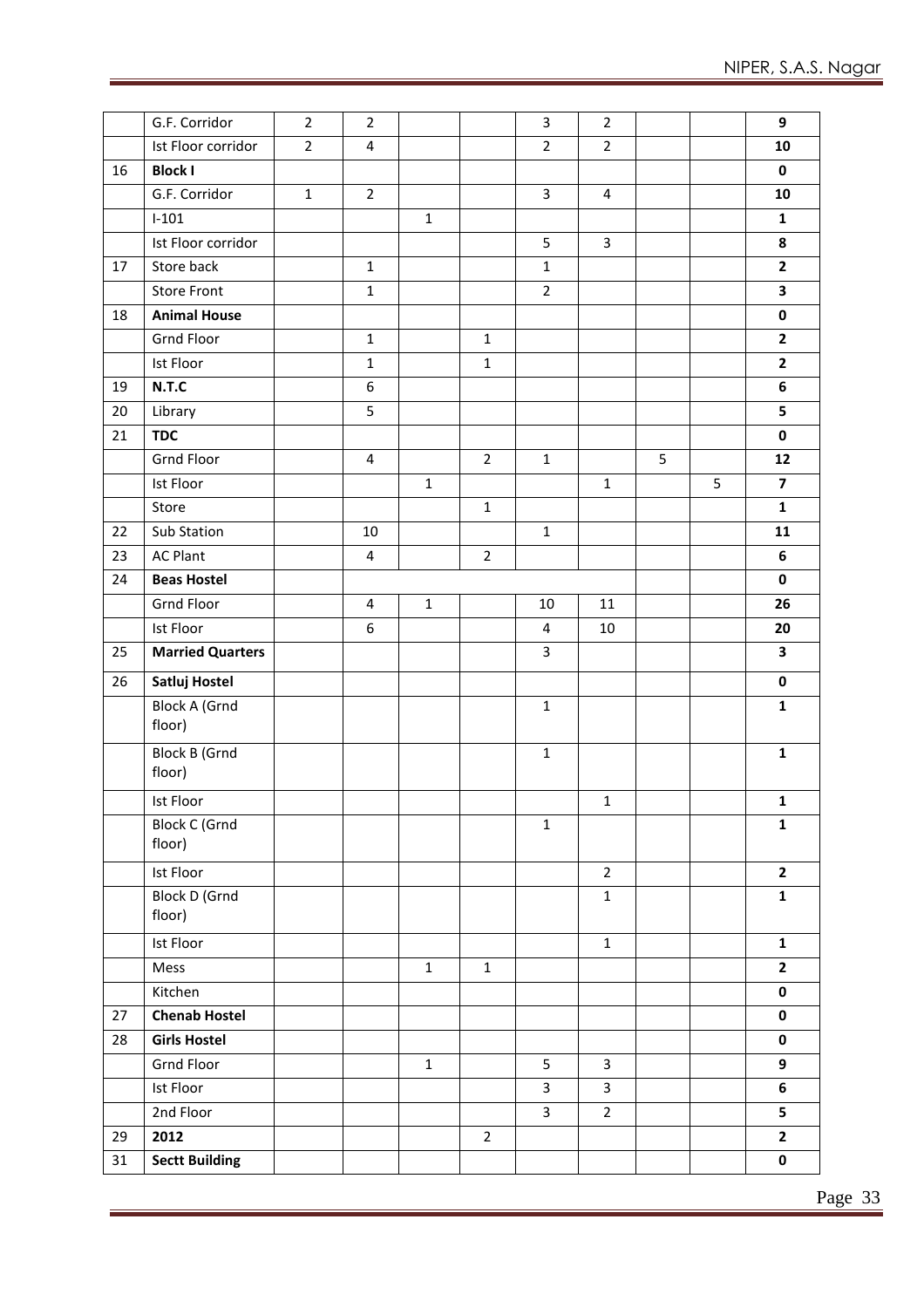| 32 | <b>Admin Block</b>           |    |             |    |    |              |                |   |   | 0                       |
|----|------------------------------|----|-------------|----|----|--------------|----------------|---|---|-------------------------|
|    | <b>Grnd Floor</b>            |    |             |    |    |              | $\overline{2}$ |   |   | $\overline{2}$          |
|    | Ist Floor                    |    |             |    |    | $\mathbf{1}$ |                |   |   | $\mathbf{1}$            |
| 33 | <b>Heritage Building</b>     |    |             |    |    |              | $\mathbf{1}$   |   |   | $\mathbf{1}$            |
| 34 | <b>MBA</b>                   |    |             |    |    |              |                |   |   | $\pmb{0}$               |
|    | <b>Grnd Floor</b>            |    |             |    |    |              | $\mathbf{1}$   |   |   | $\mathbf{1}$            |
|    | Ist Floor                    |    |             |    |    | $\mathbf{1}$ | $\mathbf{1}$   |   |   | $\overline{2}$          |
| 35 | <b>NBC</b>                   |    |             |    |    |              |                |   |   | $\pmb{0}$               |
|    | Grnd Floor (Room<br>No. 108) |    |             |    |    |              |                |   |   | $\mathbf 0$             |
|    | Ist Floor (Room<br>No. 103)  |    |             |    |    | $\mathbf{1}$ |                |   |   | $\mathbf 1$             |
|    | Ist Floor (Room<br>No. 104)  |    |             |    |    | $\mathbf{1}$ |                |   |   | $\mathbf 1$             |
|    | Room No. 202                 |    | $\mathbf 1$ |    |    |              |                |   |   | $\mathbf{1}$            |
|    | Room No. 204                 |    |             |    |    | $\mathbf{1}$ |                |   |   | $\mathbf{1}$            |
| 38 | T.B lab                      |    |             |    |    |              |                |   |   | $\mathbf 0$             |
| 36 | Cafeteria                    |    |             |    |    |              |                |   |   | $\mathbf 0$             |
| 37 | <b>Utility Secton</b>        |    |             |    |    |              |                |   |   | $\mathbf 0$             |
| 41 | Type 2 houses                |    |             |    |    | $\mathbf{1}$ |                |   |   | $\mathbf{1}$            |
| 42 | Type 5 houses                |    |             |    |    | $\mathbf{1}$ |                |   |   | $\mathbf{1}$            |
| 43 | <b>NIPER Bus</b>             |    |             |    |    |              |                |   |   | $\pmb{0}$               |
|    | <b>Swimming Pool</b>         |    | 5           |    |    |              |                |   |   | 5                       |
| 30 | <b>Engg Section</b>          |    |             |    |    |              |                |   |   | $\pmb{0}$               |
|    | <b>Grnd Floor</b>            |    |             |    |    |              | 3              |   |   | $\overline{\mathbf{3}}$ |
|    | Ist Floor                    |    |             |    |    | $\mathbf{1}$ | $\mathbf 1$    |   |   | $\mathbf{2}$            |
|    | NIPER Van                    |    |             |    |    |              |                |   |   | $\mathbf 0$             |
|    |                              |    |             |    |    |              |                |   |   | $\mathbf 0$             |
|    | <b>Total</b>                 | 12 | 62          | 15 | 46 | 69           | 57             | 5 | 5 | 271                     |

#### **D. LIST OF FIRE MOTOR PUMPS WITH ELECTRICAL PANELS**

| S. No. | Location      | Capacity | Qty |
|--------|---------------|----------|-----|
|        |               |          |     |
|        | Library       | 10 HP    |     |
|        |               | 7.5 HP   |     |
| 2      | Main Pump     | 30 HP    |     |
|        | House         |          |     |
| 3      | Auditorium    | 10 HP    |     |
|        | Chenab Hostel | 7.5 HP   |     |
|        | Pilot Plant   | 10 HP    |     |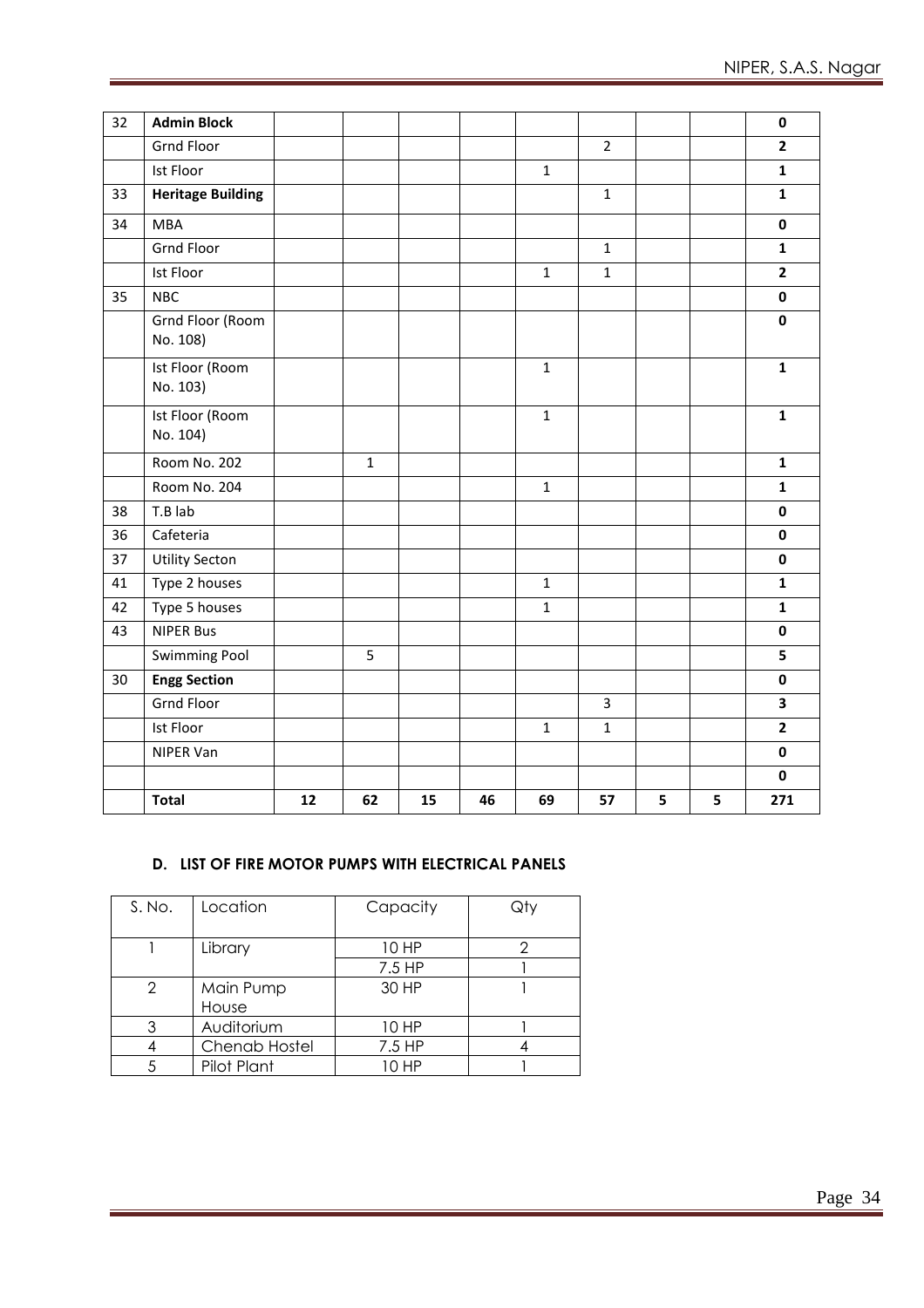#### **E. LIST OF PIPE LINES**

| S. No. | Location                   | Capacity                | Qty |
|--------|----------------------------|-------------------------|-----|
|        |                            |                         |     |
|        | Teaching & Research blocks | Pipe Lines dia 3" to 6" | lot |
|        | Library                    | Pipe Lines dia 3" to 4" | lot |
| 3      | Auditorium                 | Pipe Lines dia 3" to 4" | lot |
| 4      | Chenab Hostel              | Pipe Lines dia 3" to 4" | lot |
|        | <b>TDC Pilot Plant</b>     | Pipe Lines dia 3" to 4" | lot |

#### **F. LIST OF CABLES/ WIRES**

| S. No. | Location                   | Capacity                                       | Qty |
|--------|----------------------------|------------------------------------------------|-----|
|        |                            |                                                |     |
|        | Teaching & Research blocks | Cables/ wires connected<br>with pump motors of | lot |
|        | Library                    | respective capacity from                       | lot |
| 3      | Auditorium                 | 7.5 HP to 30 HP                                | lot |
| 4      | Chenab Hostel              |                                                | lot |
| 75     | <b>TDC Pilot Plant</b>     |                                                | lot |

#### **G. LIST OF Fire Bucket**

| S. No.        | Location                   | Capacity | Qty |
|---------------|----------------------------|----------|-----|
|               | Teaching & Research blocks | 7 kgs    | 28  |
| $\mathcal{P}$ | Library                    | 7 kgs    | 4   |
| 3             | Auditorium                 | 7 kgs    | 3   |
| 4             | Chenab Hostel              | 7 kgs    | 4   |
| 5             | <b>TDC Pilot Plant</b>     | 7 kgs    | 7   |
| 6             | <b>TDC Dosage</b>          | 7 kgs    | 2   |

#### **H. LIST OF Fire Bucket Stand**

| S. No.         | Location                   | Capacity | Qty           |
|----------------|----------------------------|----------|---------------|
|                | Teaching & Research blocks | 7 kgs    | 12            |
| $\mathfrak{p}$ | Library                    | 7 kgs    | 1             |
| 3              | Auditorium                 | 7 kgs    |               |
| 4              | Chenab Hostel              | 7 kgs    |               |
| 5              | <b>TDC Pilot Plant</b>     | 7 kgs    | $\mathcal{P}$ |
| 6              | <b>TDC Dosage</b>          | 7 kgs    |               |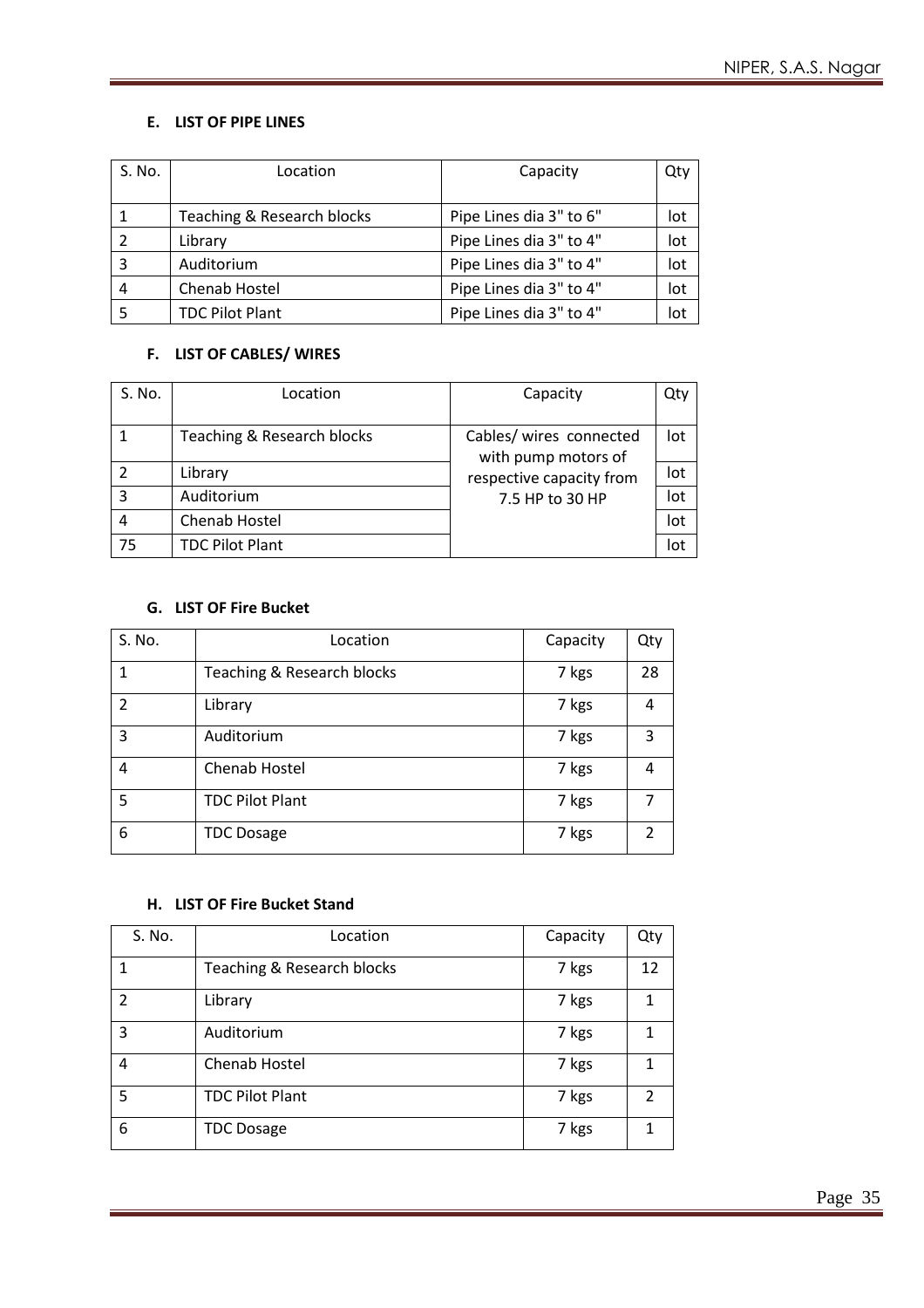#### **6. ACTIVITY-C. TRIAL RUN/ EMERGENCY REQUIREMENTS FOR FIRE FIGHTING**

- 6.1 Fire hydrants shall be run on trial basis once in a two months.
- 6.2 Fire extinguishers shall be run trial basis with expired/ reduced pressure as per the requirements of the institute other than emergencies.
- 6.3 Sand buckets shall be used on trial basis once in a two months.
- 6.4 The Agency shall ensure that sand is filled in the fire buckets at all times.
- 6.5 Ladder/accessories required to carry out such emergency activities/trial run shall be in the scope of Agency.
- 6.6 Vehicle required if any for manpower as well as material movement in emergency or trial run shall be in the scope of Agency.
- 6.7 Manpower required to carry out trial run/ emergency shall be arranged the Agency and same shall be in the scope of Agency.
- 6.8 In case of emergency, the Agency shall co-ordinate with local fire department for fire control and safety measures. The cost involved if any shall be in the scope of Agency.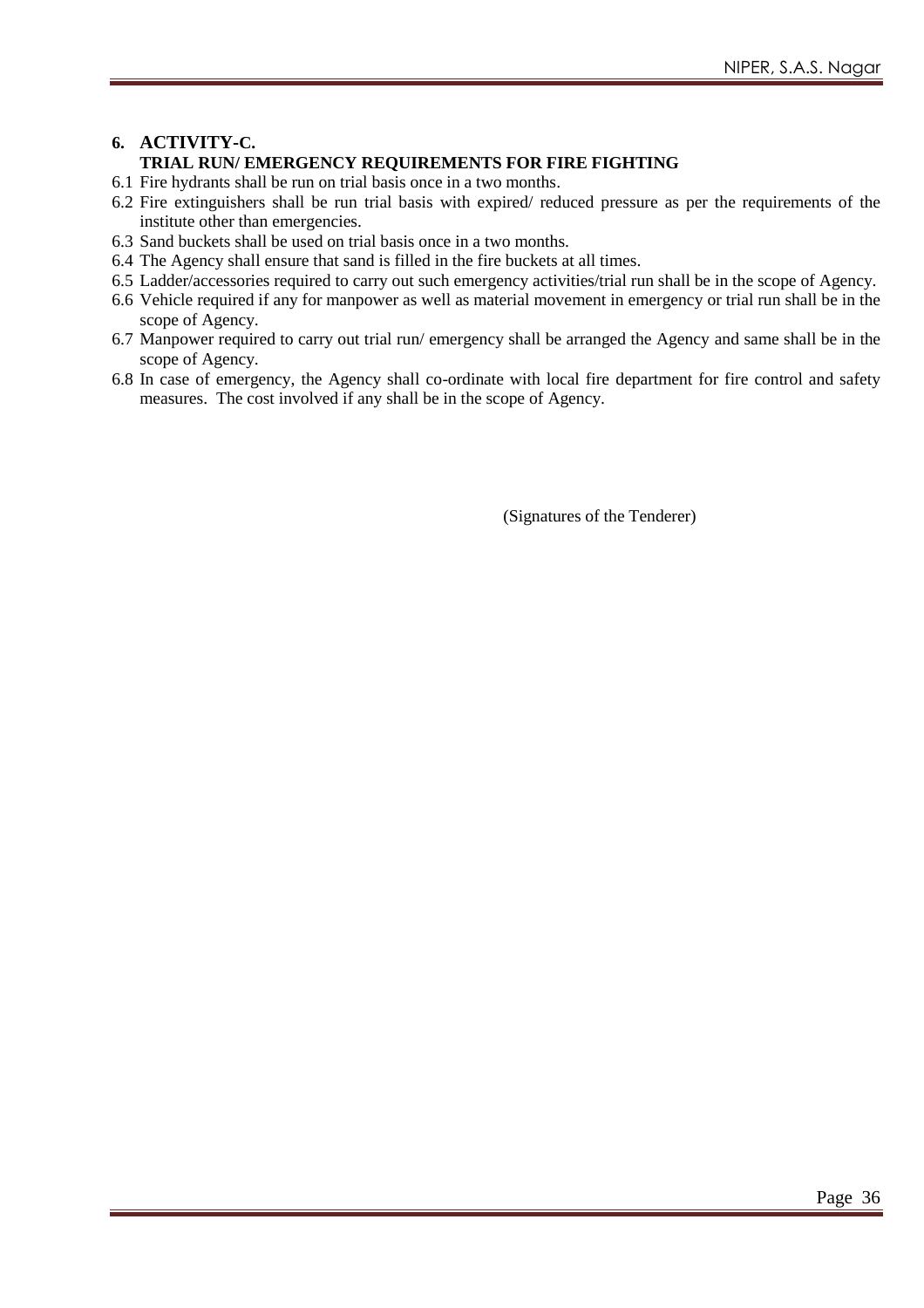#### **ACTIVITY-D 7. FIRE SAFETY MANAGEMENT SYSTEM**

## **(AS PER GUIDE LINES OF NATIONAL SAFETY COUNCIL)**

The following points are required to be strictly adhered by the Agency :-

| S.               | Code No.                                                                     | Point          | Checks for Electrical and Fire Safety                                                                                                                         |  |  |  |  |  |  |  |
|------------------|------------------------------------------------------------------------------|----------------|---------------------------------------------------------------------------------------------------------------------------------------------------------------|--|--|--|--|--|--|--|
| No.              | of NSC                                                                       | No.            |                                                                                                                                                               |  |  |  |  |  |  |  |
|                  | Report                                                                       |                |                                                                                                                                                               |  |  |  |  |  |  |  |
|                  | FIRE SAFETY MANAGEMENT SYSTEM                                                |                |                                                                                                                                                               |  |  |  |  |  |  |  |
|                  | <b>Fire Fighting Training</b>                                                |                |                                                                                                                                                               |  |  |  |  |  |  |  |
| $1_{\cdot}$      | 3.1.3                                                                        | $\overline{2}$ | Hands on fire fighting training and refresher trainings should be given to<br>1.                                                                              |  |  |  |  |  |  |  |
|                  |                                                                              |                | contract workers, security people and employees (Emergency Response                                                                                           |  |  |  |  |  |  |  |
|                  |                                                                              |                | Team members), as they are first responders in case of fire emergencies.                                                                                      |  |  |  |  |  |  |  |
|                  | <b>Fire Inspection</b>                                                       |                |                                                                                                                                                               |  |  |  |  |  |  |  |
| $\overline{2}$ . | 3.1.4                                                                        | 1, 2 & 3.      | Joint inspection by a team comprising fire and electrical executives should<br>1.<br>be carried out on monthly basis to ensure pruning of loose cables/ wires |  |  |  |  |  |  |  |
|                  |                                                                              |                | to avoid short circuit and fire prevention.                                                                                                                   |  |  |  |  |  |  |  |
|                  |                                                                              |                | Separate check list should be prepared block wise and report should be<br>2.                                                                                  |  |  |  |  |  |  |  |
|                  |                                                                              |                | submitted to concerned reporting authorities.                                                                                                                 |  |  |  |  |  |  |  |
|                  |                                                                              |                | Recommendations on deviation should be compiled in time bound frame.<br>3.                                                                                    |  |  |  |  |  |  |  |
|                  | <b>FIRE PROTECTION SYSTEM</b><br><b>Fire Detection and Fire Alarm System</b> |                |                                                                                                                                                               |  |  |  |  |  |  |  |
| 3.               | 3.4.1                                                                        | 1, 6 & 7       | Fire detection and fire alarm system should be working condition and                                                                                          |  |  |  |  |  |  |  |
|                  |                                                                              |                | maintained.                                                                                                                                                   |  |  |  |  |  |  |  |
|                  |                                                                              |                | 2 Maintenance and testing of the smoke detectors should be carried out by                                                                                     |  |  |  |  |  |  |  |
|                  |                                                                              |                | either team of electrical person and fire or by third party under the                                                                                         |  |  |  |  |  |  |  |
|                  |                                                                              |                | observation of team. Testing records should be maintained and testing                                                                                         |  |  |  |  |  |  |  |
|                  |                                                                              |                | should be also required in remote area. IS 2189 may be referred.                                                                                              |  |  |  |  |  |  |  |
|                  |                                                                              |                | B Fire Alarm Register should be maintained which will provide date of receiving                                                                               |  |  |  |  |  |  |  |
|                  |                                                                              |                | the fire alarm in area, name/s of person/s attending, time and duration of                                                                                    |  |  |  |  |  |  |  |
|                  |                                                                              |                | attending, and action taken.                                                                                                                                  |  |  |  |  |  |  |  |
|                  | <b>PORTABLE FIRE EXTINGUISHERS</b>                                           |                |                                                                                                                                                               |  |  |  |  |  |  |  |
| $\overline{4}$ . | 3.4.2                                                                        | 3              | Fire extinguishers should be maintained as per IS 2190 on quarterly<br>1.<br>basis. No extinguishers without pressure or in broken condition is allowed       |  |  |  |  |  |  |  |
|                  |                                                                              |                | in any facility.                                                                                                                                              |  |  |  |  |  |  |  |
|                  |                                                                              |                |                                                                                                                                                               |  |  |  |  |  |  |  |
|                  | <b>FIRE HYDRANT SYSTEM</b>                                                   |                |                                                                                                                                                               |  |  |  |  |  |  |  |
| 5.               | 3.4.3                                                                        | 4, 8,          | Nozzles should be provided in each hose box.<br>1.                                                                                                            |  |  |  |  |  |  |  |
|                  |                                                                              | 12(1),         | Pilot plant is coming under high hazard occupancy whereas occupancy is<br>2.                                                                                  |  |  |  |  |  |  |  |
|                  |                                                                              | 12(2),         | more in Chenab Hostel and Library building. Hence, system provided for                                                                                        |  |  |  |  |  |  |  |
|                  |                                                                              | 12(3)          | all the buildings should be operating condition always.                                                                                                       |  |  |  |  |  |  |  |
|                  |                                                                              | and            | Fire water should not be used for any other purpose as per 7.6.2 of Fire<br>3.                                                                                |  |  |  |  |  |  |  |
|                  |                                                                              | 12(4)          | Protection Manual of TAC.                                                                                                                                     |  |  |  |  |  |  |  |
|                  |                                                                              |                | All the hose reel drum should be accessible always.<br>4.                                                                                                     |  |  |  |  |  |  |  |
|                  |                                                                              |                | No alteration for inlet or outlet line is allowed as this is first-aid equipment<br>5.                                                                        |  |  |  |  |  |  |  |
|                  |                                                                              |                | for fire fighting.<br>Nozzles at user end should be provided and maintained in working                                                                        |  |  |  |  |  |  |  |
|                  |                                                                              |                | 6.<br>condition.                                                                                                                                              |  |  |  |  |  |  |  |
|                  |                                                                              |                |                                                                                                                                                               |  |  |  |  |  |  |  |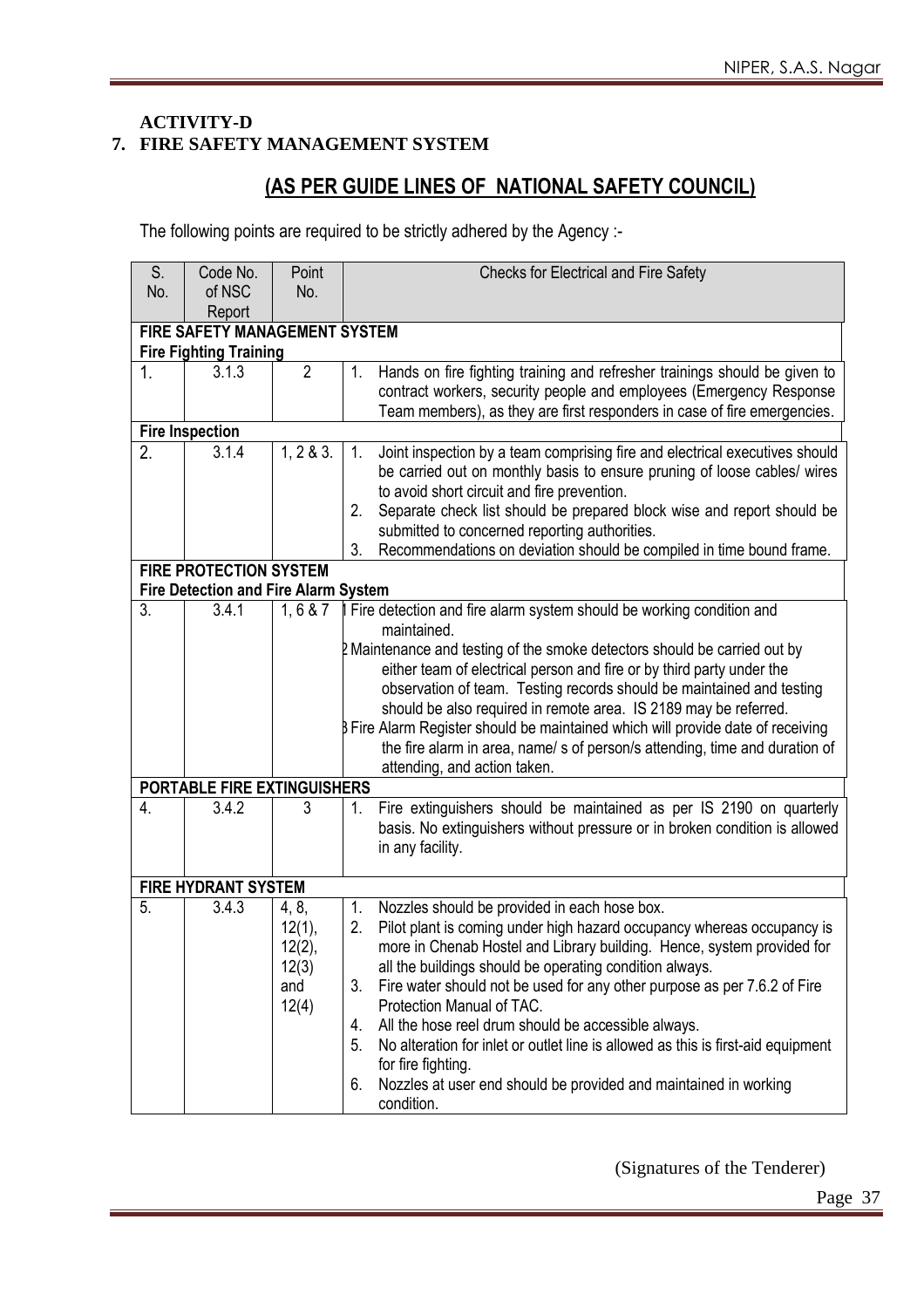#### **8. Extra items**

8.1 Spares/ items not covered in SECTION-XII (Part C) shall be procured by Agency if required in case of any emergency. The rates for the such type of works/ items shall be payable to the Agency as per the directions of Engineer-in-Charge on approval of the Competent Authority.

#### **9. Recording of Observations**

- 9.1 All readings with respect to testing as per the Schedule shall be recorded in register/ soft copy for ready reference.
- 9.2 The records maintained shall be put up on monthly basis to the Engineer-in-Charge for verification.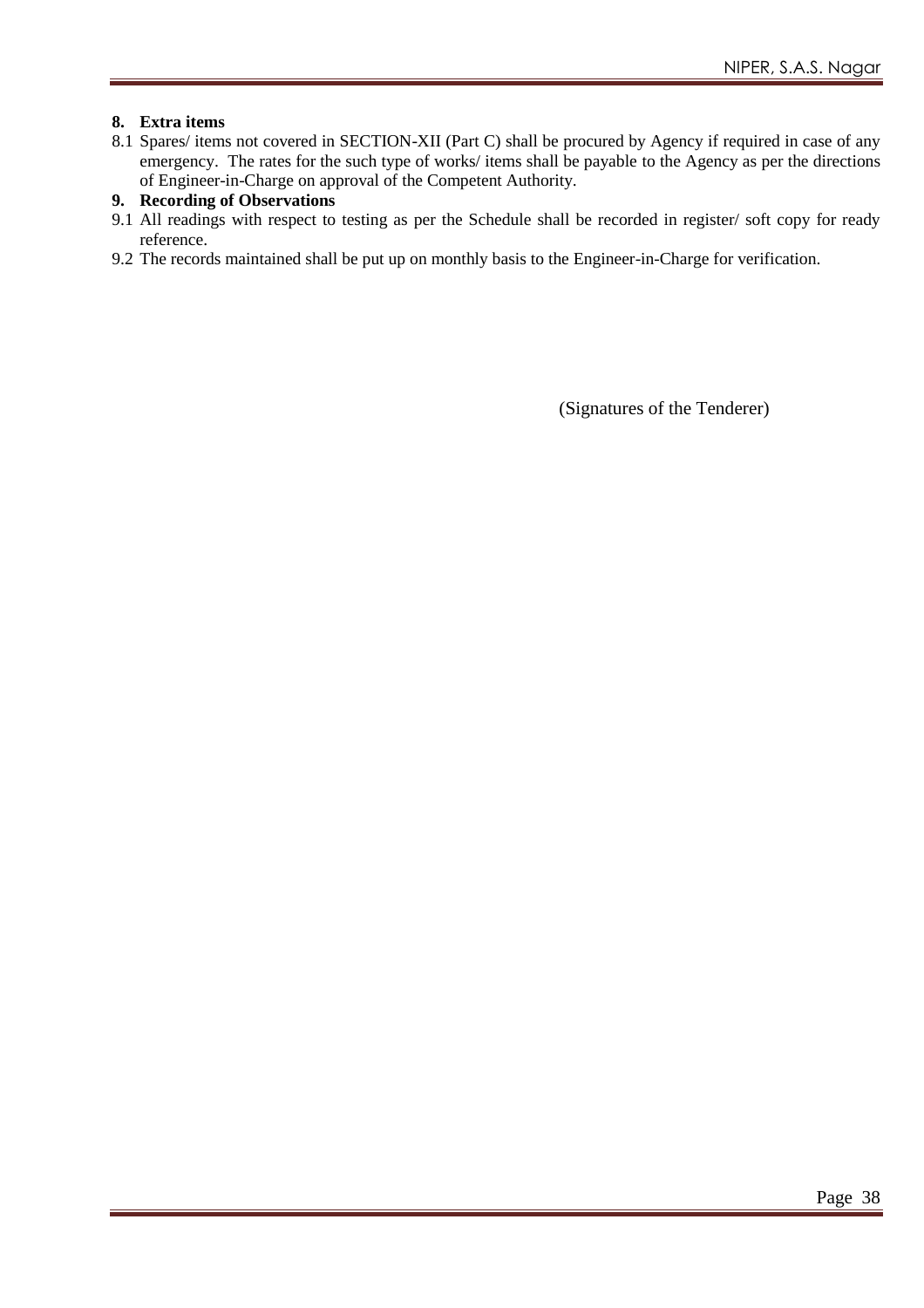

#### **PART-A**

**Annual Maintenance and Up Keep of Fire Extinguishers, Fire Hydrants and Fire Alarm system etc at various locations in NIPER, S.A.S Nagar.**

| S.<br>No.      | Description of items                                                                 | Unit                   | Qty | Rate | Amount |
|----------------|--------------------------------------------------------------------------------------|------------------------|-----|------|--------|
| $\mathbf{1}$   | Maintenance and Upkeep of fire extinguishers installed at various locations          |                        |     |      |        |
|                | of different buildings in NIPER campus as per Scope of Work (SECTION                 |                        |     |      |        |
|                | XI) of tender (Frequency once in two months).                                        | Services               | 6   |      |        |
| 2              | Maintenance and Upkeep of fire hydrants and their accessories includes               |                        |     |      |        |
|                | replacement of gasket, nuts and bolts, checking if any leakage, rectification        |                        |     |      |        |
|                | of valves, checking and repair of pipe line and related accessories, hose,           |                        |     |      |        |
|                | reels, fire hoses, painting of Fire safety installations/equipments sets along       |                        |     |      |        |
|                | with the water lines etc. as per Scope of Work - SECTION XI of Tender,               |                        |     |      |        |
|                | installed at various buildings in NIPER campus. Spares shall be paid as per          |                        |     |      |        |
|                | quoted rates SECTION-XII - Schedule of Quantity and as per requirement               |                        |     |      |        |
|                | (Frequency once in two months).                                                      |                        |     |      |        |
|                | Location and quantity of Fire Hydrants including all related accessories.            |                        |     |      |        |
|                | a) Teaching & research Block<br>$-13$ sets.                                          |                        |     |      |        |
|                | b) Library<br>$-06$ Sets.                                                            |                        |     |      |        |
|                | c) Auditorium<br>$-05$ Sets.                                                         |                        |     |      |        |
|                | d) Chenab Hostel<br>$-28$ Sets.                                                      |                        |     |      |        |
|                | e) TDC Pilot Plant<br>$-05$ Sets.                                                    | Services               | 6   |      |        |
| 3              | Maintenance and upkeep of fire alarm system and fire/ smoke/ heat                    |                        |     |      |        |
|                | detectors, main fire control panel, hooters, manual call point and complete          |                        |     |      |        |
|                | wiring installed in buildings (Library, Auditorium and NTC etc.) at NIPER.           |                        |     |      |        |
|                | Spares shall be paid extra as per quoted rates SECTION XII - Schedule of             |                        |     |      |        |
|                | Quantity and as per requirement. (Frequency once in two months).                     |                        |     |      |        |
|                | a) Auditorium 4 zone panel system - 01 Set.                                          |                        |     |      |        |
|                | b) Library 4 zone panel system<br>$-02$ Sets.                                        |                        |     |      |        |
|                | c) NTC 4 zone panel system.<br>$-02$ Set.<br>d) TDC Dosage 4 panel zone.             |                        |     |      |        |
| $\overline{4}$ | $-01$ Set/<br>Maintenance and upkeep of fire motor pumps including of all Mechanical | Services               | 6   |      |        |
|                | and Electrical parts like foot valves in water tank, butterfly valves, flange,       |                        |     |      |        |
|                | gaskets, NRV's, welding of pipe joints, nuts & bolts, bearing etc and                |                        |     |      |        |
|                | control panel including star delta starters (contractors, overload relays,           |                        |     |      |        |
|                | timer, fuses, control wiring etc.) shall be within the scope of contractors.         |                        |     |      |        |
|                | (Spares shall be paid extra as per quoted rates in SECTION XII - Schedule            |                        |     |      |        |
|                | of Quantity. (Frequency once in two months)                                          |                        |     |      |        |
|                | a) Library<br>$-10$ HP $-02$ Sets.                                                   |                        |     |      |        |
|                | $-7.5$ HP $-01$ Set.                                                                 |                        |     |      |        |
|                | b) Main Pump House - 30 HP - 01 Set.                                                 |                        |     |      |        |
|                | c) Auditorium<br>$-10$ HP $-01$ Set.                                                 |                        |     |      |        |
|                | d) Chenab Hostel<br>$-7.5$ HP $-04$ Sets.                                            |                        |     |      |        |
|                | e) Pilot Plant<br>$-10$ HP $-01$ Set.                                                | Services               | 6   |      |        |
|                |                                                                                      | <b>Total of Part A</b> |     |      |        |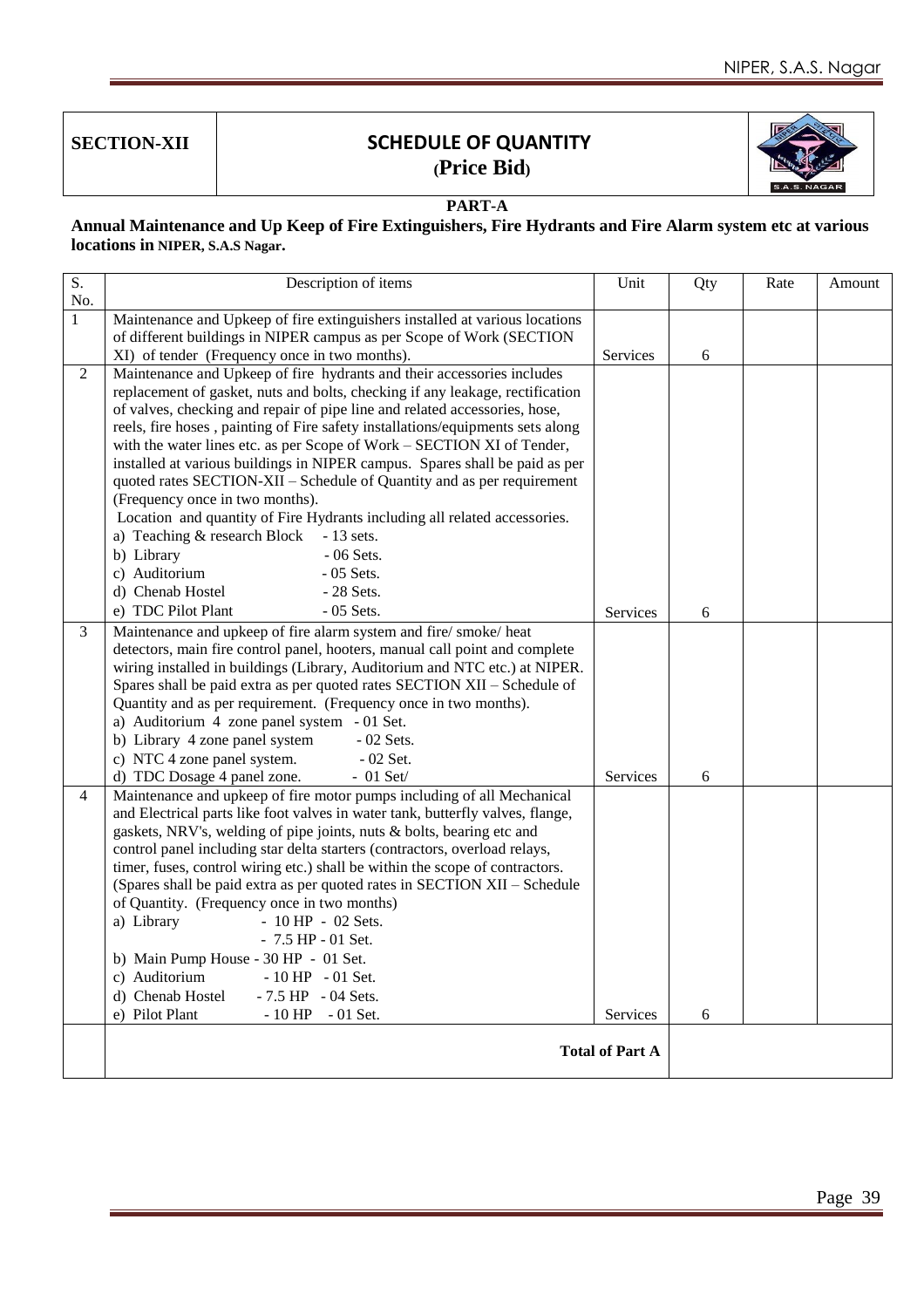

## **PART-B**

## **Refilling and Repair of Fire Extinguishers at NIPER, S.A.S. NAGAR.**

| S. No.         | Description of items               | Unit                   | Qty | Rate | Amount |
|----------------|------------------------------------|------------------------|-----|------|--------|
|                |                                    |                        |     |      |        |
| $\mathbf{1}$   | $CO2$ Type 2 Kg.                   | N <sub>o</sub>         | 12  |      |        |
| $\overline{2}$ | $CO2$ Type 4.5 Kg.                 | N <sub>o</sub>         | 62  |      |        |
| $\overline{3}$ | ABC Type 2 Kg.                     | N <sub>o</sub>         | 15  |      |        |
| $\overline{4}$ | ABC Type 5 Kg.                     | N <sub>o</sub>         | 46  |      |        |
| $\overline{5}$ | DCP 5 Kg capacity.                 | N <sub>0</sub>         | 69  |      |        |
| 6              | Water CO <sub>2</sub> Type 9 Litre | N <sub>o</sub>         | 57  |      |        |
| $\overline{7}$ | Mechanical Form 9 Liters capacity  | N <sub>o</sub>         | 5   |      |        |
| 8              | Mechanical Form 50 Liters capacity | N <sub>o</sub>         | 5   |      |        |
|                |                                    | <b>Total</b>           | 271 |      |        |
|                |                                    | <b>Total of Part B</b> |     |      |        |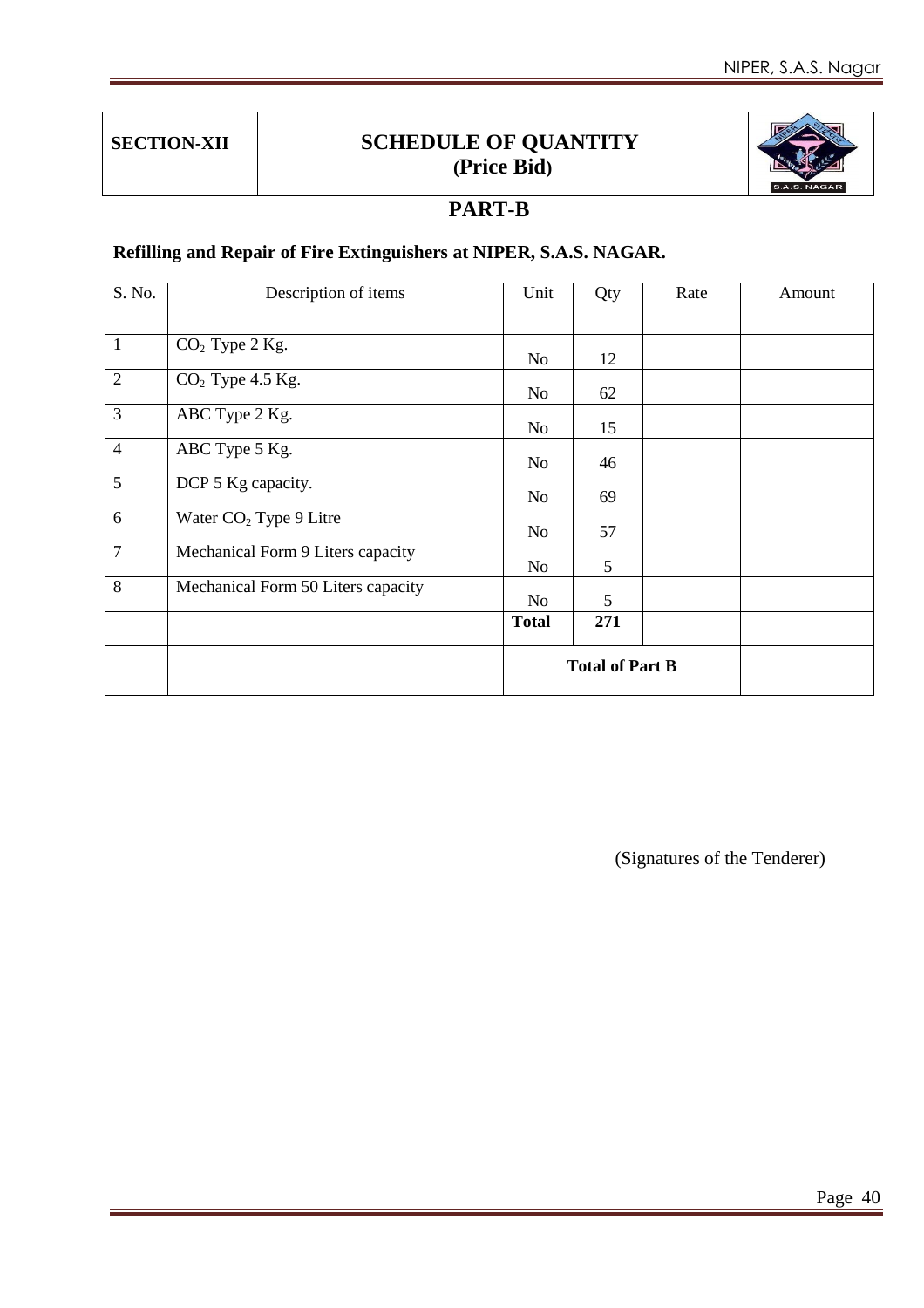

## **PART-C**

## **Spares For Fire Hydrants/ Extinguishers and Fire Alarm System**

| S.             | Description of items                                         | Unit      | Qty            | Rate | Amount |
|----------------|--------------------------------------------------------------|-----------|----------------|------|--------|
| No.            |                                                              |           |                |      |        |
| $\mathbf{1}$   | Providing first aid hose reel wall mounting swinging type    |           |                |      |        |
|                | duly painted with provision of handle to rotate duly         |           |                |      |        |
|                | painted and supported dia 500mm x 220mm (width).             |           |                |      |        |
|                | Newage/ Padmini Make.                                        | No        | $\overline{2}$ |      |        |
| $\overline{2}$ | Providing High pressure braided rubber hose pipe cable       |           |                |      |        |
|                | to withstand pressure of 10 Kg/cm <sup>2</sup> dia 25mm x 30 |           |                |      |        |
|                | meters (length)                                              | <b>No</b> | 6              |      |        |
| 3              | Providing GM shut off valve with 6mm bore.                   | No        | $\overline{2}$ |      |        |
| $\overline{4}$ | Providing heavy duty C.I. gate valves, internal threaded     |           |                |      |        |
|                | of dia 25mm as per IS 884-1969.                              | No        | $\overline{2}$ |      |        |
| 5              | Providing synthetic cotton fibre circular woven jacketed     |           |                |      |        |
|                | rubberized fabric reinforced rubber line fire hose           |           |                |      |        |
|                | delivery, pipes as per IS:636 including winding              |           |                |      |        |
|                | instananceous type coupling in complete dia 63mm.            |           |                |      |        |
|                | a) 15m                                                       | No        | 10             |      |        |
|                | $b)$ 30 $m$                                                  | No        | 1              |      |        |
| 6              | Providing Gun Metal Male Female instantaneous type           |           |                |      |        |
|                | coupling                                                     | No        | $\overline{2}$ |      |        |
| 7              | 16 gauge MS sheet replacement - 1.5mm x 30cm                 | <b>No</b> | $\mathbf{1}$   |      |        |
| 8              | Glass 1.5' x 1' x 4mm thick                                  | No        | 10             |      |        |
| 9              | Hydrant gaskit dia 63mm x 4mm thick                          | No        | 5              |      |        |
| 10             | Providing gum metal shutt off nozzle (newage Make)           | No        | 6              |      |        |
| 11             | Providing and fixing standard heavy duty gun metal           |           |                |      |        |
|                | branch pipe nozzle dia 15mm normal bore outlet with          |           |                |      |        |
|                | standard instanteous type winding 63mm.                      | No        | $\overline{2}$ |      |        |
| 12             | Providing and fixing Neoprene gaskit two way for glass       |           |                |      |        |
|                | fitting in hydrant box.                                      | No        | 10             |      |        |
| 13             | Hose with foam making branch for mechanical foam             |           |                |      |        |
|                | type fire extinguishers                                      | No        | $\overline{2}$ |      |        |
| 14             | Providing and fixing of fire extinguishers pipe for ABC/     |           |                |      |        |
|                | DCP type fire extinguishers of capacity 5 Kg.                | No        | 20             |      |        |
| 15             | <b>Manual Call Point</b>                                     | No        | $\overline{2}$ |      |        |
| 16             | Base for ionisation type optical smoke detector system.      |           |                |      |        |
|                | Sensor/ Appolo Make.                                         | No        | $\mathbf{1}$   |      |        |
| 17             | Ionisation type optical smoke detector complete with         |           |                |      |        |
|                | base LED flasher (6 flashers/ minute) with accessories       |           |                |      |        |
|                | conforming to BS-5446-1977-BSS445-1984 system.               | No        | 3              |      |        |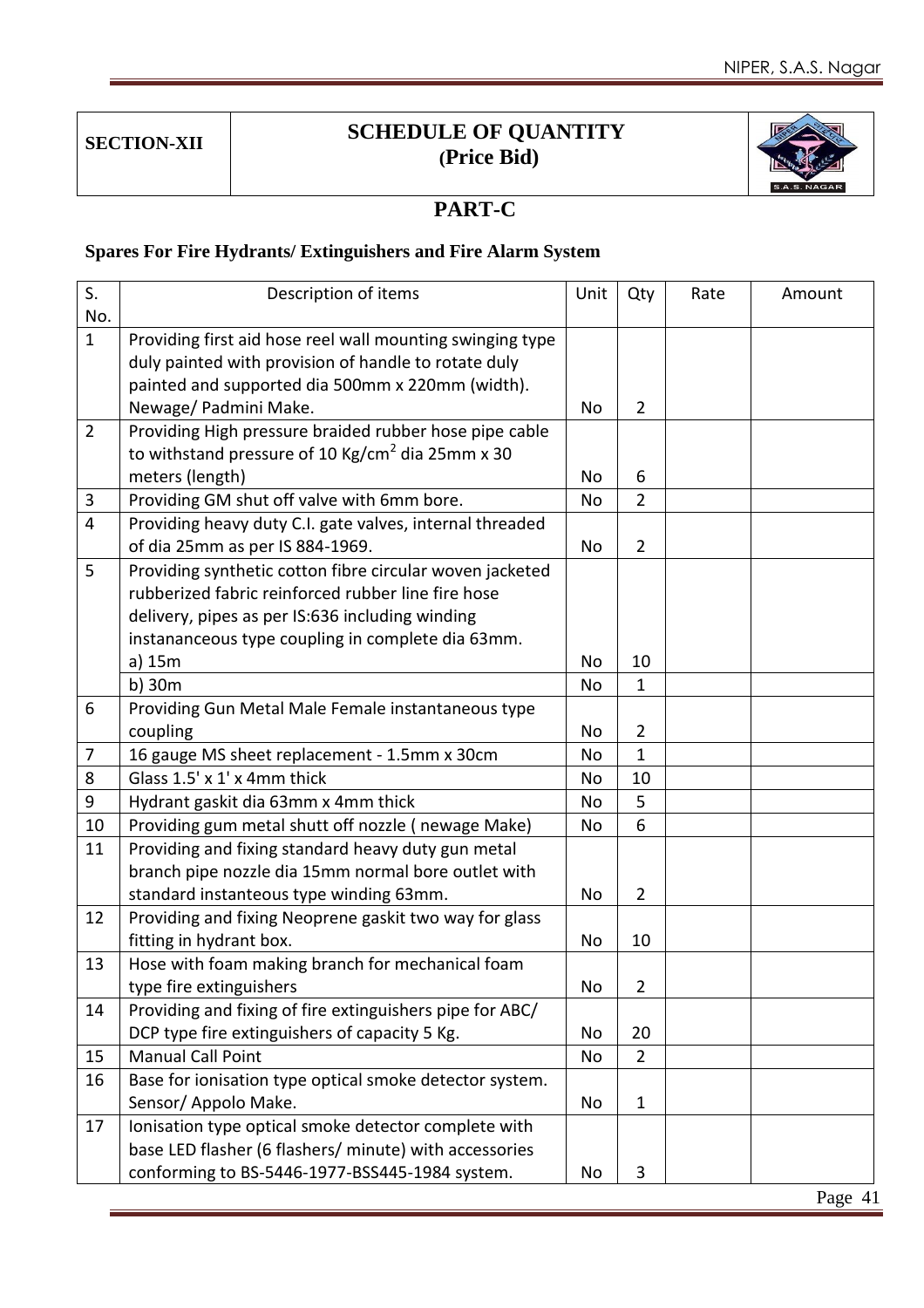|    | Sensor/ Appolo Make.                                      |    |                |  |
|----|-----------------------------------------------------------|----|----------------|--|
| 18 | Providing and fixing of butterfly valve of the following  |    |                |  |
|    | dia sizes complete with bolts nuts washers and rubbers    |    |                |  |
|    | gasket as required. Make - Sir/ Castle/ Zoloto.           |    |                |  |
|    | 150mm dia                                                 | No | 1              |  |
|    | 100mm dia.                                                | No | $\mathbf{1}$   |  |
|    | 80mm dia.                                                 | No | 1              |  |
|    | 65mm dia.                                                 | No | $\mathbf{1}$   |  |
| 19 | Providing and fixing iron double flanged type Non         |    |                |  |
|    | Return Valve/ Wafer type of size complete with bolts      |    |                |  |
|    | nuts washers and rubber gasket as required. Make -        |    |                |  |
|    | Kalpana/ Castle/ Taj/ ISI/ Arrow                          |    |                |  |
|    | 150mm dia                                                 | No | 1              |  |
|    | 100mm dia.                                                | No | $\mathbf{1}$   |  |
| 20 | Providing & fixing free hose cabinet for two hoses.       | No | $\overline{2}$ |  |
| 21 | Hose with foam making branch for mechanical foam          |    |                |  |
|    | type fire extinguishers 9 Liters.                         | No | 4              |  |
| 22 | Providing/Fixing/Testing of Air release valve 15 nb.      | No | $\mathbf{1}$   |  |
| 23 | Providing/Fixing and two way fire brigade inlet to        |    |                |  |
|    | hydrant outside the building.                             | No | $\mathbf{1}$   |  |
| 24 | Providing/ Fixing/ Testing of pressure gauge complete     |    |                |  |
|    | with valve and other accessories 100mm dia.               | No | $\overline{2}$ |  |
| 25 | Providing/Fixing electronic hooter with in built speaker, |    |                |  |
|    | mounted in MS sheet box duly painted and finished with    |    |                |  |
|    | cover plate.                                              | No | $\overline{2}$ |  |
| 26 | Providing/Fixing of fire extinguisher horn for CO2 fire   |    |                |  |
|    | extinguishers 4.5 kg                                      | No | 10             |  |
| 27 | Handle with siphon gauge etc for 5 Kg/ 2 Kg ABC type      |    |                |  |
|    | fire extinguishers.                                       | No | 15             |  |
| 28 | DCP/ water Co2 Fire Extinguishers cap                     | No | 5              |  |
| 29 | Co2 type Fire extinguishers capacity 4.5 kg.              | No | 5              |  |
| 30 | Horn for CO2 type 2 Kg Fire Extinguishers                 | No | 5              |  |
| 31 | Safety pin for DCP/Water CO2 type Fire Extinguishers.     | No | 10             |  |
| 32 | Safety lock set for CO2 type Fire Extinguishers.          | No | 10             |  |
| 33 | Safety Pin for CO2 type Fire Extinguishers 4.5/2.0 kgs.   | No | 20             |  |
| 34 | Gas Cartridge for Water CO2 type fire Extinguishers 9     |    |                |  |
|    | liters.                                                   | No | 20             |  |
| 35 | Gas Cartridge for Mechanical foam type fire               |    |                |  |
|    | Extinguishers 9 liters.                                   | No | 10             |  |
| 36 | Gas Cartridge for DCP type fire extinguisher 9 liters.    | No | 20             |  |
| 37 | Hook for all type of Fire Extinguisher.                   | No | 25             |  |
| 38 | Adopter GM for hydrant valve 63mm                         | No | 3              |  |
| 39 | Wheel CI for hydrant valve                                | No | $\overline{2}$ |  |
| 40 | Hydrant valve complete set                                | No | $\mathbf{1}$   |  |
| 41 | 4 Zone fire alram control panel micre processer based     |    |                |  |
|    | make apollo/ system sensor                                | No | $\mathbf{1}$   |  |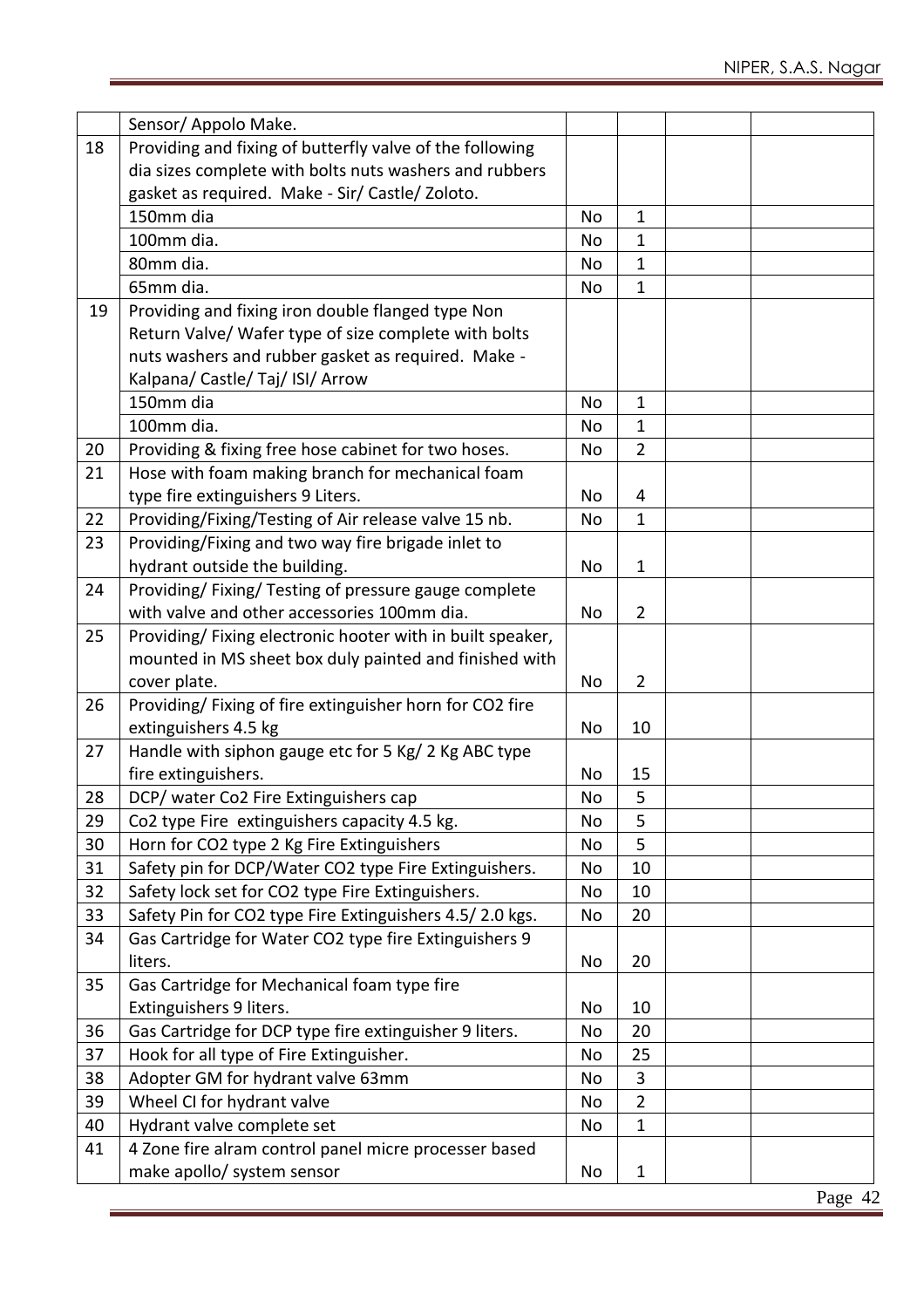| 42 | Ball bearing for pumps ZZ6308                            | No             | 6              |              |  |
|----|----------------------------------------------------------|----------------|----------------|--------------|--|
| 43 | Ball bearing for pumps ZZ6309                            | No             | 6              |              |  |
| 44 | Ball bearing for pumps ZZ6305                            | No             | 6              |              |  |
| 45 | Foot valve leather gaskit dia 150mm                      | No.            | 4              |              |  |
| 46 | Foot valve leather gaskit dia 100mm                      | No             | 4              |              |  |
| 47 | Fire Extinguisher ABC type 4 kg.                         | No             | 7              |              |  |
| 48 | Fire Extinguisher ABC type 2 kg.                         | No             | 5              |              |  |
| 49 | Butter fly valve dia 100mm castle                        | N              | $\overline{2}$ |              |  |
| 50 | Contactor ML 6 rating. Make siemens                      | No.            | $\overline{2}$ |              |  |
| 51 | Contactor ML 4 rating Make siemens                       | No.            | $\overline{2}$ |              |  |
| 52 | Rewinding of 10 HP fire pump motor.                      | No             | 1              |              |  |
| 53 | Rewinding of 7.5 HP fire pump motor.                     | No             | 1              |              |  |
| 54 | Rewinding of 30 HP fire pump motor.                      | No             | $\mathbf{1}$   |              |  |
| 55 | Over load relay 25-45 Amp.                               | N <sub>o</sub> | 1              |              |  |
| 56 | Paint Post office Red shade                              | Litre          | 10             |              |  |
| 57 | Paint Post office White shade                            | Litre          | 10             |              |  |
| 58 | Battery for Fire alarm & control panel 9/12V             | No             | 4              |              |  |
| 59 | Fire Bucket for sand cap 10 kg                           | No.            | 5              |              |  |
| 60 | Mech foam type fire extinguiser cap 50/45 litre with Co2 |                |                |              |  |
|    | cylinder 2 kg as propelling agent.                       | No             | 1              |              |  |
|    | <b>Total of Part C</b>                                   |                |                | ************ |  |
|    |                                                          |                |                |              |  |